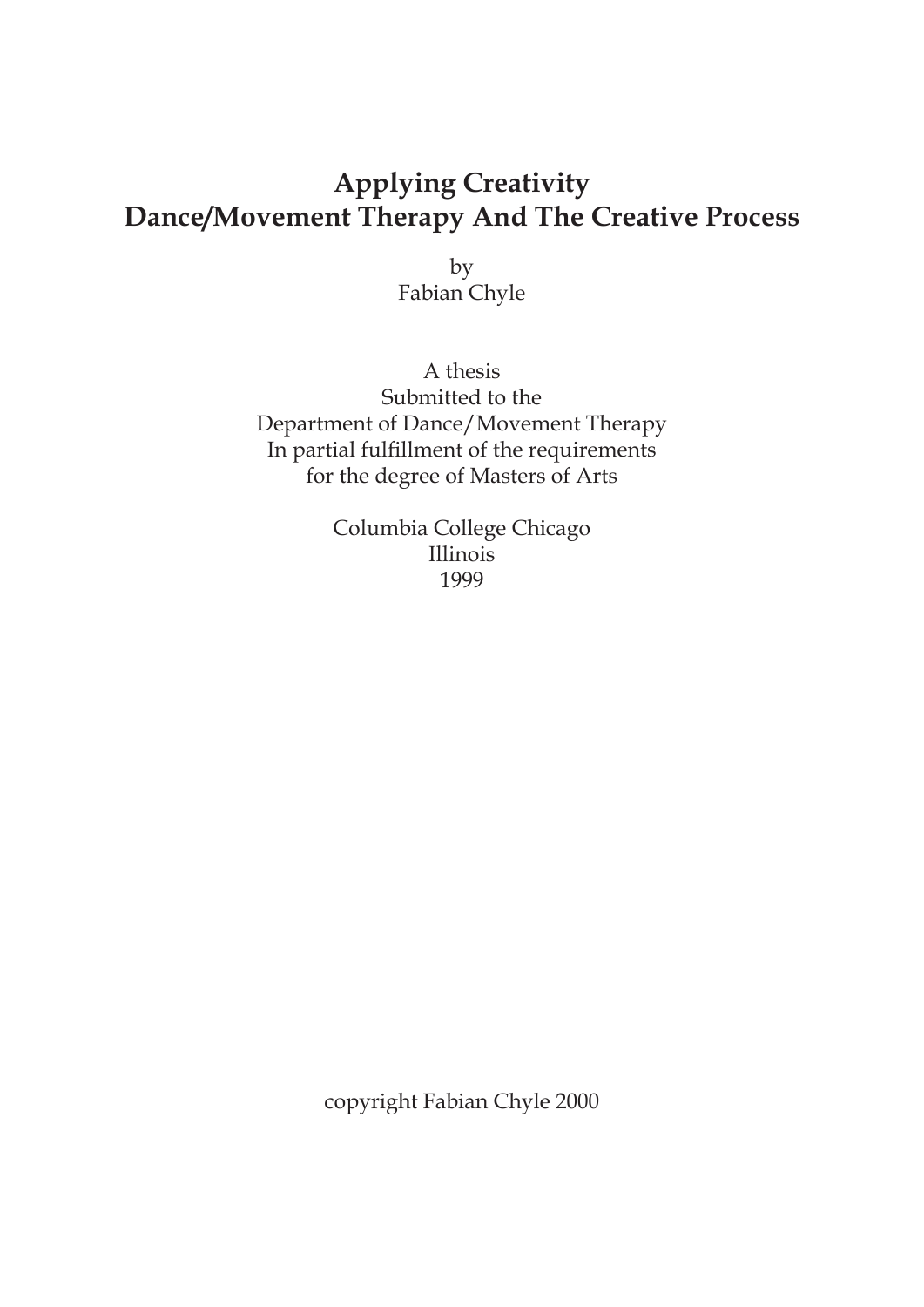# TABLE OF CONTENTS

| A. Introduction            |  |
|----------------------------|--|
| B. Purpose and rational    |  |
| C. Methods and limitations |  |
|                            |  |

# PART 1 - THEORIES

| Chapter 1                                          | 6  |
|----------------------------------------------------|----|
| 1.1. Dance/ movement therapy                       |    |
| - an overview                                      | 6  |
| 1.2. Dance/ movement therapy                       |    |
| - influenced by the field of dance                 |    |
| 1.3. Dance/ movement therapy                       |    |
| - influenced by the field of psychology            | 9  |
| 1.4. The therapeutic process                       |    |
| in dance/ movement therapy                         | 10 |
| 1.5. The therapeutic process                       | 18 |
| in group therapy                                   |    |
| Chapter 2                                          | 22 |
| 2.1. Creativity - the phenomena                    | 22 |
| 2.2. Creativity -a process                         | 26 |
| 2.3. Polarities - a necessary condition            | 29 |
| 2.4. Creativity - a closer look into relationships | 36 |
| 2.4.1. The internal landscape                      | 38 |
| 2.4.2. The external landscape                      | 43 |
| 2.4.3. The intermediary realm                      | 47 |
| 2.5. Awareness - building the bridge               | 53 |
|                                                    |    |

# PART 2 - PRACTICAL APPLICATION

| Chapter 3                                    | 56 |
|----------------------------------------------|----|
| 3.1. Creativity and psychopathology          | 56 |
| 3.2. Similarities - part 1                   | 58 |
| 3.3. The setting                             | 61 |
| 3.4. The session                             | 63 |
| 3.5. Analysis                                | 65 |
| 3.5.1. The creative process of the group     | 65 |
| 3.5.2. The progression of Chacian principles | 71 |
| 3.5.3. Individual creative processes         | 73 |
| 3.5.4. The creative process of the therapist | 79 |
| 3.6. Similarities - part 2                   | 84 |
| 3.7. Movement - a medium for change          | 88 |
| 3.8. Last thoughts                           |    |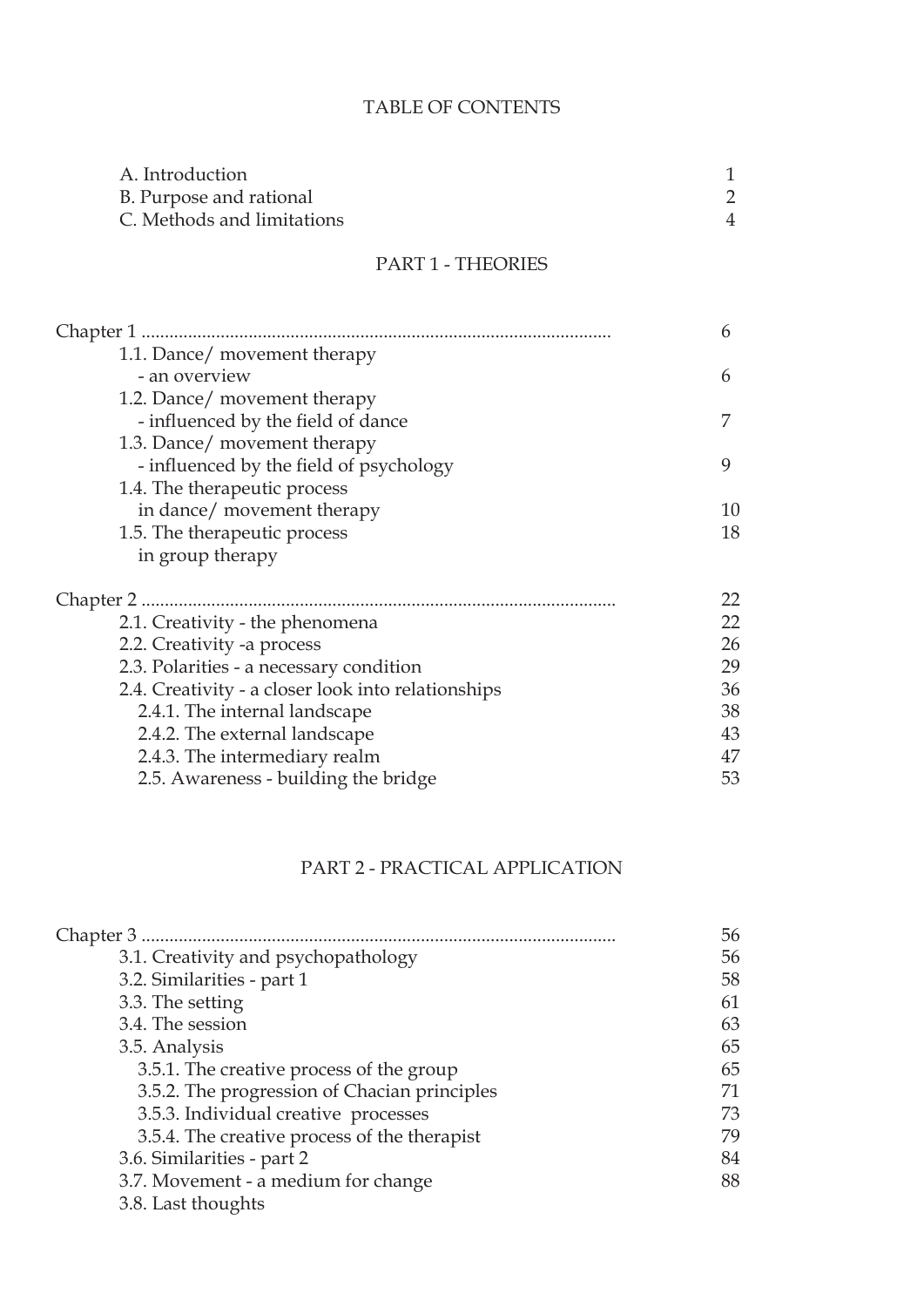# A. Introduction

 Dance Movement Therapy (dmt) - defined by the American Dance Therapy Association as "the psychotherapeutic use of movement as a process which furthers the cognitive, social and physical integration of the individual "- emerged out of the field of psychology and for a large part out of the arts, in particular out of the field of dance. Dance can be seen as the most fundamental form of the arts since the body is used as a medium of direct expression and communication. Especially in modern dance, the body is not just a tool for aesthetic form, but more importantly, the body is used for exploration of themes and movement qualities. Each new choreography requires its unique movement repertoire. Inside the dancer's body, a creative and personal transformation might take place. Most of the pioneers in dmt were accomplished dancers, performers or choreographers, who adapted their knowledge of dance and movement processes to the challenges and needs of working in the field of mental health. In the last 45 years, dmt has become an acknowledged part of the creative arts therapies next to the other modalities using creative and artistic expression such as music therapy, art therapy and psychodrama.

 Using an art form and engaging in a creative activity offers the possibility to enter a creative process. Often it has been seen as a given that one would be accessing one's own creativity and entering the creative process when using an art form. Only in the last 50 years serious efforts were made to conduct research in the field of creativity to define and describe the phenomenon of creativity and the creative process. Since then a vast number of publications and theories on creativity entered the market. But investigating creativity brought new problems: one discovered the complexity of the phenomena of creativity in general and the difficulty to measure, to asses, and to describe this phenomena in particular. The fact that creativity contains as many aspects as human nature itself (physical, psychological, cognitive, social, emotional and cultural) brought up new problems and questions and seemed to increase the difficulty describing and defining creativity.

 The same is true for the therapeutic process. I conceptualize the therapeutic process as the process of growth facilitated by the therapeutic relationship. The creative process and the therapeutic process are often described in a vague fashion, not really illuminating their nature and keeping them within the realm of mystique. The difficulty defining and describing both processes lies partly in their nature: Both processes lead to a "product", which at some point in time is not existent in one's world of knowledge or world of experience. Both processes unfold from the known to the unknown - unfold the unknown and make it visible for the involved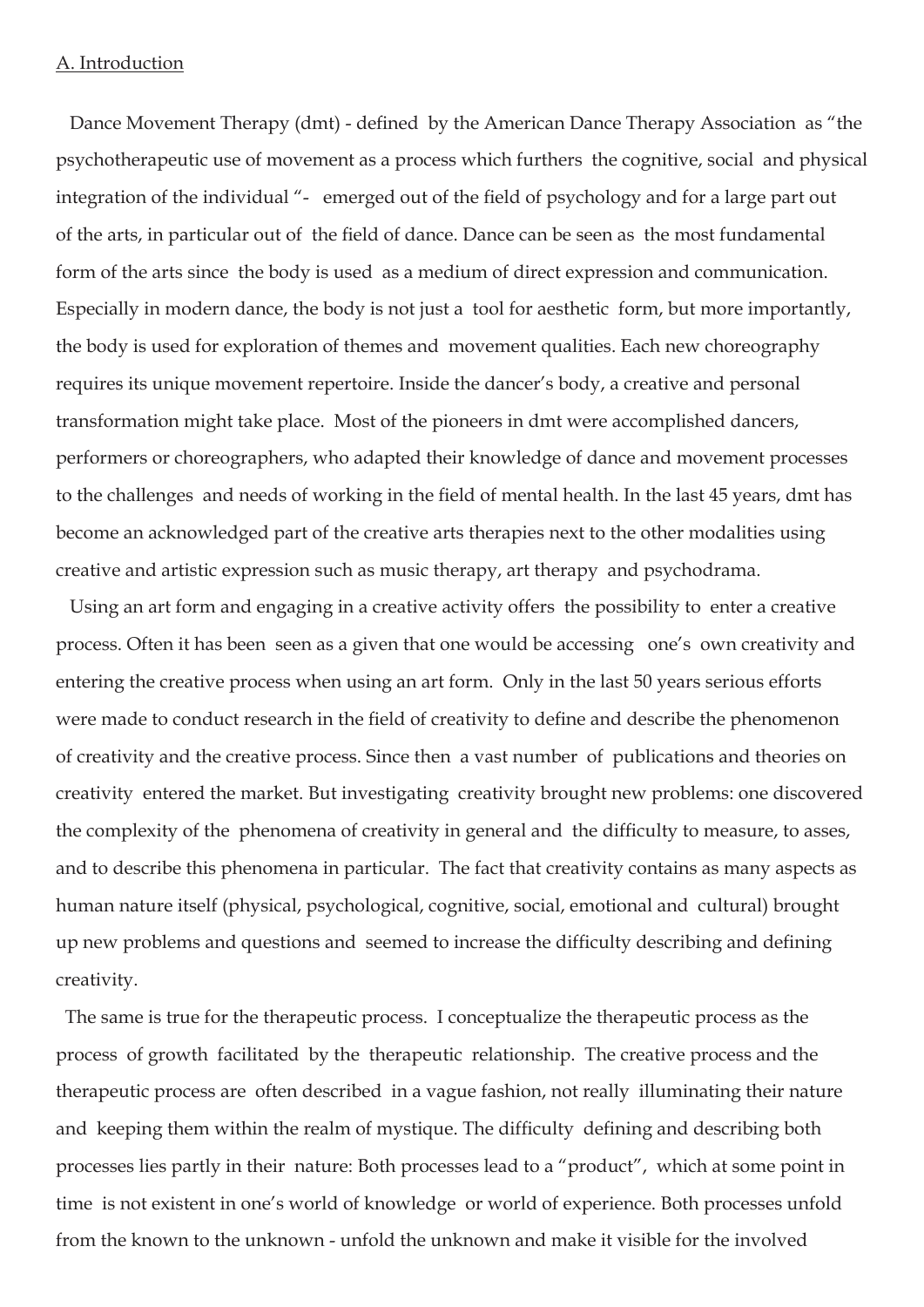persons. Some researchers even say the therapeutic process is the creative process par excellence (Landau, 1984). If both processes have similar features and can be integrated within the frame of dmt, it is most likely that theories of creativity will expand a therapist's awareness and assessment of the changing dynamics within the therapeutic relationship.

#### B. Purpose and rationale

The purpose of this thesis is to demonstrate how different theories on creativity can offer an alternative way of conceptualizing the client's interpersonal world in general, the development and the dynamic of the therapeutic relationship as it

occurs within dmt specifically, and to examine how theories of creativity are related to change and growth. One underlying assumption of this thesis is that the therapeutic relationship in therapy is the major agent of change and growth (Yalom, 1983) and that change in a client will be seen in the way he relates to self and the world around him. Like the therapeutic process, the phenomena of creativity is connected to relationships. Creativity is not originated in a vacuum, but it potentially occurs in all interactions of a person with ideas, and dreams, either with oneself or with other human beings as well as with inanimate objects. Therefore, "creativity and art are based in relationships" (S. Imus, 1988, pp. 92)

 The majority of dance/movement therapists (dm-therapists) work from the idea that a session unfolds along the needs of the client. Shaping intervention based on kinesthetic empathy (the nonverbal empathic communication with the client which is created by the therapist physically reflecting back the client's physical and emotional state) is one of the major tools within dmt, which demand from the dm-therapist that he be able to improvise and to use his ability to create interventions in the present moment. In that sense, the dm-therapist ideally enters his own creative process which provides him with information about his interaction with the client. Deeper understanding of the creative process in general and one's own creative process might result in a deeper understanding of the client-therapist interaction.

 Engaging a client in movement structures and body experiences might trigger dreams, memories, images and symbols. These are responses closely related to individual creativity. One might see these responses solely as a reflection of a client's intrapsychic situation. Working with an understanding of creative processes, a dm-therapist might have a broader repertoire to develop symbolic expressions on a continuum according to the different phases of the creative process. This again, would contribute to a broader understanding of the client.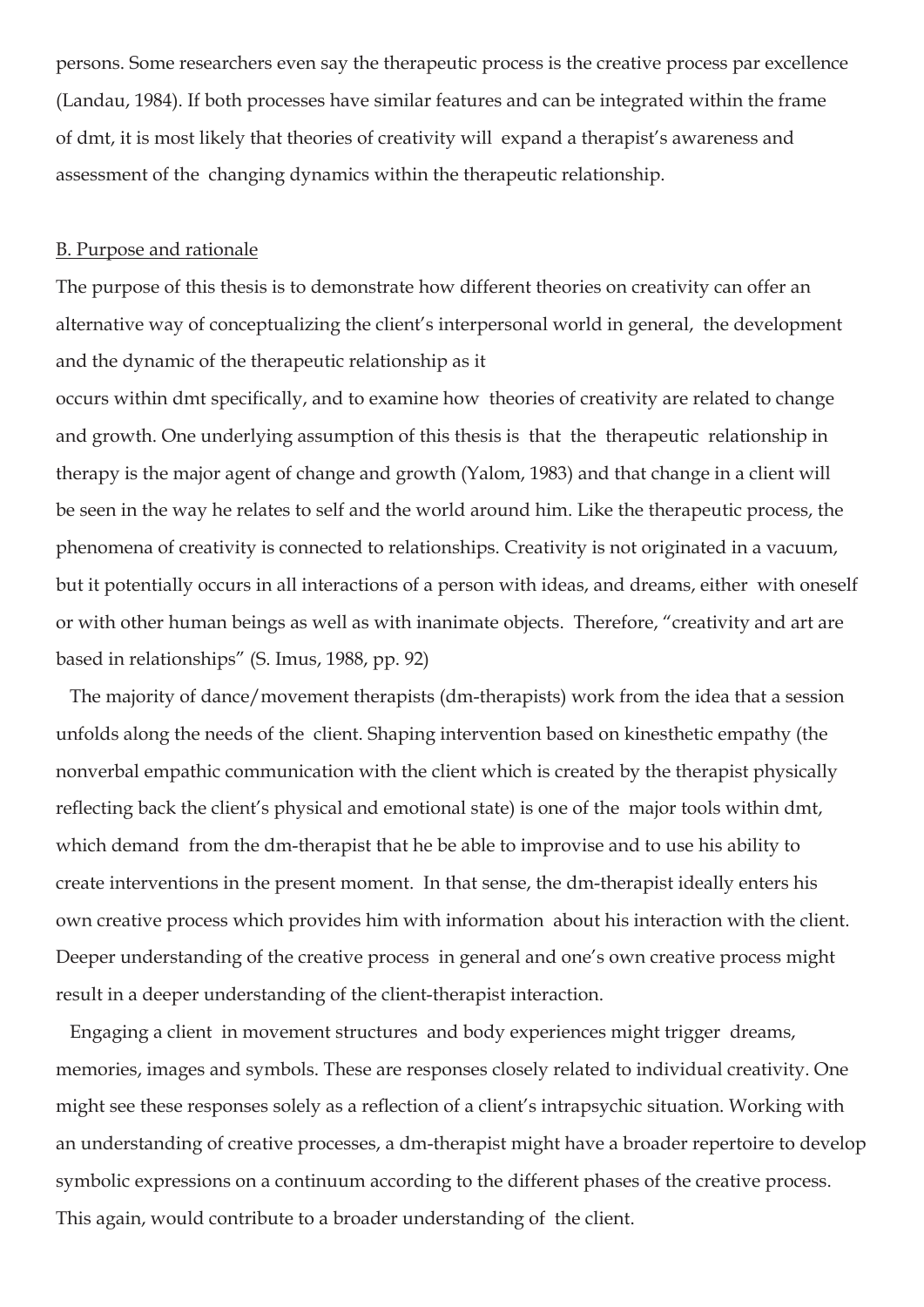On a larger scale, theories on creativity might be of great importance for the field of mental health , since the medical definition of health and illness does not often sufficiently apply to the clients who seek psychotherapeutic support and definitely does not always reflect the personal experience of the chronically mentally ill client. (Creativity) " ... is an ideal form of behavior ; consequently it behooves us to understand creativity as specifically as possible in order to develop a clear notion of ideal, normal and pathological" (Rothenberg, 1976, p.4). By using a creative medium, dm-therapists have the unique possibility to integrate creativity theories in their work in order to assist the client more effectively in his process of growth, toward a healthy and satisfying world of interpersonal relationships.

#### C. Methods and limitations

The methods I will use to support my hypothesis are both literature review and clinical experience.

 The thesis will be divided in two parts. The first part - the literature review - will focus a) on the origin and the importance of different theories and methods in dmt with its special relationship to creativity, b) on theories and methods of group therapy and c) theories of creativity and the creative process as originated in the field of creativity research, psychology and the arts. Part 1 will conclude in a comparison of these different theories in the field of dance movement therapy and creativity research to find interrelated concepts, similarities and differences. I will then elaborate on a possible application of theories on creativity to the practical work in dmt with its application to the therapeutic relationship.

 Part 2 focuses on the practical application of those theories. A description of one dmt group will be introduced to examine how the responses of the clients can be conceptualized and be perceived from the introduced theories within the framework of dmt. A coding sheet reflecting these theories will be introduced as an assessment tool.

 I am not intending to define the phenomena of creativity or growth nor do I propose clinical theories and methods for dm-therapists, which are based in scientific research. This paper is meant to be a descriptive study on these complex issues, in order to display their interdependence, and hopefully increase the awareness toward these connections.

 The case studies focus on institutionalized chronic clients, diagnosed with psychotic disorders. Especially with chronically mentally ill clients, the dm-therapist is challenged with his own feelings as well as with his client's feelings of hopelessness, helplessness and a lack of perspective.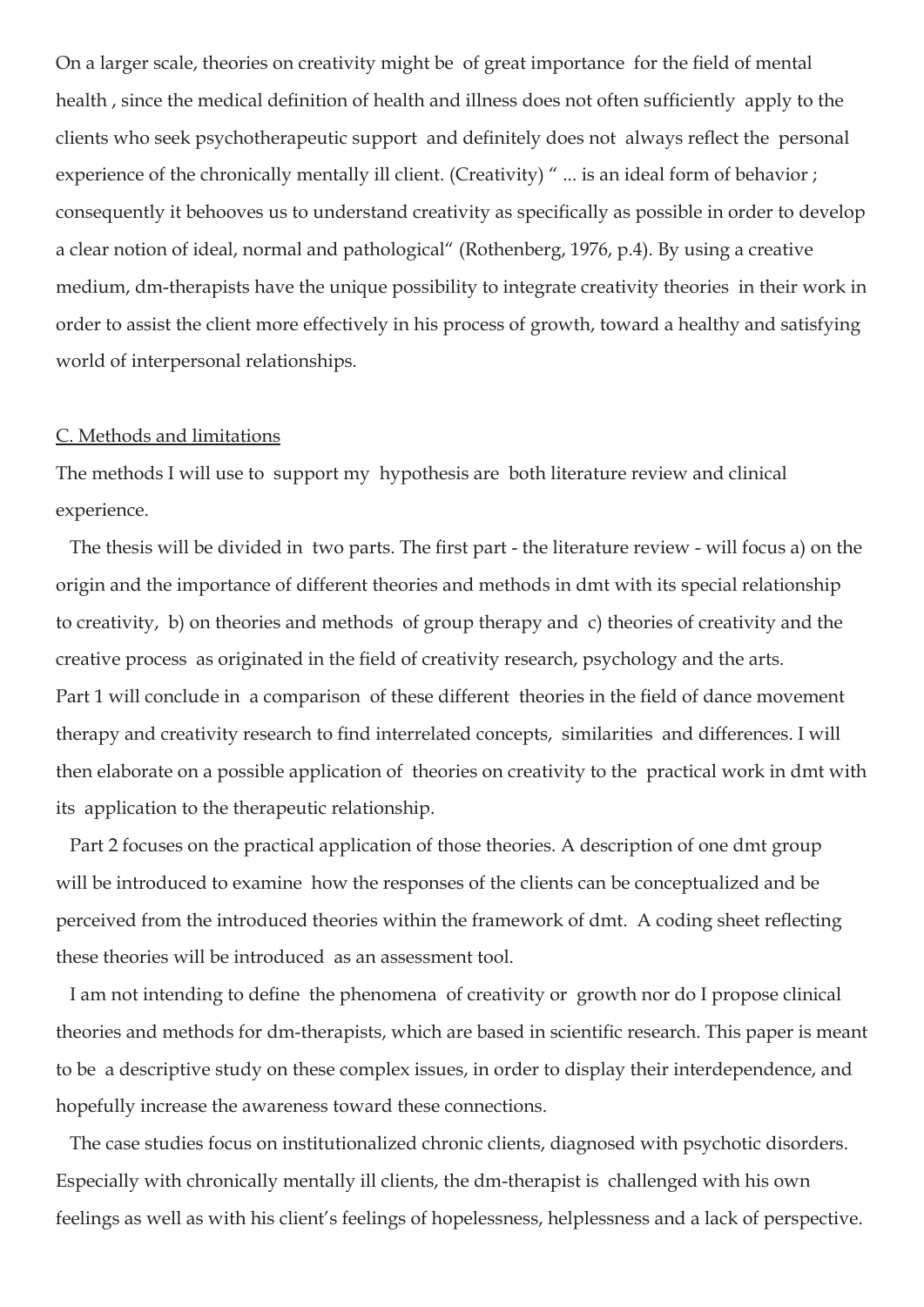More ways to view clients' maladaptive behavior, such as perseverative, fragmented, disorganized or repetitive, can help the dm-therapist to work more effectively with those clients and will help to instill hope and improve their perspective .

 Most of the dmt literature use the female pronouns for the dm-therapist and the masculine for the clients. Since I use my personal experience in this thesis I will use the masculine pronouns for the dm-therapist and the clients. It is not my intention to make any gender inferences, relating to either being a dm-therapist or a client.

#### **PART 1 - THEORIES**

"In the present moment, we have the capacity to simultaneously notice vast amounts of information from the body's senses and the mind's activities of memory, thought and imagination. But our ability to be aware of and integrate this information needs to be developed. It's a muscle to be exercised. (Zaporah \*, 1995, pp. 13).

### 1.1. Dance movement therapy - an overview

Dmt is a process-oriented modality using movement, dance and the creative and direct expression of oneself through the body as primary media for the therapeutic interaction. One underlying belief is that the body and mind are interconnected and that " body movement reflects inner emotional states and that changes in movement behavior can lead to changes in the psyche, thus promoting health and growth" (Levy, 1988, pp. 1). Through their practice dmtherapists were able to adapt their knowledge to a wide range of populations and to work in a variety of different settings including: psychiatric facilities, nursing homes, educational settings, drug treatment centers, wellness and alternative health centers, rehabilitative facilities, but also in political or organizational settings as consultants. One might say that establishing and developing the professional field has been and still is an ongoing creative process in itself.

 $\_$  , and the set of the set of the set of the set of the set of the set of the set of the set of the set of the set of the set of the set of the set of the set of the set of the set of the set of the set of the set of th

<sup>\*</sup> Ruth Zaporah, a teacher, performer and director living in Berkeley, USA. She created a form of body based improvisational theater called Action Theater. She has been the recipient of a National Endowment for the Arts Choreographer's Fellowship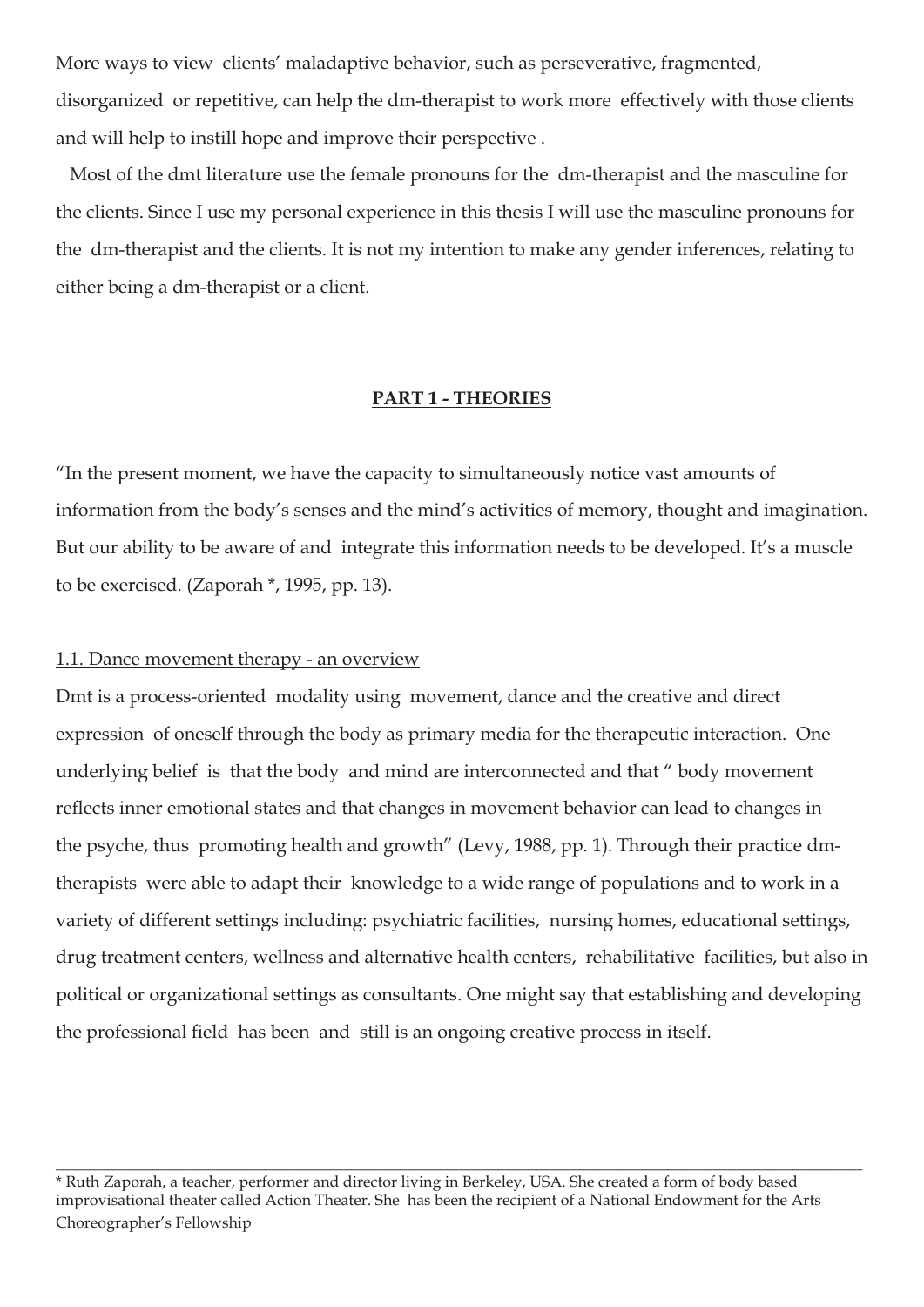#### 1.2. Dance/ movement therapy - influenced by the field of dance

In the field of dance, the revolution of modern dance which advocated dance, movement and the body itself as an expressive medium made the development of dmt possible. In classical ballet, especially in the beginning of the last century, dance and the body were tied to a rigid aesthetic. Beauty, innocence, and youth were ideals communicated in fairytale - like choreography. Modern dance enriched this repertoire with human expression of all kinds, remembering the long-standing history of dance and its importance as a significant social element through expression of self, and interwoven within spirituality, religion, and community.

 Mary Wigman especially expanded the dance repertoire towards the use of dance and movement as an expression of inner states. Her way of creating dances was driven by her interest in the underlying emotions in movement and by her passion to express those in an artistic form. "Dance is a living language that is spoken by people and speaks of people - an artistic statement that rises above the basic level of reality to speak on a higher level in images and symbols of those things that move people's hearts and demand to be communicated." (Wigman in Müller, 1992, pp.54) Although working in an improvisational form with the transient medium of dance, Mary Wigman saw the inner experience as the element which makes movement last. Along that line she also delineated spontaneous ideas as different from creations. "Spontaneous ideas might not be repeated in the same form and no attempt to reconstruct them has been successful - but - if it was a creation then what first seemed to be lost will emerge again, free from all ballast to be at the right place, at the right moment. " (Wigman in Müller, 1992, pp.67) While she created her choreography she connected movement with its underlying meaning, provoking a process of transformation and working as well on the outside (movement and choreography) and the inside (inner experience). "The creative force belongs equally to the space of reality and the realm of fantasy. And there are always two currents, whose energy circuits that attract each other, kindle each other and resound into each other, until in unison, they completely pervade each other: the creative readiness that invokes the image, and the will to act, intensified to the point of obsession, that takes possession of the image and transforms its material, however volatile it may then still be, into shapable material, so as to lend it its final Gestalt in the molding crucible." (Wigman, 1933, pp. 45)

 There were other important artists, such as Isadora Duncan, Rudolf von Laban, Ruth St. Denis, Martha Graham, working in and changing the field of dance, who influenced the pioneers of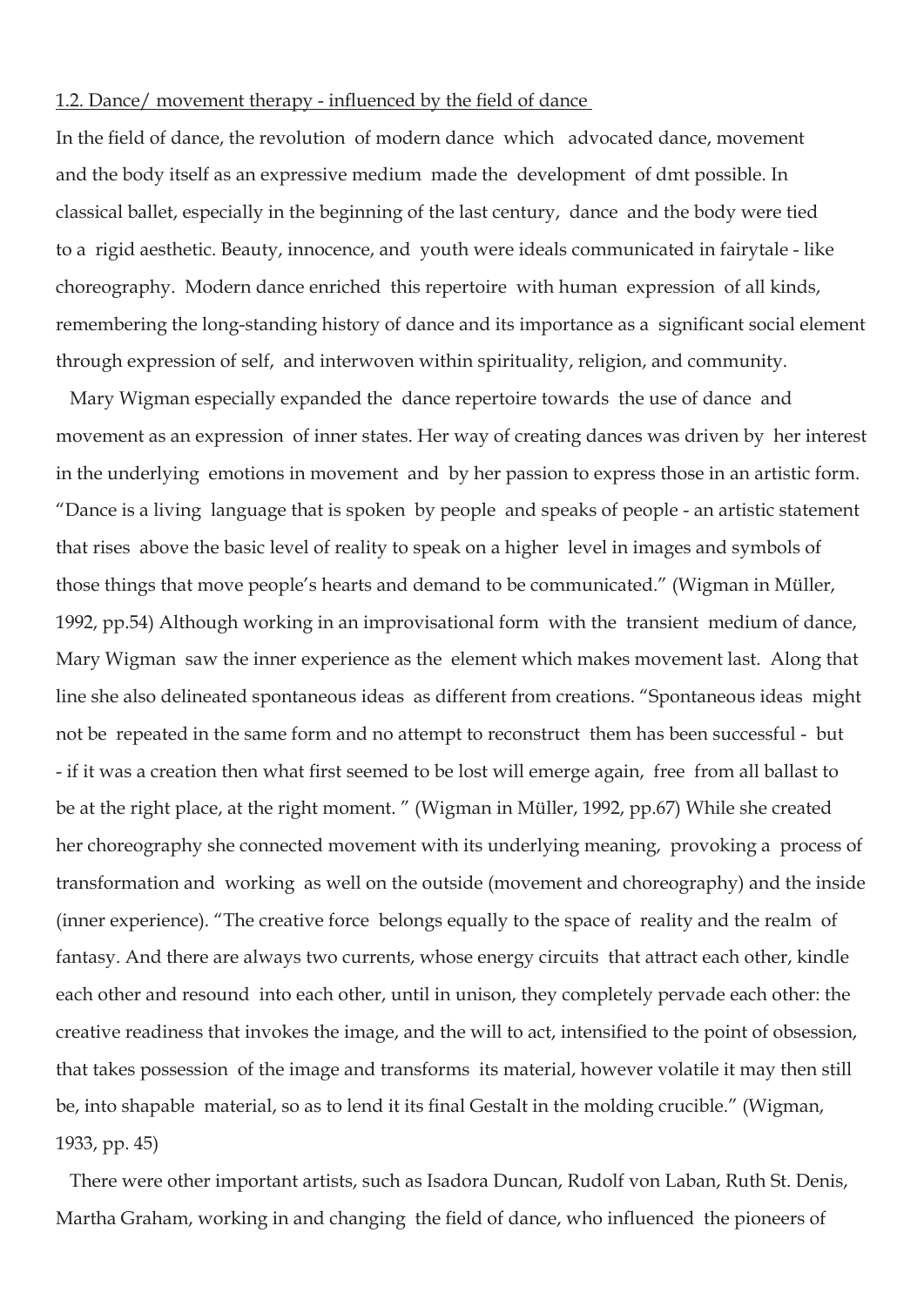dmt tremendously, and who laid the groundwork that the body, movement and dance could be rediscovered as an integrated medium to express one's physical, emotional, psychological and spiritual experience.

 The fact that modern dance and later dmt emphasized self expression as well as individual creativity can also be seen under the light of the fact that both were developed in times of social and political tension. Artists (Goldsworthy, 1990, Zaporah, 1995) as well as psychologists (Csikzentmihalyi, 1996, May, 1975) have mentioned that creative ideas, inventions or behavior are more likely to occur in a tension-field, within dialectic opposites. Those polarities can exist solely within the personality structure of the individual or between the individuals inner life and the external reality.

# 1.3. Dance/ movement therapy - influence by the field of psychology

The development of modern dance and the introduction of psychoanalytic thoughts both happened in the beginning of the century. One might say that modern dance reconnected to the inner experience and to the unconscious parts on the body level in an artistic form. In Freudian psychoanalysis the integration of the unconscious happened solely on the verbal and cognitive level. It was Wilhelm Reich, a former student of Freud, who brought the attention to the body and promoted the connection between psychological and physical development and behavior.

 He believed that conflicts and trauma are manifested in one`s body and movement behavior, and that one can promote psychological change by working through one`s body armor, releasing old conflicts and tension. (Kriz, 1994) Carl Gustav Jung, another former student of Freud, extended psychoanalytic theories toward the recognition of the collective unconscious, containing common symbols, images, dreams and archetypes, which are originated in the development of the human and cultural development of the human existence. The act of change according to Jung, requires one to access these unconscious realms which might lead to potential access to one's personal creativity.

 Another major influence on the development of dmt and the field of psychiatry was Harry Stack Sullivan. His view on psychiatric problems involved the verbal and nonverbal interactions between the client and his environment. "The core of Sullivan's work was the study of communication between persons: interpersonal relations. ... For Sullivan "interpersonal" had more meaning than just personal overt actual transactions. Sullivan included fantasy as well as reality ." (Bunney, 1996) Treatment was based on the hypothesis that early relationship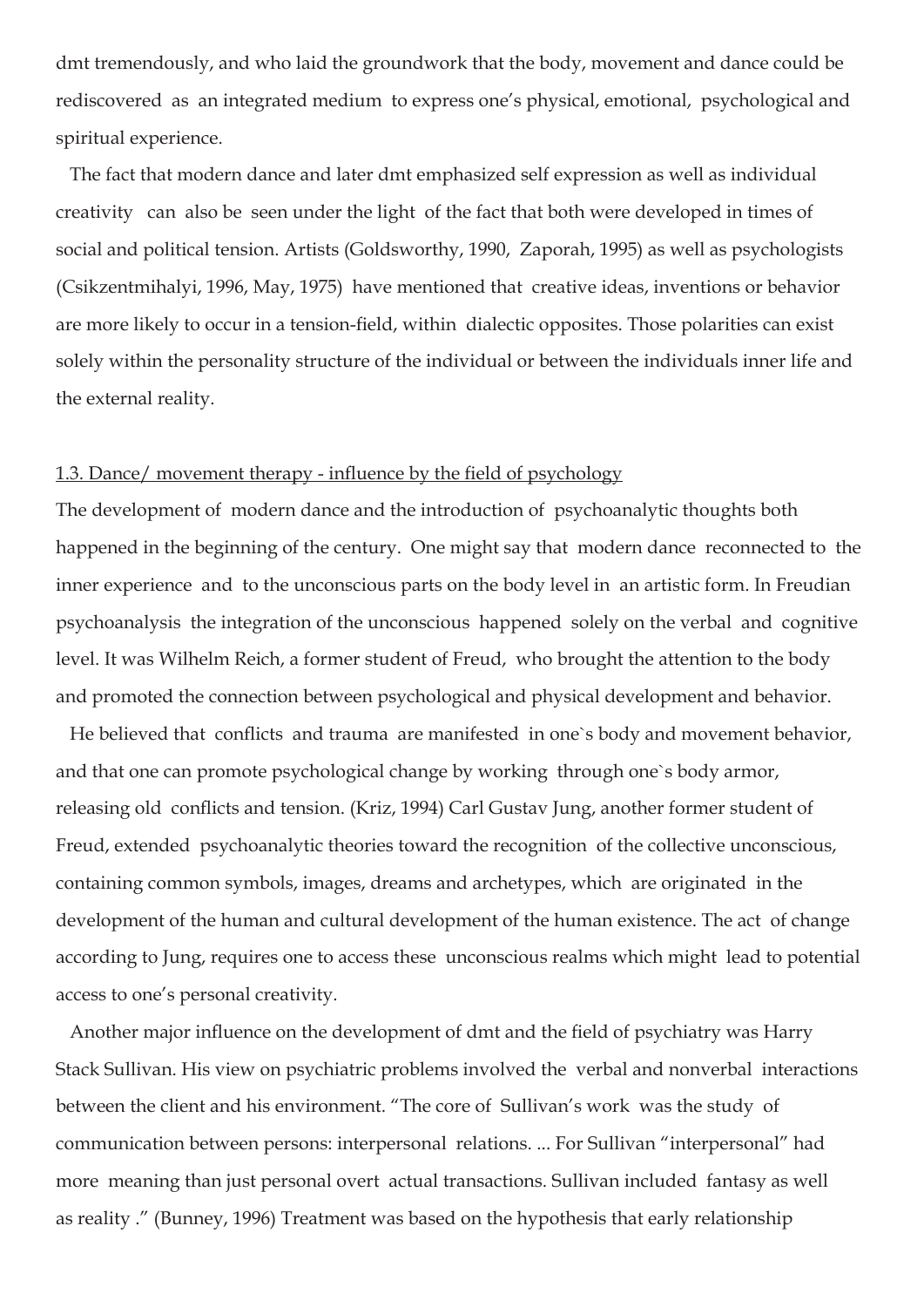dysfunction's can be reworked within the therapeutic relationship (Fischer & Chaiklin, 1993) and new patterns of relating can develop. Incorporating nonverbal behavior and the realm of fantasy in his theory makes his theories highly applicable to therapeutic modalities using dance, movement and ones creative potential for the therapeutic process.

 It appears that the development of dmt happened in an overall social tension field, where there was a willingness to experiment and ultimately, to incorporate new ideas about human existence and human development. Since the profession has been strongly rooted in the arts, it seems to be natural that the pioneers combined their ideas about creativity with those about therapy.

# 1.4. The therapeutic process in dance/ movement therapy

"Experience evolves. In the natural world, change occurs continuously. Change occurs at varying speeds from lightning fast to slow browning of leaves. Sometimes change strikes abruptly without warning. Sometimes incrementally, step by step. And sometimes change transpires so slowly that we don't see the change at all. There is always an inner motivation , a hidden bridge that ties one experience to another." (Zaporah, 1995, pp.25)

 Since dmt has been shaped out of different backgrounds, by a variety of personal styles, and has produced a wide ranging interaction of different bodies of ideas, I believe that there are no pure theoretical frame works developed within the field. Different practitioners formulated concepts and practiced dmt within an existent therapeutic perspective. I will refer to concepts and not to theories in the further discussions, because they described their experiences and methods through the lens of the therapeutic frame work which they adopted. Despite the differences in their therapeutic frameworks, the pioneers in dmt formulated important concepts which can be seen as the common base and the ground work of the profession.

 Marian Chace, one of the main pioneers in the field, believed that dance is communication and therefore fulfills an essential human need. S.Chaiklin and C.Schmais (1979) extracted four main concepts essential to Chace's work. Chace believed that those concepts facilitated the therapeutic relationship on a movement level in which change can take place. These four concepts are a) body action, b) symbolism, c) rhythmic group action and d) therapeutic relationship (Chaiklin & Schmais, 1979).

 a) Body action (Chaiklin & Schmais, 1979): muscular activities evoke emotion. Movement structures, as used in dance/movement therapy, can be seen as a journey of emotions which are communicated in movement. "Since muscular activity expressing emotion is the substratum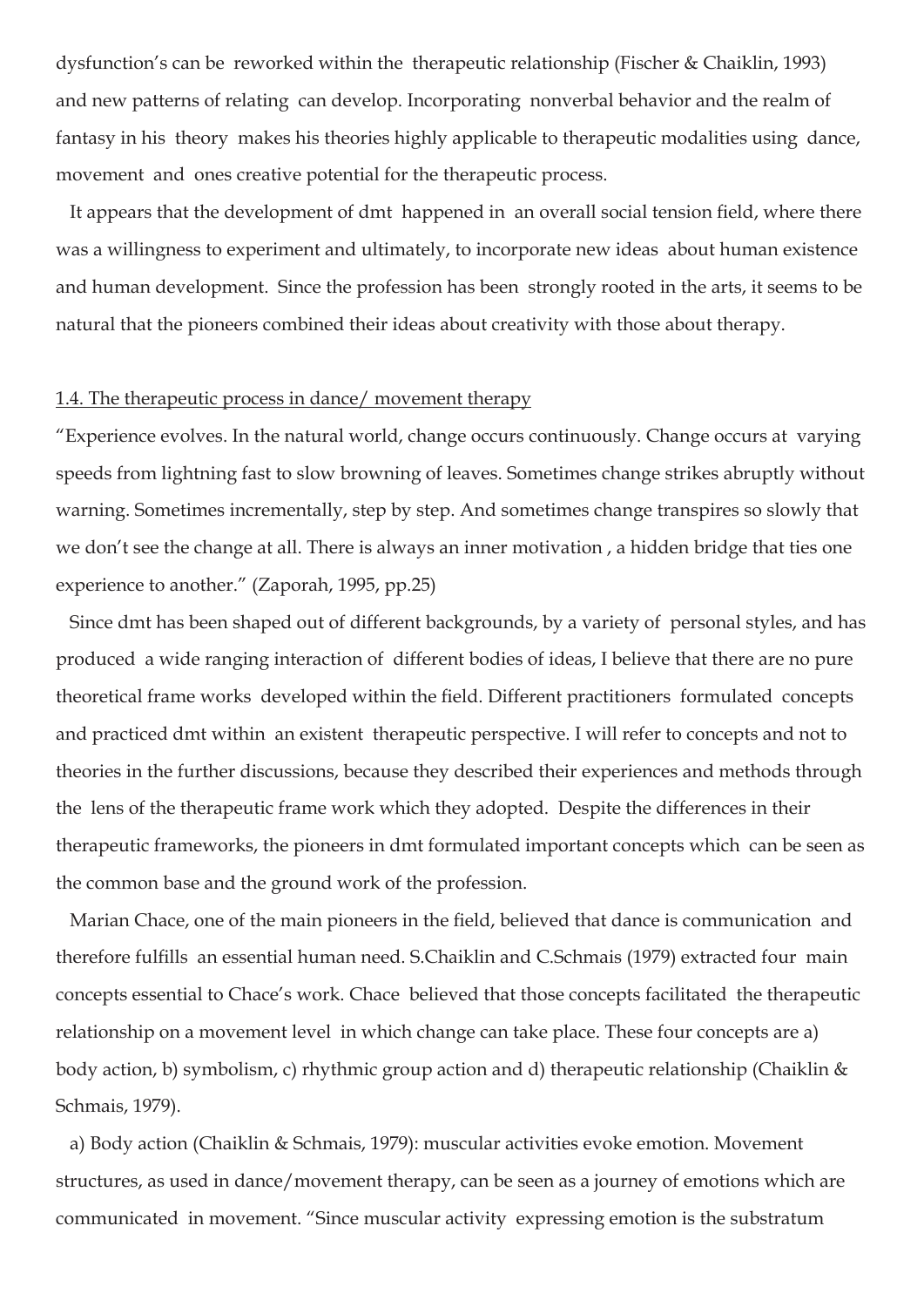of dance and since dance is a means of structuring and organizing such activity, it might be supposed that the dance could be a potent means of communication for the reintegration of the seriously mentally ill patient." (Chace, 1975, pp. 210) There is a clear connection between motility , dance and emotional expression (Roskin Berger, 1956). By moving together readiness for emotional responsiveness can be developed.

 b) Symbolism (Chaiklin & Schmais, 1979): movement provides us with a symbolic language to communicate ideas and emotions. Dance can be seen as the organization of that symbolic language which allows one to communicate with others, independent from the cognitive level. Movement carries symbolic meaning and is given symbolic meaning by the mover. Symbolism allows the client to invent the future, to experience and reenact the past and to connect to the present by communicating those issues that would otherwise not be expressed. During symbolic play, freedom is communicated to create new interactions and recapitulate old ones. The use of symbolism promotes the use of fantasy and imagination and through that links dmt to creativity.

 c) Rhythmic group action (Chaiklin & Schmais, 1979): rhythm is communal communication. It can unify a group, organize the individual within a broader context of relationships and communicate support. It creates an environment of safety and solidarity. Everyone has his own rhythm as well as being part of a greater rhythm. Rhythmic group action emphasizes the group pulse which is composed out of the individual rhythms and can be seen as a basic form of communication in a dmt group.

 d) Therapeutic relationship (Chaiklin & Schmais, 1979): establishing a therapeutic relationship on a body level is essential to all dmt approaches. Kinesthetic empathy communicates to the patient understanding, but also reflects the underlying emotion of a movement and therefore establishes affective empathic relationships to the clients.

 All four principles promote communication and interaction. Chace's emphasis on the interpersonal field and the therapeutic relationship show clearly the influence of Harry Stack Sullivan on her work. The reasoning which led her to emphasize interaction so strongly is best described through her own words: " Through interaction the person becomes aware of himself. He also begins to feel his different muscles move in response to action from someone else, not manipulated by someone else but interacting and this becomes expressive because it comes from within the person. This is what dance therapy is about. " (Chace, 1975, pp. 395)

 This statement reflects upon her belief that creativity is originated at first within an interaction with others where the individual is allowed to express oneself. Marian Chace also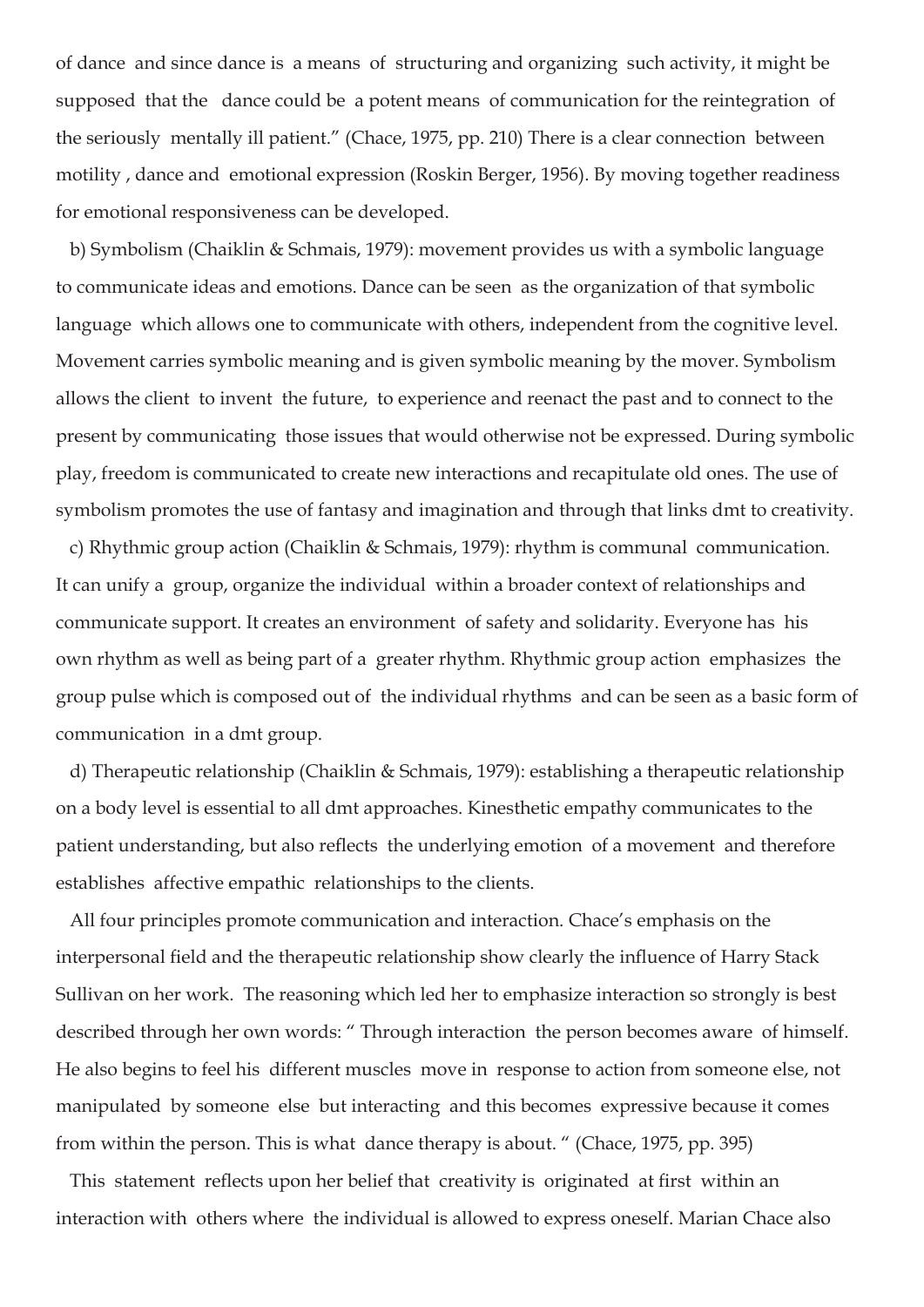believed that creativity is universal and a natural potential in everyone: "Not all people are artists, but all people can be creative." (Chace, 1975, pp.289)

 The connection between creative and therapeutic processes can be found in the work of Mary Whitehouse, another pioneer in the field of dmt. Whitehouse had two main influences. First, her early dance training at the Mary Wigman School in Dresden and second, her studies of Jungian psychoanalysis. Five concepts were fundamental to Whitehouse's work: a) kinesthetic awareness b) polarity c) active imagination d) movement in depth (later called authentic movement by J.Adler) and e) the therapeutic relationship (Whitehouse, 1979)

 a) Kinesthetic awareness in Whitehouse's understanding was the " individual internal sense of his physical self" (Levy, 1988, p.64 ). It is the subjective connection to all bodily changes which in fact are going on continuously.

 b) Polarity: " There are physical and psychological opposites ... Life is never either/or but always the paradox of both/and" (Whitehouse, p.69). Along with C.G. Jung Mary Whitehouse conceptualized opposition and polarities as present in all aspects of life.

 c) Active imagination: Whitehouse (1979, pp. 71) stated " the inner sensation, allowing the impulse to take the form of physical action is active imagination in movement just as following the visual images is active imagination in fantasy. It is here that the most dramatic psycho physical connections are made available." Whitehouse adapted C.G. Jung's concepts of active imagination which clearly derived from Freud's free association, to movement processes taking place in dance/movement therapy. Active imagination in movement was believed by Whitehouse to connect the individual to what Jung called the "Self" a term which refers not to the individual ego driven self, but to the whole personality , egoconsciousness, personal and collective unconsciousness.

 d) Movement in depth: trained in improvisational dance techniques, Whitehouse was looking for the experience while moving which she described as the sensation of moving and being moved. "It is a moment of total awareness, the coming together of what I am doing and what is happening to me" (Whitehouse, 1979, pp.68). This means also that in this process one gives up the control of one`s ego and is accessing one`s unconscious in movement.

 Active imagination and movement in depth are closely related. Movement in depth is like active imagination on a body level. Improvising in dance (which is sometimes referred to as instant choreography melting spontaneous expression with an abstract form) becomes active imagination. Stern (1995) makes a comparison between improvisation in dance therapy to the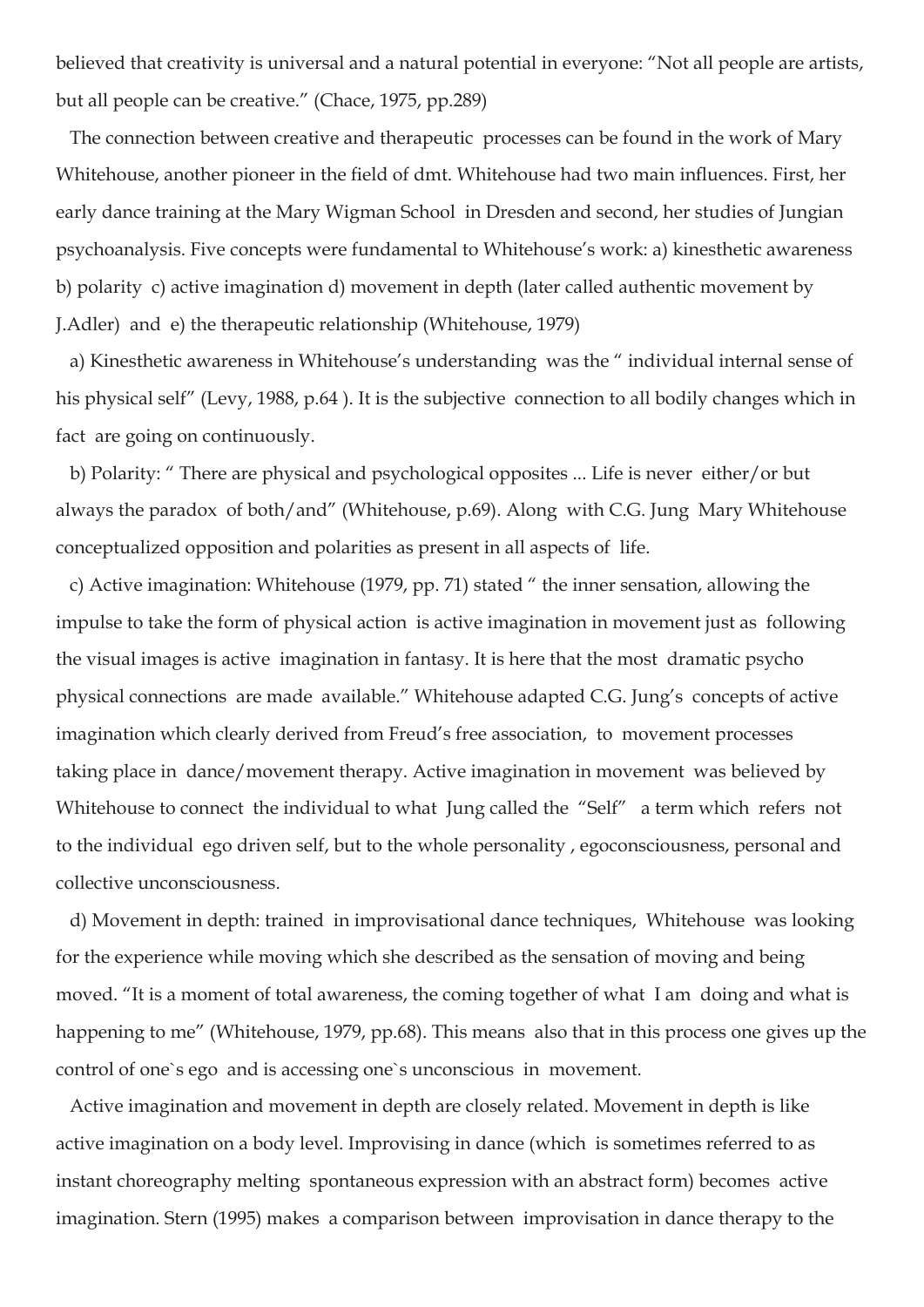free association in psychoanalysis. "The dance/ movement therapist improvises until something happens and the therapist and patients meet on the intersubjective level. That is the same as in psychoanalysis. One talks and listens until something happens, only then understanding can be developed. It is an improvisation without a goal, which can be recognized immediately." (Siegel, 1997, pp. 30) Both improvisation in dance and leading improvisational dialogues in therapy allow for creativity to emerge as they offer an open and less controlled frame for interaction to happen.

 e) Therapeutic relationship: Two skills of a therapist were especially important to Whitehouse. As did many others in the field, Whitehouse believed that one fundamental skill of a therapist is to recognize the client's present condition and create the therapeutic dialogue from that presence. The second skill is the ability of a therapist to trust his/her intuition while working with the client . Whitehouse saw "physical movement as a revelation of the Self" (Whitehouse, 1979, pp.79). She defined the Self ( a term created by Jung) as "the world of the transpersonal, a world greater than the individual, more powerful than the ego" (Whitehouse, 1979, pp. 79). Whitehouse was able to combine her improvisational dance background (Wigman) with Jungian theory. She gave, like M.Wigman and C.G.Jung, creativity an important place in her work. She saw the lack of affective and emotional connection in movement as a social phenomena and as a result of the lack of creative expression in movement. For Whitehouse creativity consisted ".... in his working toward his own fullest development the realizing of his own potential the allowing himself to grow. What we create first is ourselves." (Whitehouse, 1963, pp.16)

 Trudi Schoop, another pioneer in the field, operated from the idea that all individuals encompass the complete range of every feeling, action and thought. The conflict of witnessing the restriction of many hospitalized clients and at the same time believing in the wholeness of a person led her to stress the importance of utilizing opposites in her work. "I believe that opposites are mutually inclusive. The fact that an individual can be sad also means that he can be joyful " (Schoop & Mitchell, 1979, pp.45). One way of increasing awareness of the opposites was to incorporate contrast in her work to allow the patient to explore the contrasting pulls. She purposely created splits and conflicting body/ movement tasks to allow for exploring the contrast and the conflict between the obvious and the invisible.

 Schoop was also dedicated to explore the inner fantasies of her patients: "My belief in the positive nature of fantasies has never diminished during my life time .... I feel rather than suppressing the fantasy of a psychotic individual I should fly with him for a while to descend with him for a soft landing on this earth ..." (Schoop & Mitchell, 1979, pp.52) She believed that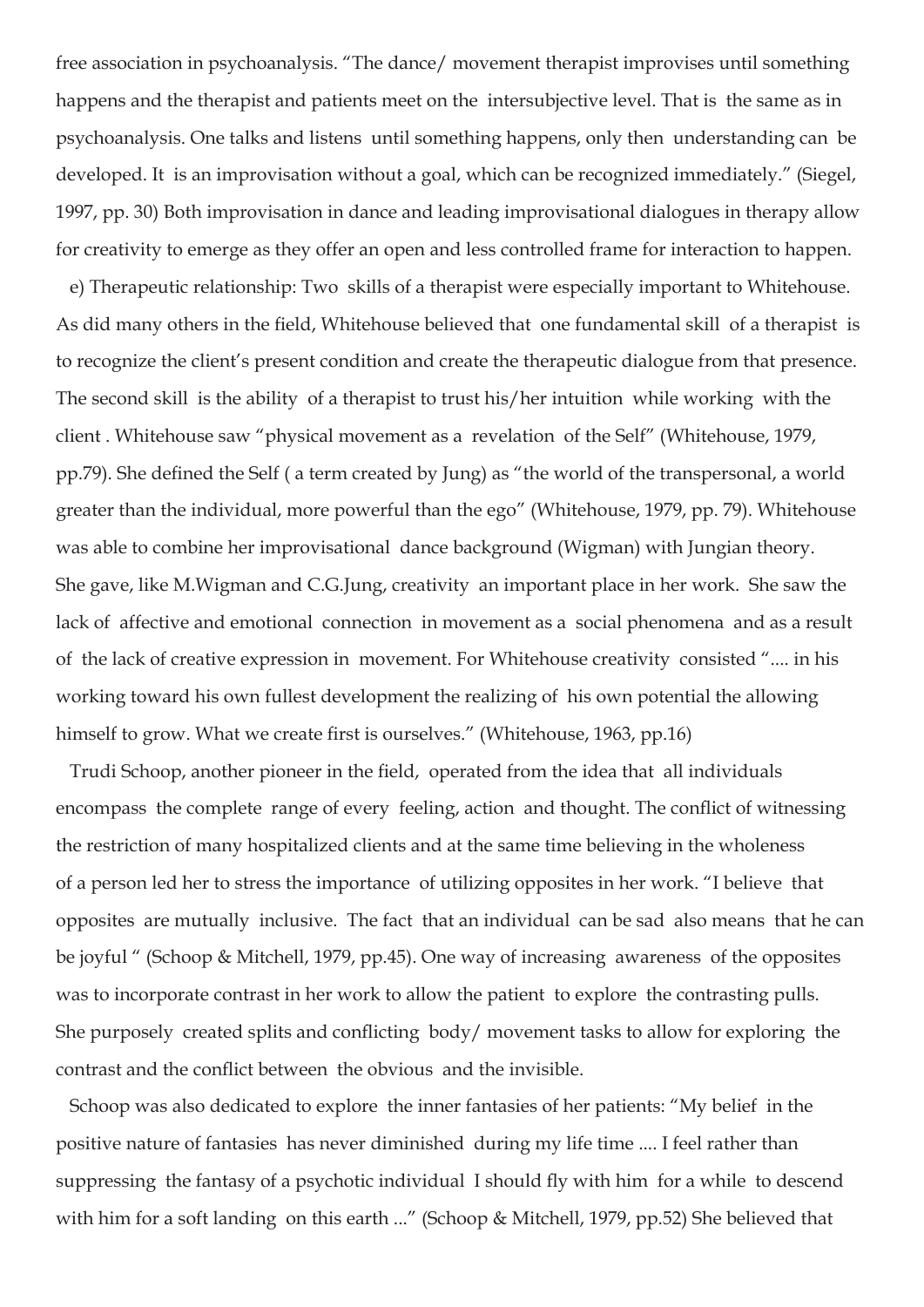the psychotic fantasies stem from the same place as the images an actor has, with the difference being that he knows how to move between the two worlds of reality and fantasy. The trained actor would be able to travel between his inside reality and external reality while the psychotic patient could not. This inside outside shifting is a skill trained in Actiontheater: "Students must simultaneously experience and disengage from the unfolding content to give memory and imagination to pull the scene in unexpected directions" (Zaporah, 1995, pp.166). The ability to move between and integrate inside and outside appears to be a challenge, especially for the client diagnosed with a psychotic disorder.

 Although stressing fantasy and imagination, Schoop was rooted in movement. "Human expression as it is represented by the body is my source of psychological evolution" (Schoop & Mitchell, 1979, pp.48). She assessed the physical expression of clients on their alignment, centricity, tension, rhythm and use of space. Her commitment to movement and the direct expression is also reflected in her use of improvisation in her groups. Yet she stressed the importance of reproducing one`s experience in repeatable movement experiences. Reproducing and repeating significant aspects of one`s improvisation promotes ego functions of selfobservation and self-reflection and therefore increases ego strengths. (Schoop & Mitchell, 1979)

 Claire Schmais (1985) selected eight "healing factors", promoting therapeutic change . These eight factors include synchrony, self-expression, rhythm, vitalization, cohesion, education, symbolism and integration. They can be seen as an extension of Chace's four principles.

 Especially symbolism and integration appear to be important for the integration of the creative and the therapeutic process in dmt. In a dmt session one allows for the "interaction of words and movement to escalate affect and to provide an associative matrix from which integrative dance symbols can arise. Symbolic expression in dance therapy form the bridge between the patient's internal and external worlds as they transfer the energy from one realm to the other in a social context" (Schmais, 1985, pp. 33). Bridging between personal reality and external reality is important for Schmais too. The skill to move between both realms might be a necessary condition to increase creativity as well as to promote growth.

 In any case, bridging those realities means integration. In dmt, integration ideally happens on a variety of different levels. "The therapist strives to integrate body actions, facial expression and verbalization, thought and expression , feelings and words, breathing and activity, past and present and self image and self presentation " (Schmais, 1985, pp. 26). Schmais elaborated on the integration fostered by dmt treatment and stated 5 premises underlying the integrative function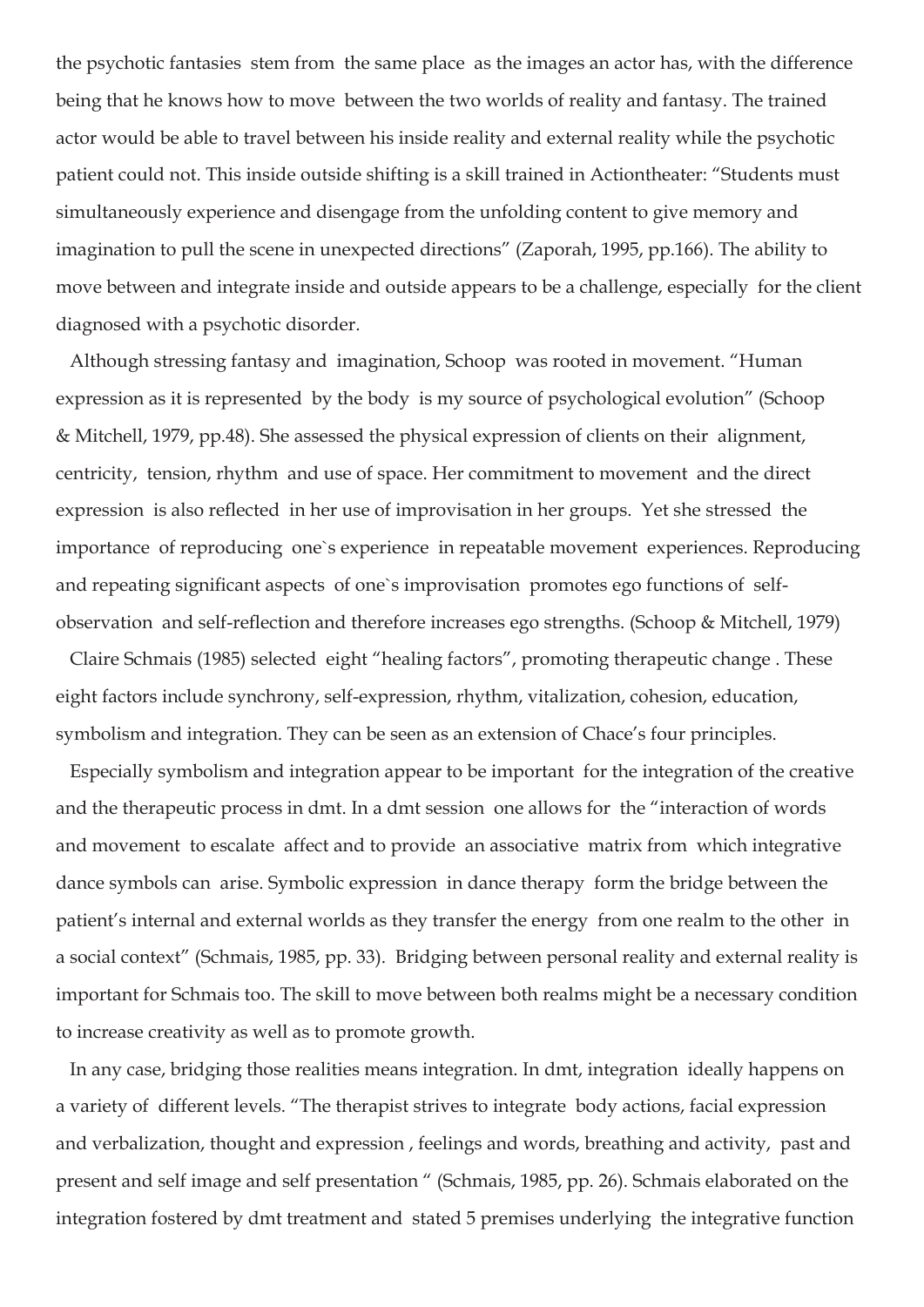of dmt:

- a) An isomorphic relationship exists between mental acts and neuro muscular activity
- b) Integrative connections can be made by slow accretion or by instantaneous revelations
- c) Integration implies commitment
- d) Integration requires that experiences are both felt and symbolically represented
- e) Integration of self requires validation by others.

As we will see in the following chapters, especially the last four premises of the integrative factors in dmt show similarities to underlying assumptions surrounding creativity. For example, Csikszentmihalyi (1996) stated that creating implies commitment and discipline and that creative products need to be recognized and validated by others, showing social relevance.

# 1.5. The therapeutic process in group therapy

Since I will refer in the practical application to a dmt group, it is important to look at the change promoting mechanism in group therapy. Irvin D. Yalom, a main theorist in group therapy, described different therapeutic factors as basic mechanisms of change promoted by group therapy. The therapeutic factors even though the group might differ in form and setting are instillation of hope, universality, imparting of information, altruism, the corrective recapitulation of primary family group, development of socializing techniques, imitative behavior, catharsis, external factor, cohesiveness and interpersonal learning. Studies have shown that the factors "most successful group therapy patients deem most important is interpersonal learning in conjunction with catharsis and insight." (Yalom, 1983, pp.49). Different therapeutic factors seem to have different qualities. Some of them can be seen as factors determining the group culture like instillation of hope, universality, altruism and group cohesion. Others describe intrapersonal processes like catharsis or existential factors while the rest are interpersonal in nature.

Specifically for dmt Penny Lewis (1979) proposed a developmental stage model conceptualizing the mechanism of change in dmt. She mentioned four developmental stages:

a) dependence and acclimatization: in that phase clients test out the safety in group, they might be hesitant , do not trust and the test " the group's potential to be a container and the power of the therapist to affect their experience". (Lewis, 1979, pp.198)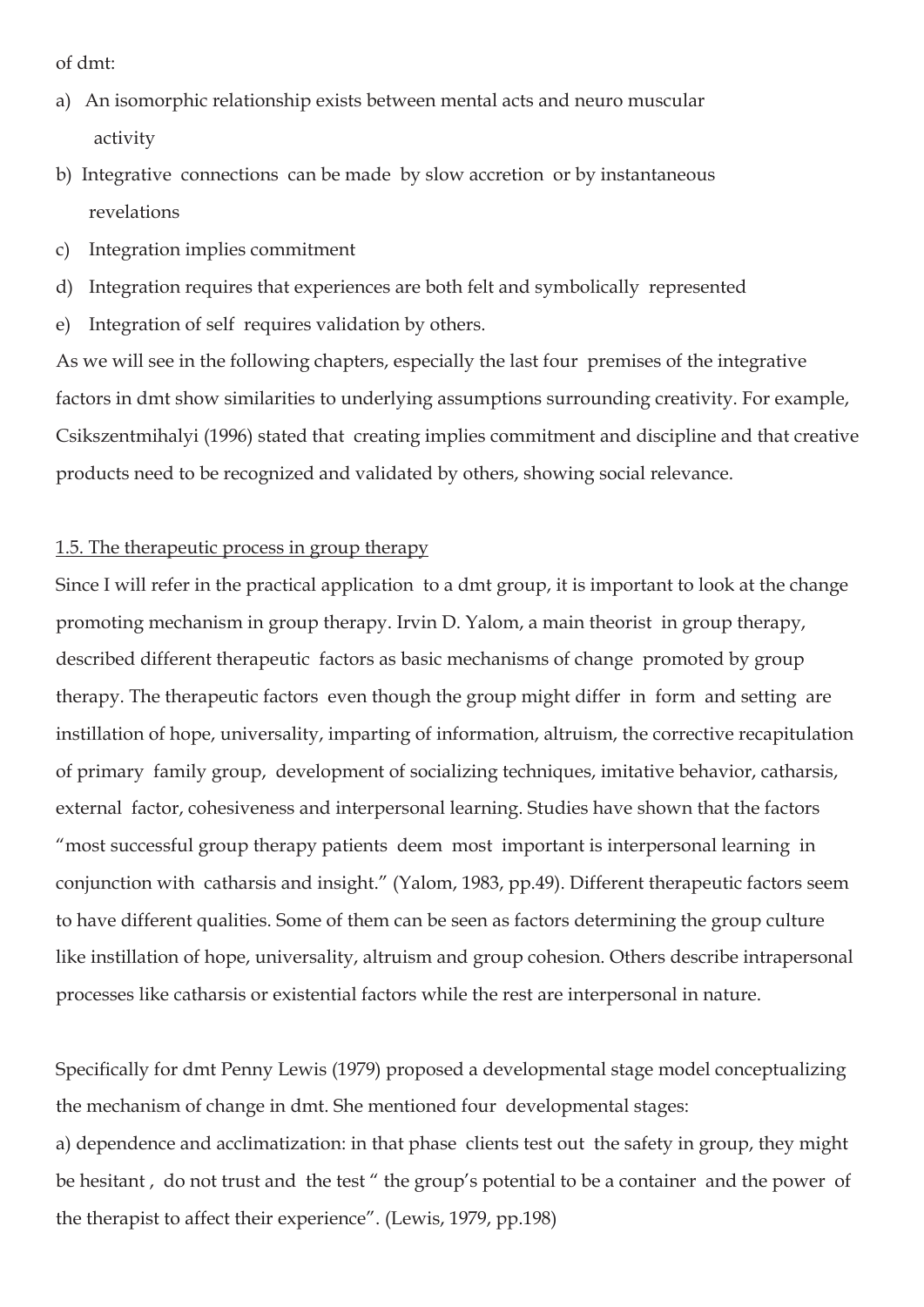b) counterdependence and ambivalence: clients develop their need to express individuality and might display resistance and hostility . "Anal ambivalence between regression into secure dependency or progression into interpersonal individuality promotes disenchantment with the group itself and its leader-therapist ". (Lewis, 1979, pp.198)

c) interdependence and orientation to task: the client develops the ability to participate in short term tasks as well as an ability to view the group as important.

d) Group cooperation and consensual role relatedness: during that stage, group members work on long term tasks, are able to delay "personal gratification for the benefit of the other members or of the group as a whole " (Lewis, 1983, pg. 198).

These "Group Process Developmental Lines" (Lewis 1983) go along with the delineation of therapeutic factors, giving them a natural progression. The first stage is utilizing factors promoting group culture, during the second stage therapeutic factors of intrapersonal processes become important and the third and forth stage utilize therapeutic factors promoting interpersonal learning.

 Yalom's model and dmt acknowledge the importance of interaction. "Basically this theory posits that one`s character structure is shaped by one`s previous interpersonal relationships and that a patient's current symptoms are a manifestation of disordered relationships" (Yalom, 1983, pp.45). He believed that psychopathology regardless of its external symptomatic picture, has its source in distorted relationships with others. In group therapy, a social microcosm is created where these relational patterns unfold and can be examined. By helping a client to understand his behavior in group, one has the chance that he will be able to apply this understanding to his relational patterns in his outside social life. The clients who correct maladaptive interpersonal patterns in the group - in the here and now - will ultimately transfer this learning to his outside lives. "Even though individuals present for therapy with a wide array of different types of symptoms, therapists make the assumption that there is an interpersonal component in all symptomatology. This is the core assumption of interpersonal theory of psychopathology and leads to the corollary that therapists treat not the manifesting symptom, but instead, the underlying interpersonal pathology" (Yalom, 1983, pp.174).

 It seems to me that focusing on the here and now is like setting the stage for an improvisational play. As the therapist creates the safe environment, the play unfolds along the personal histories of the clients and by the present interaction amongst them. Like improvisational theater, the creative playing happens as one "responds to the material of one's own awareness: information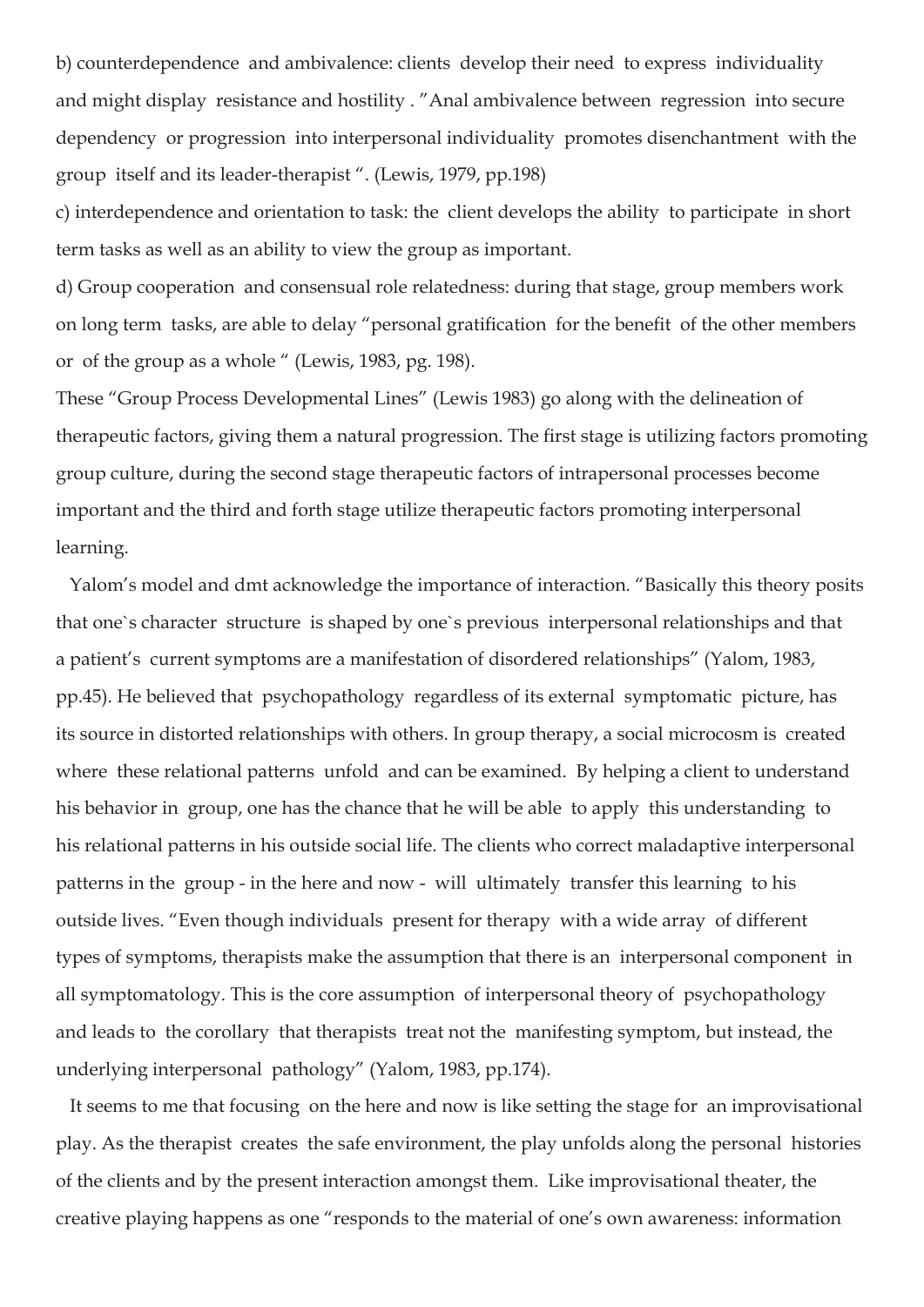from the senses, imagination and memory. To act is to enact the current experience of awareness as it awares" (Zaporah 1995, pp.154). In therapy focusing on the here and now and using "all events of the group as grist for the interpersonal mill" (Yalom, 1983, pg. 195) is a similar process and therefore carries creative potential. Like on stage, a group focusing on the here and now has the chance to try out new behavior, to form new ideas or to view conflicts from multiple perspectives.

As important as it is to create this stage, - to "activate the here and now" - (Yalom, 1983) is to "illuminate the process" (Yalom, 1983). During illumination of the process, the client learns to step back and reflect on one's behavior. One can compare that with the audience in the theater, the witness in authentic movement or the movement presentation used by Schoop. The outside eye promotes the ability to distance oneself in order to increase awareness of self and the environment.

 It becomes clear that the therapeutic process is difficult to define, too. "Psychotherapy is an undefined technique applied to unspecified problems with unpredictable outcomes. For this technique we recommend rigorous training." (Schellenbaum, 1987, pp.34) The training should take place in the therapist's world of experience and awareness. That would also increase his ability to access his creativity. "Until one is familiar with the experience of letting go into the unfamiliar, one often misses the place to jump off. One is too busy doing the exercise, listening and observing and doing, doing, doing." (Zaporah, 1995, pp.113)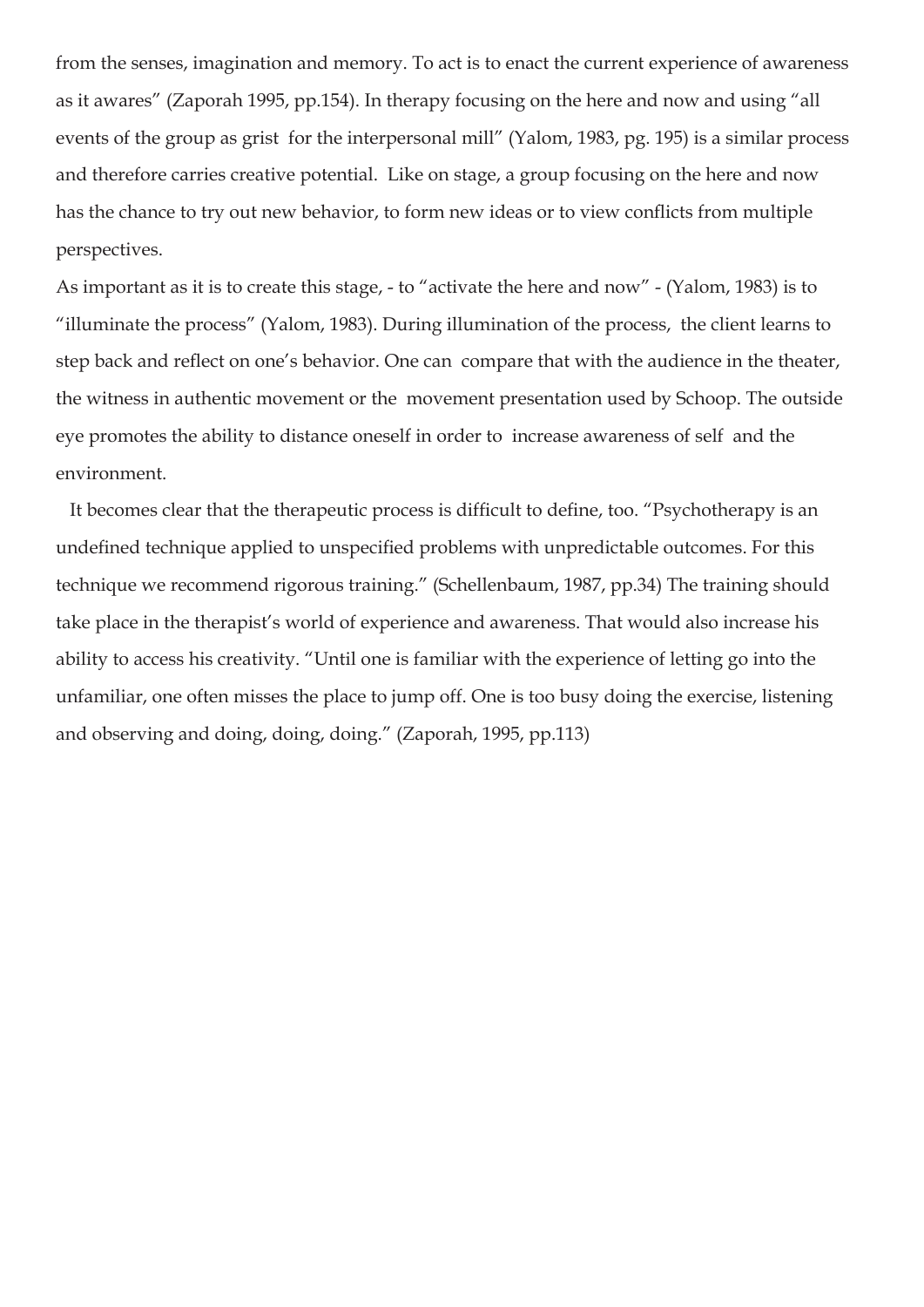"For me looking, touching, material, place and form are inseparable from the resulting work. It is difficult to say where one stops and another begins. Place is found by walking, direction determined by weather and season. I take the opportunities each day offers; if it is snowing, I work with snow, at leaf-fall it will be leaves: a blown over tree becomes a source of twigs and branches." (A.Goldsworthy, 1990, pp.162) "I stop at a place or pick up material because I feel that there is something to be discovered. Here is where I can learn . I might have walked past or worked there many times. Some places I return to over and over again, going deeper - a relationship made in layers over a long time. Staying in one place makes me more aware of change. I might give up after a while. My perception of a place is often frustrating limited. The best of my work, sometimes the result of much struggle when made, appears so obvious that it is incredible I did not see it before. It was there all the time." (A.Goldsworthy \*, 1990, pp. 3)

#### 2.1. Creativity - the phenomena

Thoughts and theories on creativity are as old as human kind. The word creativity has been used indiscriminately - often without common definition. The word creativity has its baggage - a baggage of meanings, assumptions and misconceptions (Rhodes, 1987).

 One of those misconceptions has been that being creative is the same as being artistic. Yet, artistic creations are only one form of creativity. Also, being an artist or using an artistic medium for any purpose does not necessarily mean that one is creative. Often people expect one to be extremely gifted, a genius or brilliant, to be creative. Yet, research has shown that a high IQ does not indicate any heightened creative ability (Guilford 1986). Not uncommon, especially in the nineties, is the idea that creativity is this magic ingredient which makes one`s life happier, richer or more exciting. In this case people forget first, that creativity involves a creative process with oneself as active participant and secondly, that this process deals with the unknown which potentially entails all emotional experiences.

\_\_\_\_\_\_\_\_\_\_\_\_\_\_\_\_\_\_\_\_\_\_\_\_\_\_\_\_\_\_\_\_\_\_\_\_\_\_\_\_\_\_\_\_\_\_\_\_\_\_\_\_\_\_\_\_\_\_\_\_\_\_\_\_\_\_\_\_\_\_\_\_\_\_\_\_\_\_\_\_\_\_\_\_\_\_\_\_\_\_\_\_\_\_\_\_\_\_

<sup>\*</sup> A. Goldsworthy, born in 1956 in Great Britain, studied at Bradford School of Art and Preston Polytechnic Since his student days, he has worked largely in the open air, using materials that he has found around him. He completed major exhibitions, commissions and projects all over the world.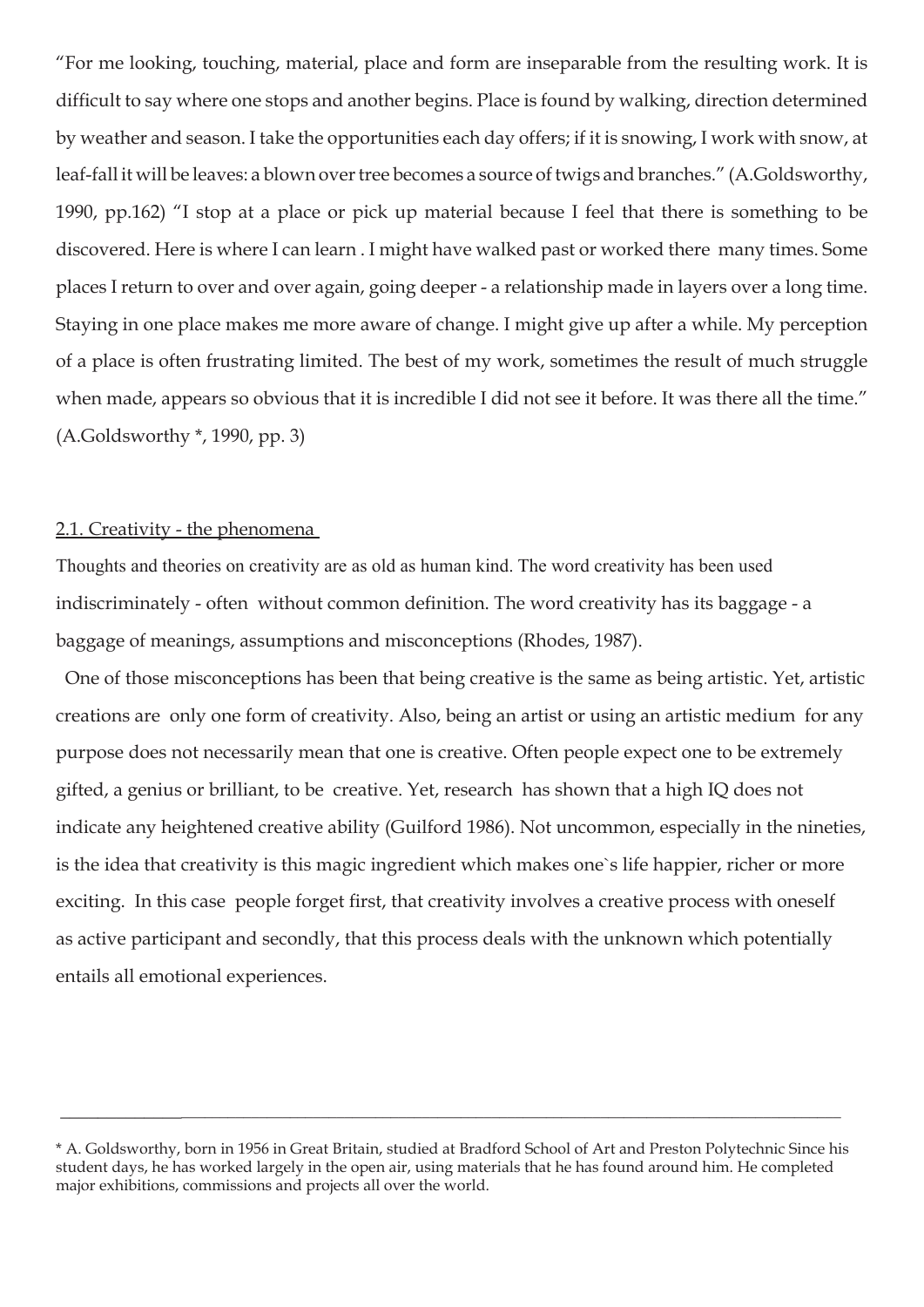Looking from a historical perspective one sees that ideas regarding creativity have been discussed through the centuries. The actual scientific research on creativity started in 1869 with Galton's publication "Hereditary Genius" (Landau 1984, Guilford, 1986). Yet it took the post war era and its ever-accelerating efforts in a contest of intellects for that investigation on creativity and especially how to originate and support creative thinking, to become of wide interest, especially in the USA. In 1950 the interest in creativity had just been awakened. In 1950 Guilford examined the index of Psychological Abstracts for writings on creativity to prove its neglect by psychologists and found that "of approximately 121,000 titles listed in the past 23 years only 186 were indexed as definitely bearing on the subject of creativity" (Guilford, 1950, p.34). Nowadays there is a lot more interest in creativity and this subject has been receiving a lot of attention from various fields, e.g. science, business and popular publications have flooded the market. According to Pimmer (1994) along with the research on creativity came the search for a final definition of the phenomena: Stein (1952), Mc Kinnan (1962) and Barron (1969) defined novelty and uniqueness as main criteria for a creative product. Drevdahl (1956) talked about creativity as the ability to develop cognitive constructs and thoughts of any kind which are new or not known to the originator. These constructs can be a syntheses of thoughts or products of the imagination. Dietrich/ Walter (1970) defined creativity as the general ability to go beyond previous experiences to create something new. Dorsch (1970) determined originality, flexibility, sense for the essential, openness, fluency of the production process and novelty of the problem solution as components for creativity. In 1984 Landau defined creativity as a state of being, which enables us to find new aspects in familiar contexts as well as to confront oneself with the unfamiliar and to use previous knowledge to create a new experience (as synthesized from previous knowledge and the input of the unknown). In general it appears that one designates "creative" when the activity or the product shows the attributes of novelty and value (Rothenberg&Hausman, 1976). Yet novelty and value appear to be hard to be defined, too, and depend largely on the context of ones research. In regards to novelty in dm-therapy, this would mean that the idea or the movement is new in the experience of the client. Rothenberg & Hausman formulated a general definition which also captured personal experience and appears to be a minimal consensus of all definitions mentioned earlier: "Creativity consists of the capacity for, or state of bringing something into being." (1976, pp.6)

 Obviously, inquire regarding creativity is a difficult task. Next to the problem of defining what exactly one investigates, researchers also need to define the orientation of one's investigation. Historically, there are 3 main orientations in which creativity has been conceptualized. Naturalism (all events occur in an entirely lawful empirical scientifically knowable universe) rationalism ( a less empirical view explaining phenomena in terms of a set of principles that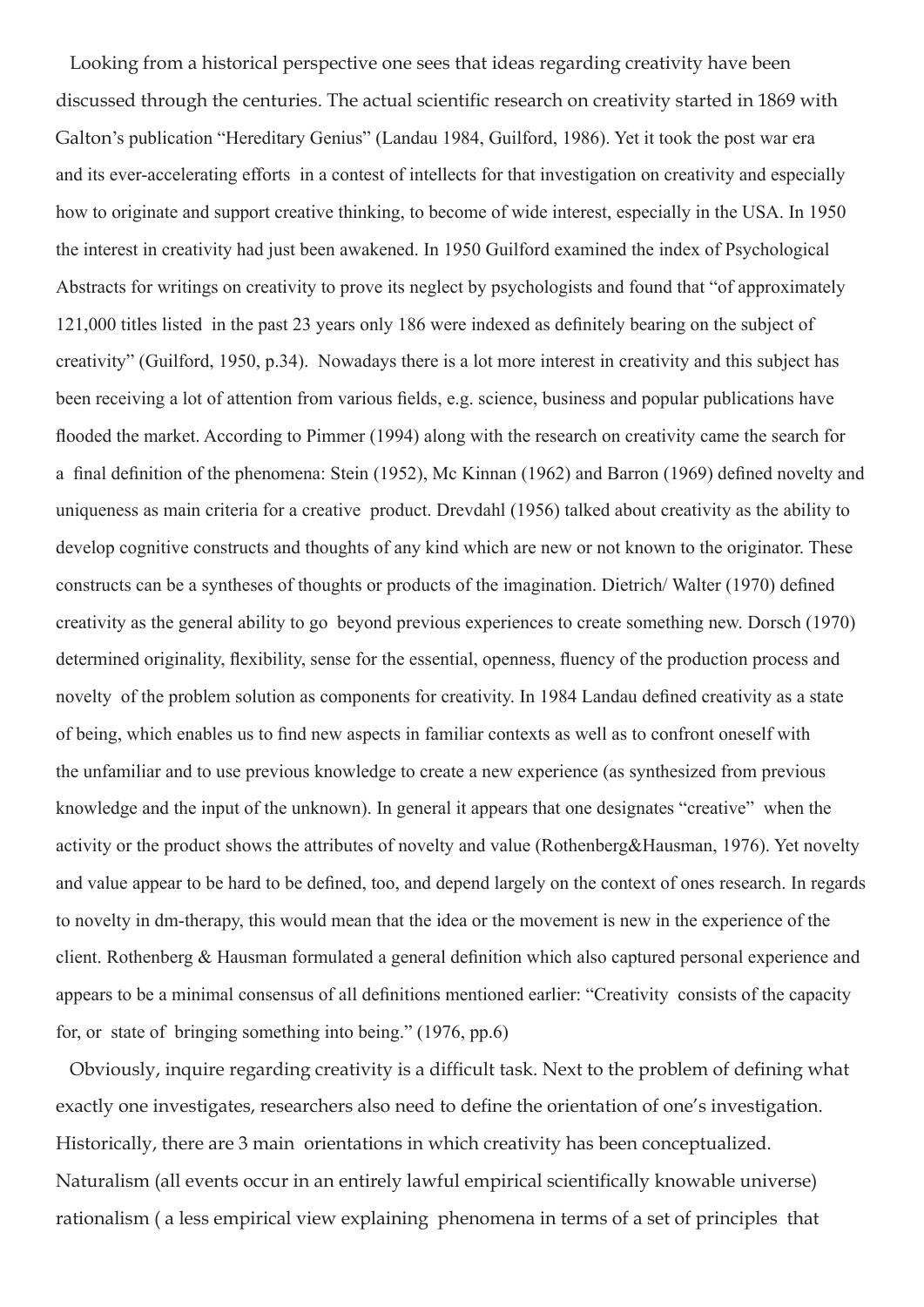specify a structure of relationships necessary for this phenomena) and supernaturalism (explanations are not based on the natural processes, but on supernatural such as god or the muse). Investigators have espoused at least one of three broad orientations, orientations based upon fundamental assumptions about the admissible content of explanations as well as appropriate methods for obtaining information. I believe that these three orientations are important to have in mind when reading or thinking about creativity. Since a lot of unconscious idea forming is in the baggage of the word creativity, and these three broad orientations may underlie misconceptions about - or favoritism for a certain perspective on creativity. Research on creativity becomes even more problematic, since this phenomena can not be studied or explained in a traditional model of cause and predictions. The essence of creativity is to defy predictions because it affirms the presence of discontinuity and spontaneity (Rothenberg & Hausman, 1976). "There is an unavoidable paradox: creations ... are in some way recognizable and familiar to us ... However, creations in the most complete sense, are also radically new and therefore, in some respect, unfamiliar. Therefore creativity is both determined and undetermined at the same time " (Rothenberg & Hausman, 1976, pp. 23).

#### 2.2. Creativity - a process

Most research on creativity targeted three main areas: the creative product, the creative personality or the creative process. The research on the creative product has been looking at the creative outcome, its novelty and value, and has been faced with the necessity to come up with objective or at least clearly defined measurements. Investigations on the creative personality focused either on the biography of artists, describing their psychology or on the relationship of creativity and education. The research on the creative process attempts to illuminate the mechanism while one is creating. This is less product oriented and has been especially attracting researchers in the field of psychology, related fields and the humanities.

 Process is defined by Webster as a " movement or continuous development as of time, growth etc." To be able to capture developmental processes, such as potential growth, different stage models describing the creative process are common within the field of creativity research. Yet the linearity of those stage models might be misleading. They are more a construct for the mind, while in reality these stages might occur in a circular fashion, overlapping and repeating itself. "It is a dynamic and continuous process and cannot be totally captured in a model working with different phases" (Landau, 1969, pp.61).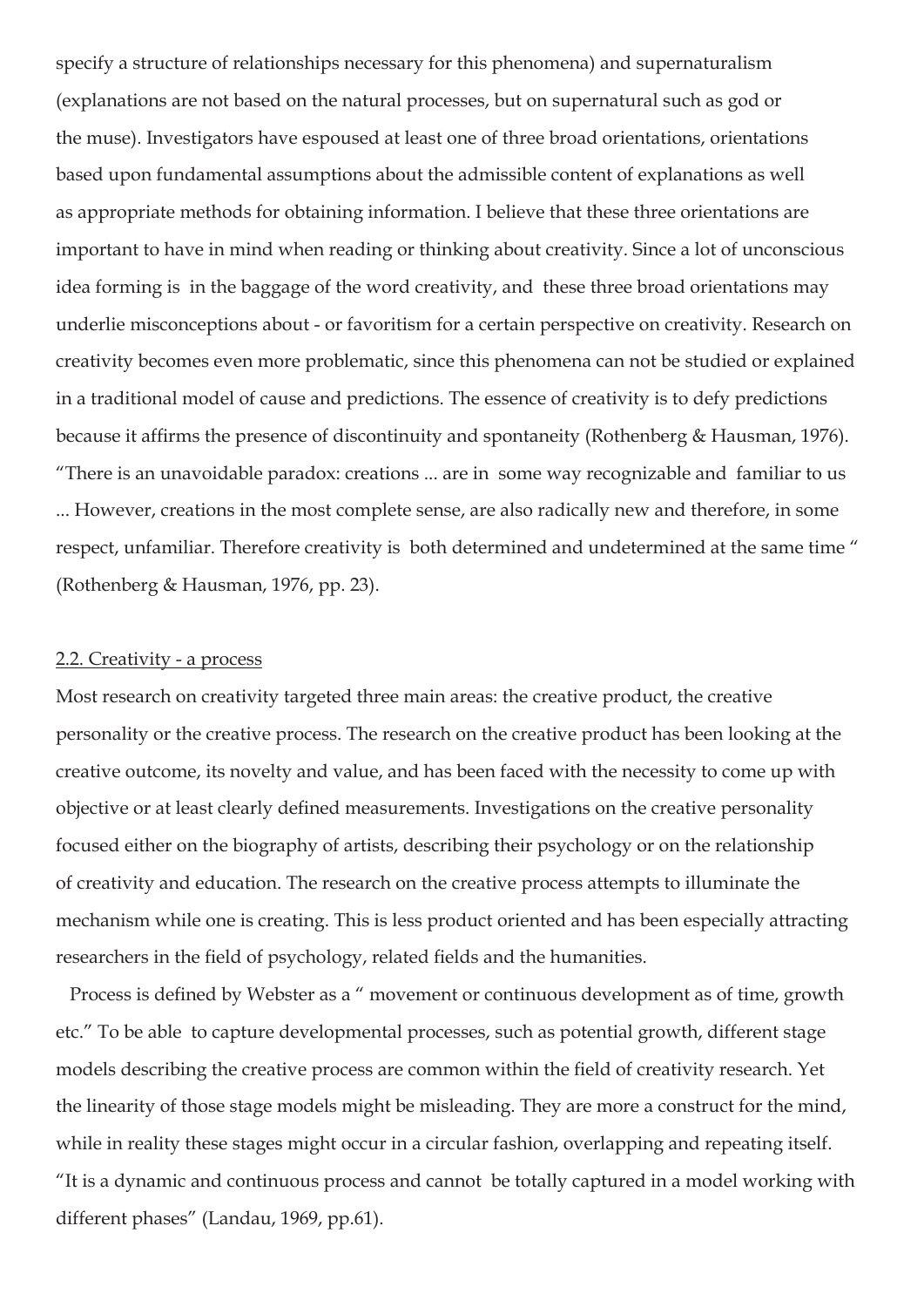The most accepted stage model regarding the creative process goes back to Graham Wallas (1926). His four stage model is clearly influenced by other problem solution models (Landau 1969, Brown,1989) and is the one in which most researchers agree.

 The first phase is the preparation stage in which an awareness toward the problem is awakened, the problem is stated and information might be obtained. The first phase begins when there is an urge to become active (Landau, 1969, Marksberry, 1963). Csikszentmihalyi pointed out that this phase might start with the impression of an undefined tension or with the sense of a conflict. The first phase is about taking in all information/ experiences. Sensitivity toward one's surroundings and oneself as well as the naiveté to not categorize and stereotype information is crucial.

 The second phase is the incubation phase in which one seeks for solutions on an unconscious level. Rollo May defined the unconscious as "the potentialities for awareness or action which the individual cannot or will not actualize". (May, 1975, p.55) The emphasis is not on the inability to actualize but on its potential to actualize. Creativity will be heightened when the pool of potentialities is big and experiences are not classified. This phase might be a frustrating and unsatisfying phase, since one is confronted with unconscious processes exploring unknown territory and not delivering results yet.

 The third phase is the illumination phase where an idea emerges from the unconscious. It is when the "AHA" occurs. Jean Cocteau described this moment as the "... moment that consciousness must take precedence over the unconscious and that it becomes necessary to find the means which permit the unformed work to take form, to render visible to all." (Ghiselin, 1974, pp. 79). This moment often is accompanied by strong feelings, since the conscious needs and the unconscious experience can be in opposition (May, 1975, Landau, 1984). "The insight might destroy something" (May, 1975, pp.59) - might destroy a hypothesis, a common belief, an old way of coping or a self-world relationship. Obviously, the act of creating carries its opposite: destruction. This can be a source for a variety of different emotions, such as anxiety, guilt and repression, causing distress and struggle. Yet, the break through brings also a heightened sensory awareness and heightened consciousness, the feeling of being alive and a sense of completion (May, 1975).

 The fourth phase is the verification phase where the solution is evaluated and tested. In this phase one needs to transform the subjective experience into objective knowledge, expressed in objective and common symbols. "Creativity does not happen inside people's heads but in the interaction between a person's thoughts and a sociocultural context" (Csikszentmihalyi,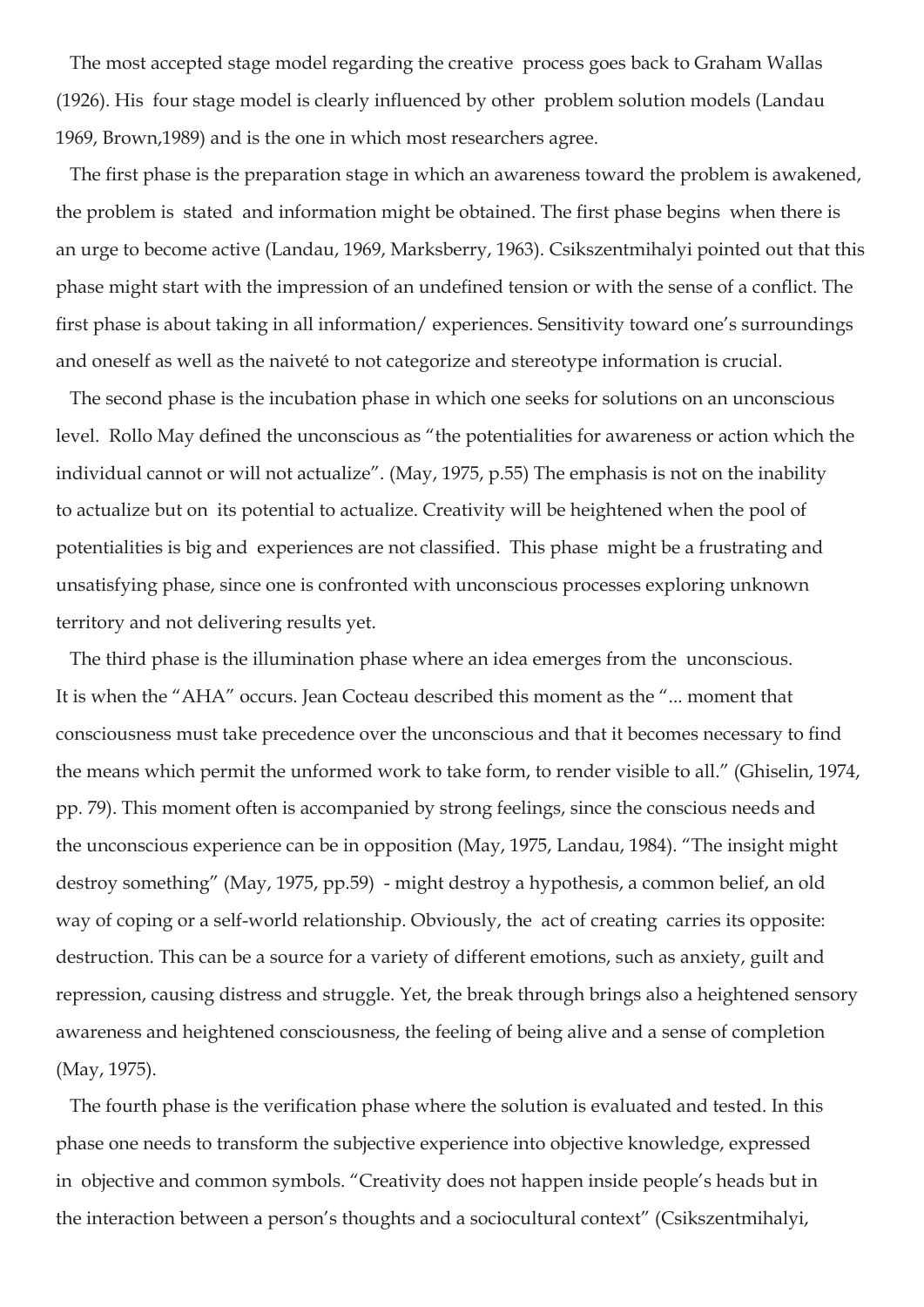1996, pp. 23). A new insight, idea, invention or creative product of any kind needs to be communicated within its context to become valuable (Csikszentmihalyi, 1996). Csikszentmihalyi (1996) separates the fourth phase in two and therefore speaks about five stages. The fourth stage, evaluation, is when one has to make the decision if the creation/ invention is worthwhile. It is in that phase when he sees the most emotional stressor of doubts and insecurities on the base of the (unconscious) internalization of the domain in which the creation is taking place. The fifth phase, elaboration, is the phase when one actually realizes the creative project. Edison referred to that phase when he said that creativity consists of 1% inspiration and 99% perspiration (Csikszentmihalyi, 1996).

 Fritz (1991) described a form of the creative process which is less scientific and easier to apply to the work of the dm-therapist. He emphasized that every creative process is a process of change. That goes along with Landau (1984) who conceptualized every creative process as similar to the problem solutions processes in the sense that one works with a situation and its information, invests previous experiences, to combine both in order to create more satisfying structures.

 Most of the models of the creative process carry intrapsychic and interpersonal aspects, which can be seen as a dual system underlying the creative process. Dualities seem to be an important aspect in the phenomena of creativity. "All investigations and understanding of creativity require attention to the paradox between determined and undetermined aspects, and the most adequate general approach would involve resolution, synthesis or interaction of polarities." (Rothenberg & Hausman, 1976, pp. 25) It seems that the nature of creativity is to encompass dialectic systems and that creative behavior originates in tension fields of polarities.

#### 2.3. Polarities - a necessary condition

"There are opposites and conflicts in my work - uncomfortable though creative tensions which I use to shape my relationship with nature. I refuse to resolve them prematurely to make my own position easier. Discomfort is a sign of change." (A. Goldsworthy, 1990, pp.4)

The awareness of polarities or opposites, e.g. in philosophy, history or religion , is not particularly new. Eastern cultures know about Ying and Yang, or Nirvana and Samasara. In Western culture there are religious conceptions such as God and the Devil or Freud's idea about Eros and Thanatos. On a body level one finds dual opposing systems in every muscular activity or in the DNA structure which is a double helical structure where the molecule consists out of identical but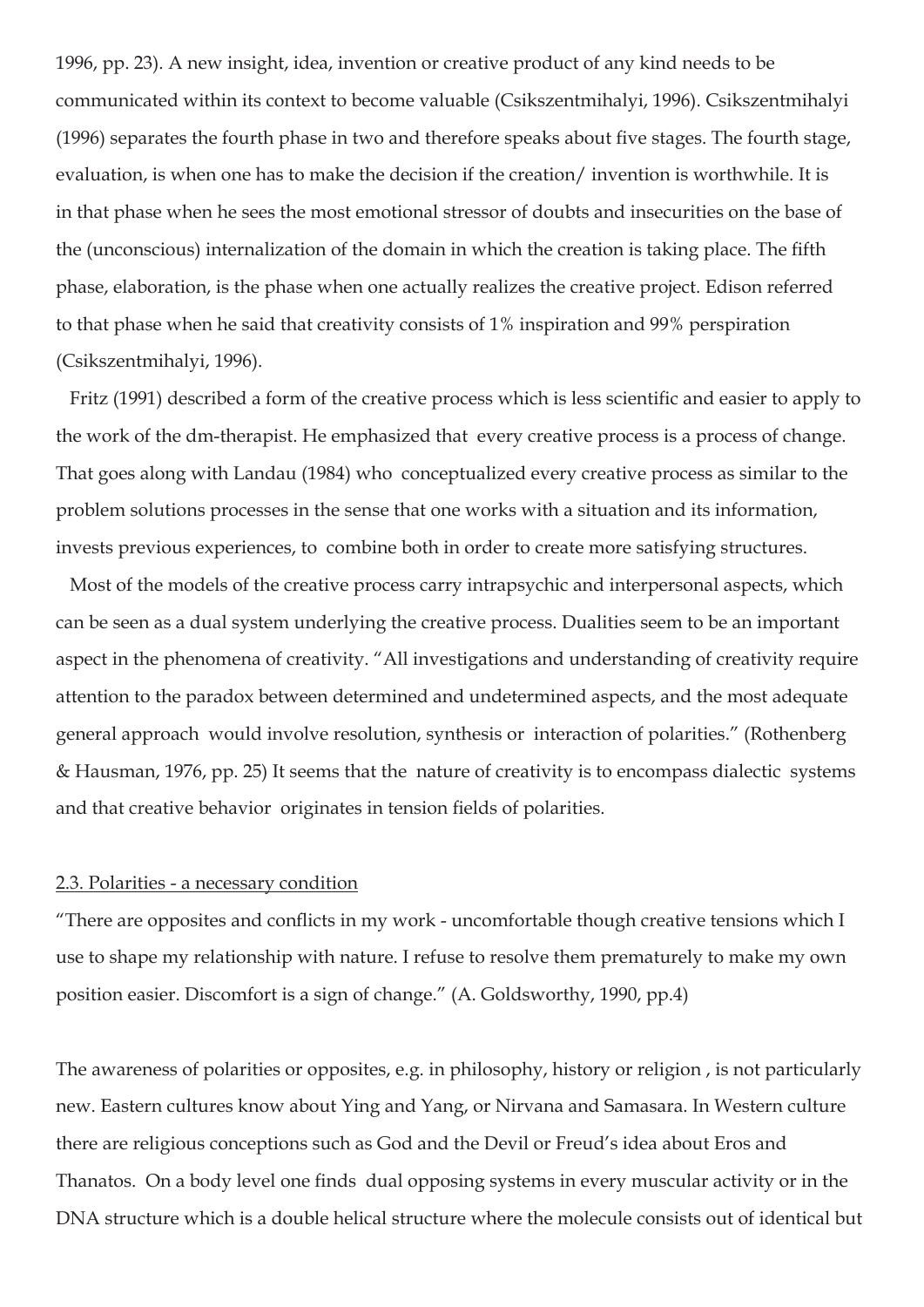spatially opposed chains.

 Different researchers stress the importance of polarities within the investigation/ phenomena of creativity. A. Rothenberg (1979) described a cognitive process as a major element of the creative process: "Janusian thinking" (Rothenberg, 1975 pg. 55). Janus was the Roman god of doorways and beginnings, whose faces look at different directions at the same time. He was able to observe the interior of a house and the exterior at the same time. "In its purest form, Janusian thinking consist of conceiving a notion , belief or fact which is generally taken to be absolutely true and formulating its opposite or contradiction simultaneously". (Rothenberg, 1971, pp.201) What is important about the cognitive process of Janusian thinking is that it involves simultaneity of opposites. This simultaneity helps to explain the sense of newness and surprise in the creative process. "Always surprising is the discovery that the opposite of a previous held idea, concept or belief is operating or true." (Rothenberg, 1979, pp.61) Rothenberg found in his research using primarily writers, that ambiguity, tension and paradoxes very frequently are manifest goals in a creative act. He stressed that Janusian thinking is a fully conscious, intentional and rational process; and therefore, one is able to learn, at least in parts, this process.

 Csikszentmihalyi (1996) conducted similar research where he interviewed 91 exceptional individuals. He found that one common personality trait was complexity. "They (91 individuals) contain contradictory extremes - instead of being individual each of them is a multitude"(Csiksz entmihalyi, 1996, pg. 57). Csikszentmihalyi listed ten antithetical traits that are both present in an dialectic tension.

a) physical energy versus rest/relaxation. This refers to the fact that creative individuals have control over their energy and are able to focus as well as to recharge when needed. b)naiveté versus intelligence. Creativity is connected to certain cognitive processes. It appears that creative individuals are able to use two opposite ways of thinking. Convergent thinking which is measured in the IQ tests, refers to problem solutions of well defined questions. Divergent thinking which is measured in the creativity tests, involves fluency, flexibility and originality.

c) playfulness versus discipline. Creativity involves the openness of play as well as the structures. d) Imagination/ fantasy versus rooted sense of reality. This refers to the ability to break away form the present without losing touch with the past.

e) Extroversion versus introversion. Introversion relates to the ability to tolerate being alone, to immerse oneself with an idea or a domain. Extroversion relates to exchange and interaction.

f) Humbleness versus pride. Humbleness relates to one's ability to not take anything especially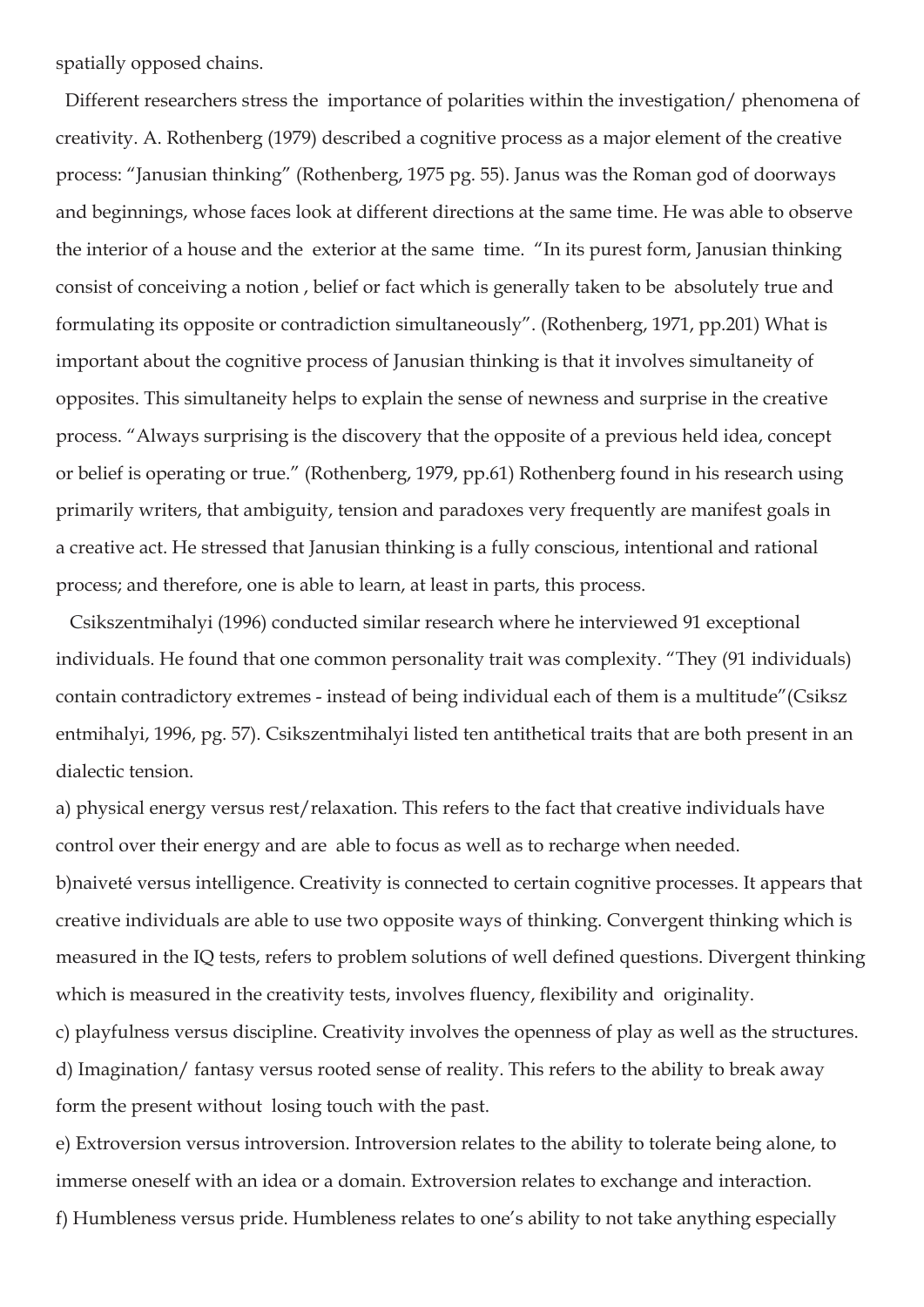one's own achievements for granted, while pride relates to the ability to own one's achievements. g) Femininity versus masculinity. "Creative individuals to a certain extent escape a rigid gender role stereotyping" (Czikszentmihalyi, 1996, p.70). Creative individuals seem to embody a psychological androgyny which refers to a person's ability to be at the same time aggressive and nurturing, sensitive and rigid and dominant and submissive (Csikszentmihalyi, 1996). h) Traditional/ conservative versus rebellious/ iconoclastic. This refers to the ability to internalize present systems and at the same time wanting to expand their limitations. i) Passion versus objectivity. The ability of being able to be attached and detached, which is a fundamental skill for performing artists as well as for therapists (observing ego) j) The openness and sensitivity of creative individuals often exposes them to suffering and pain versus a great deal of enjoyment.

 Landau (1984) mentioned two important paradoxes which become integrated during the creative process, A) Active versus passive receptiveness. "Creative ideas are not under our voluntary control, yet they require a certain attitude". (Henle, 1962, pp.39) In the first phase of the creative process there is an active receiving of information evident which is opposite to the passive processing during the second and third phase. B) Immersion and surprise. During the creative process one needs to be able to immerse oneself in the problem as well as be open to be surprised about the novelty of the creative act.

 May (1959) mentioned polarities when he referred to Nietzsche's Dionysian and Apollonian principles, both evident in the creative process. The Dyonisian principle relates to surging vitality and ecstasy while the Apollonian principle relates to form and rational order. Like Rothenberg, May does imply similarity of these opposites, with the effect to be involved and to be able to objectify the process at the same time.

 I agree with Czikszentmihalyi that these lists are to a certain extent arbitrary. More important is the fact that creative people are able to operate on two sides of polarities, simultaneously. Therefore, one can assume that creativity originates in a tension field of polarities. Or as Rothenberg (1975, pp.75) said, "some of the most remarkable achievements begin with the awareness of a tension between opposites". Fritz (1991) acknowledges "tension resolutions system" underlying nature and life in general and creative acts, specifically. "In the creative process, tension is the engine that generates energy for action" and further "most artistic forms rely on tension-resolution systems to create dynamic movement, the ability of a work of art to move from one moment to the next, and from one section to the next" (Fritz, 1991, pp.46).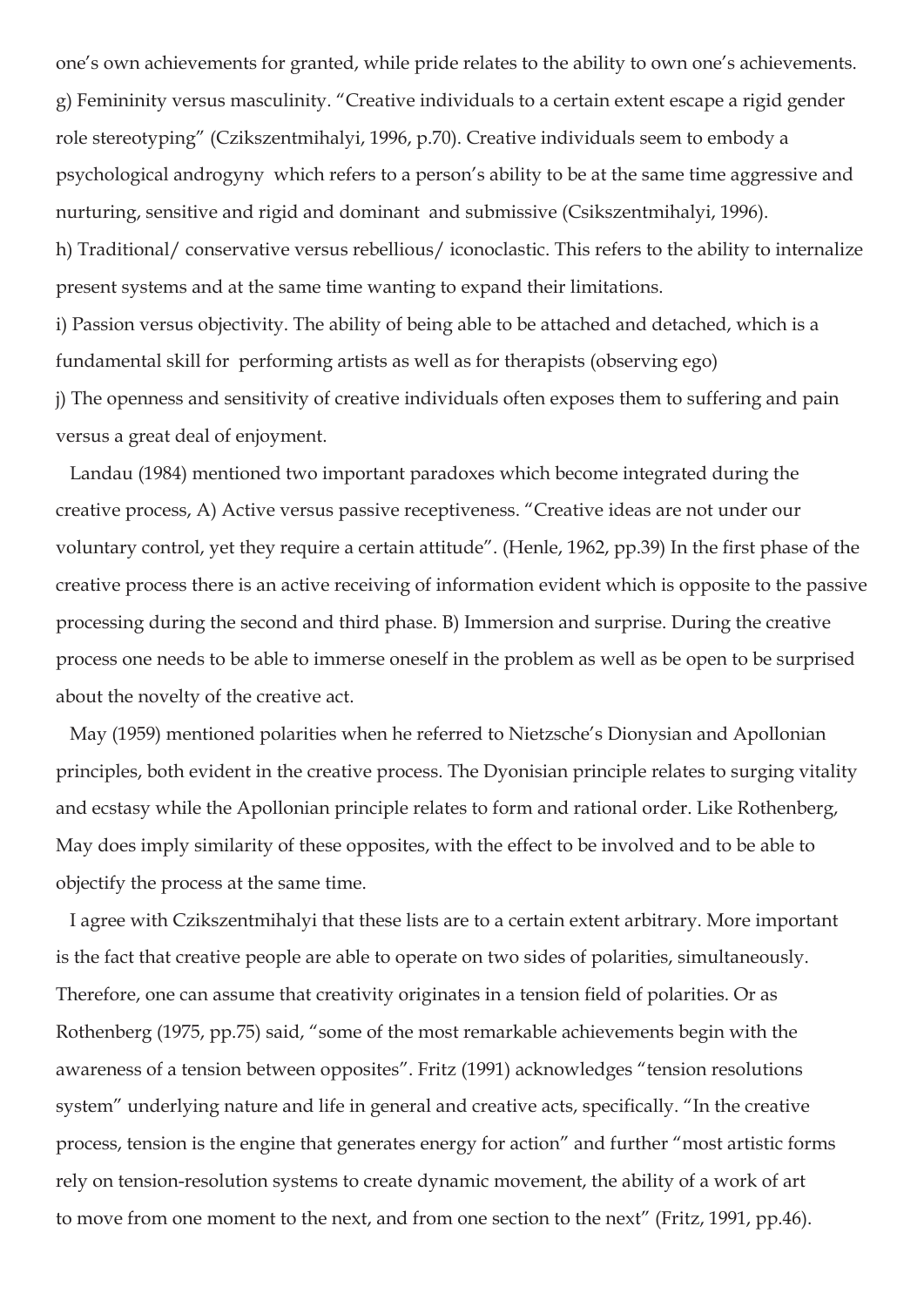Developmentally as one grows into adulthood, one transitions from instinctive tension-resolution systems to self-conceived tension-resolution systems. Along with the ability to conceive a tension system comes the ability to delay tension resolution, in order to become more immersed with the opposites creating the tension and its potential for creative solutions. (Fritz, 1984, 1991)

 Deuter (1997) emphasizes the importance of polarities also for the therapeutic process. Opposite forces are in all life- encompassing contexts a condition for differentiation and development. Polarities are the main condition for movement, development and change. He also underlines the importance of tension. As two poles exist they have to meet in the area of tension in order to create movement and communication. Otherwise, the consequences are blocks and repression. For normal and pathological development he emphasizes the importance of the opposite between subject and object respectively between the need to differentiate and the wish to unify. Clearly tension is a necessary condition for the creative and the therapeutic process. In both processes there is a certain amount of struggle and conflict and at some point or another a problem or question has to be dealt with. Finding the problem or posing the right question is of major importance in therapy as well as when in a creative process. Finding the problem is about finding one's motivation. In a longitudinal study of prospective artists Getzels and Csikszentmihalyi (1976) proved that problem finding had at least short term criterion validity as an element of artistic creativity. They pointed out that "the creative process appears to be inspired by personally felt problems of an existential nature which the artist tries to confront on his terms." (Csikszentmihalyi & Getzels, 1976, pp.107). As one is able to confront personal felt tension, one will get in touch with ones own motivation.

 To get in touch with ones motivation as a motor for development is crucial for a lot of clients, especially since they might not be motivated, due to dominance of internal stimuli, medication or resistance and the fear of confronting own issues. If one wants to combine the therapeutic and the creative process in dmt, it will be necessary to first find the client's motivation to create, in order to inspire his motivation to change. Where do we find the motivation to create? The psychoanalytic framework theorizes the motivation to create stems from the conflict arising from the repression of libindal drives and formulating a reductionistic view. Others, like Guilford (1986) stress the importance of curiosity and joy as motivating factors. Looking from a developmental point of view, as early as the first year, a child gives evidence of active exploration and experimentation. "The behavior is directed, selective and persistent . It is continued not because it serves primary drives, but because it satisfies an intrinsic need to deal effectively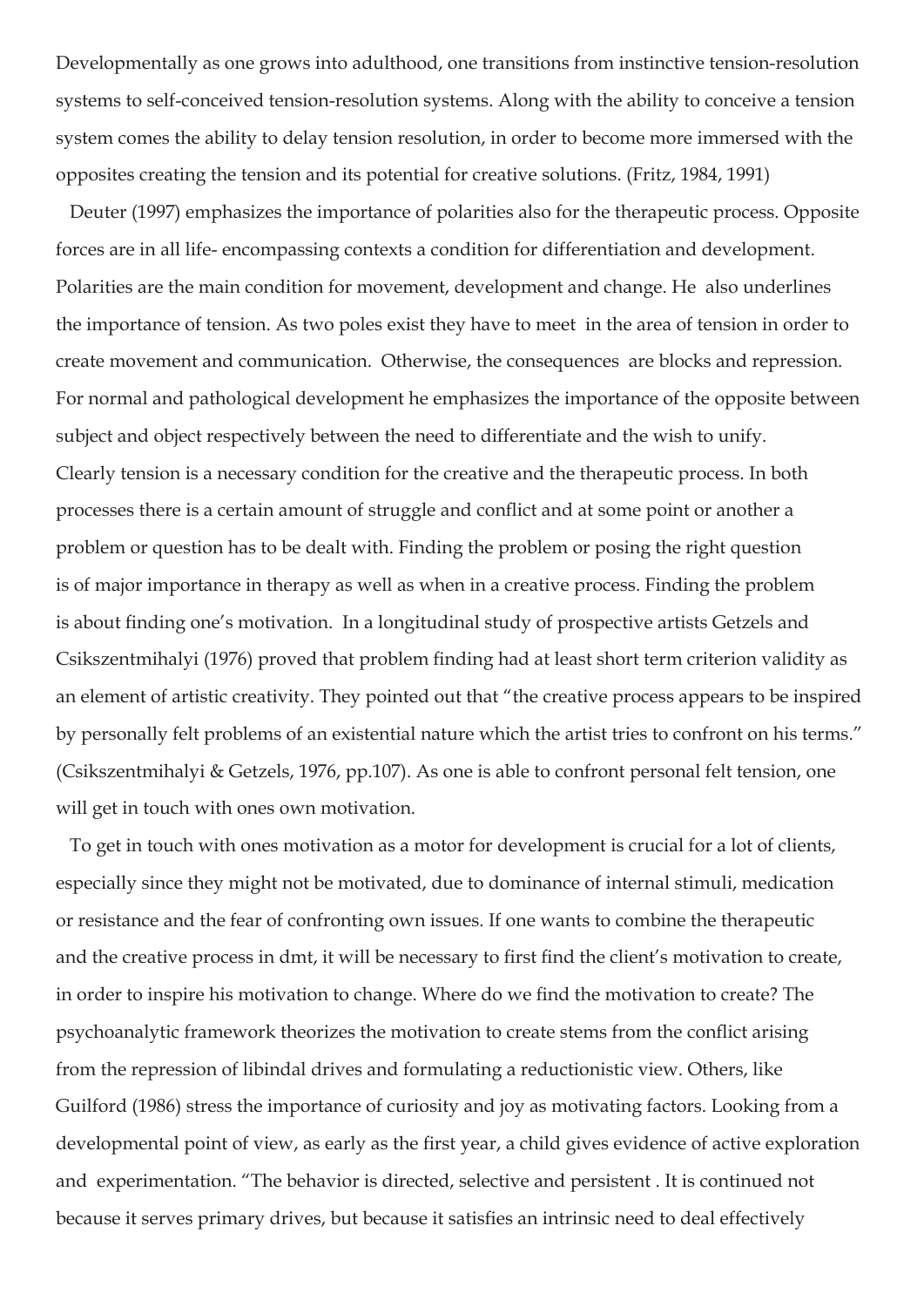with the environment" (Csikszentmihalyi & Getzels, 1976, pg. 237). While the psychoanalytic framework can be seen as tension reducing, the developmental argument can be seen as tension seeking. In the tension seeking paradigm the mental processes do not need to be sparked by drives, tensions, or problems. It acknowledges an intrinsic human needs to explore , to think, to dream to imagine. It is at first stimulus seeking and problem finding. Both models relate clearly to tension and motivation. Csikszentmihalyi & Getzels (1978 pg. 238) suggest an integration of these two principles, based on their observations that the conflict addressed by the artist exists "only as diffuse free floating tension without structure or aim". They argue further that the tensions underlying creative work is not a structural problem. "The crucial task of the creative person is precisely that of transforming potential into actual problems. The aim of creativity is not to restore a previous equilibrium but to achieve an emergent one." (Csikszentmihalyi & Getzels, 1978 pg. 243). Dealing with diffuse tension, the creative person constructs stage setting problems in which past and present concerns, reality and fantasy interact in symbolic disguise. Csikszentmihalyi & Getzels (1978) found that creative behavior is motivated by tensions generated by or among affective or cognitive symbols. They emphasize the complexity of the intangible social, emotional and intellectual experiences that produce existential tensions which artists translate into tangible creative solutions. They conclude with defining (artistic) creativity as follows: "It is a process by which an individual (a) experiences a conflict in perception, emotion or thought, and (b) formulates a problem articulating the previous inarticulated conflict, and (c) expresses the problem in a tangible form, and (d) succeeds in resolving the conflict through symbolic means, and (e) thereby achieving a new emotional and cognitive balance" (Csikszentmihalyi & Getzels, 1978, pp.246)." Therefore tension is a necessary condition for any creative process. According to Csikszentmihalyi & Getzels (1978) the creative person transforms his deeply felt emotional tensions into an expressive tangible counterpart; when he has arranged these symbolic elements in an appropriate dynamic relationship, he has found the creative problem.

 The way one deals with tension leads at first to one's motivation and will influence one's creative behavior. The same is true for the process of growth. As one denies tensions and oppositional forces, one will reduce one´s potential for growth. As one uses tension to get in touch with one´s conflicts and questions, one has the chance to grow. In dmt the dm-therapist has the unique chance to create non-threatening ways for the clients to explore tension fields, in order to promote creativity and motivation to change.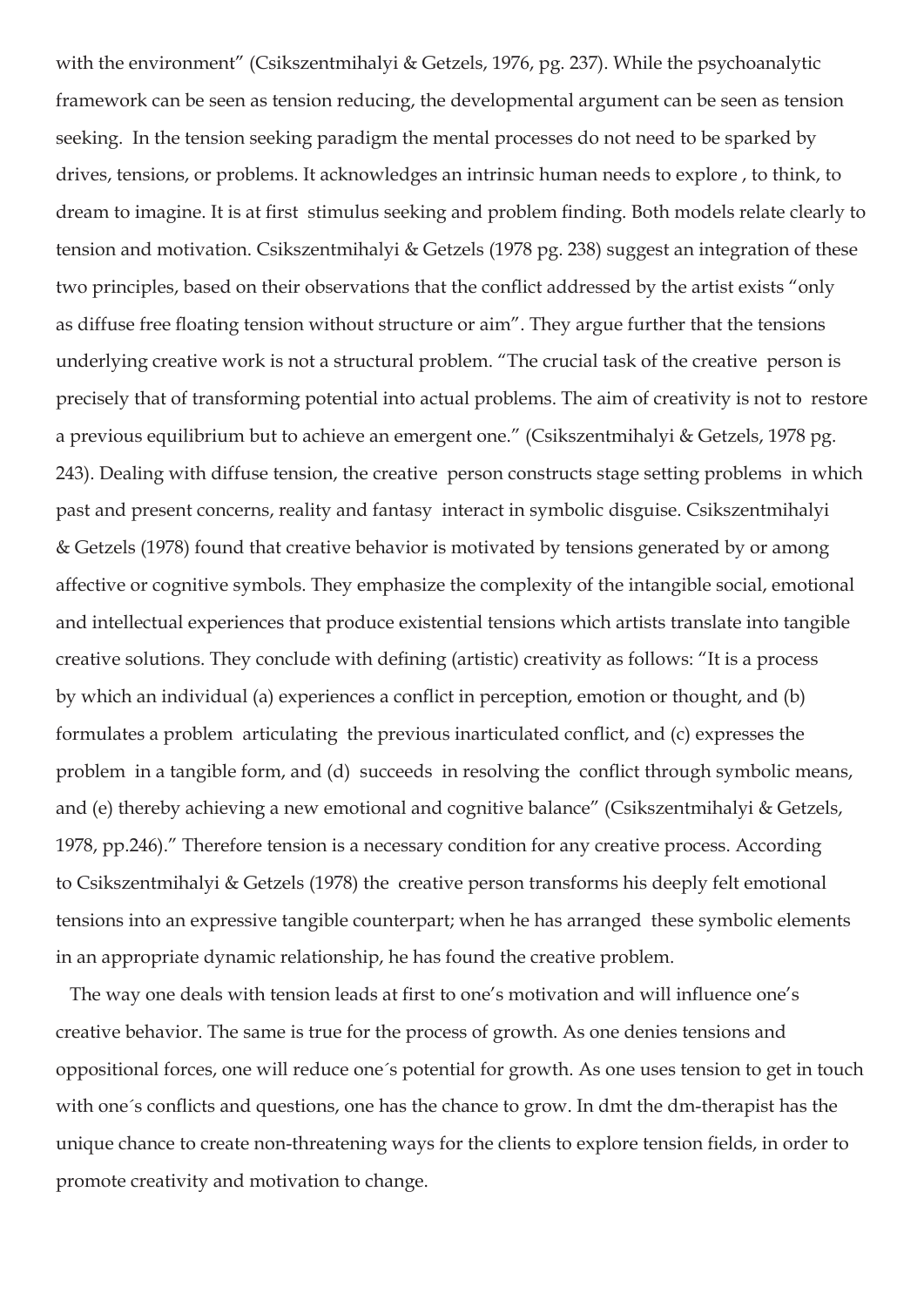### 2.4. Creativity - a closer look into relationships

Creativity occurs in the context of interactions. According to Schachtel (1959, pp.243) "the main motivation at the root of creative experience man's need to relate to the world around him." Creativity and creative behavior is inseparable from how a person or an organism relates to their world. (Woodman & Schoenfeldt, 1989) Creativity originates in the interaction of the internal and the external of an organism's reality. This in itself is a dual system. Also A.Goldsworthy (1990, pp.3) described this duality: "The energy and space around a material are as important as the energy and space within." During the creative process as well as for many clients it is a challenge to establish a communication between one's inner subjective world of dreams, feelings, perceptions and the outer objective world of outside stimuli, behavior and actions.

 In addition, Winnicott (1975) named an intermediate realm, mediating between the inner subjective world and the outer objective world. He called that intermediate realm the transitional or potential space, where the interaction of internal and external and the creative use of that duality is possible. In the transitional space individual experience is unchallenged in regard to its belonging to the internal or external. A perfect transitional space is the stage in theater. The stage is the place where the internal experience of an actor meets and merges with the external environment of a play, which leads him to a creation and embodiment of a new character. It is the art of a director to establish the communication between a internal world and the external enviroment in this transitional space, the stage. P. Brook (1968, pp.9), described that dialogue from the position of the director. "I can take any empty space and call it a bare stage. A man walks across this empty space whilst someone is watching him and this is all that is needed for an act of theater to be engaged."

 The separation into the internal, external, and intermediate realms might be a helpful tool to view not just the creative process but also the therapeutic process in dmt. The client carries his inner subjective world into the group which provides him with an external reality of interactions and group dynamics. Like a director the dm-therapist attempts to create this "stage" - the transitional space. This is a necessity for the therapeutic process in general, but even more in dmt as one communicates partly through the symbolic language of movement.

 But also within the Gestalt of the client exists the internal/ external dichotomy. I would define the internal of the client as all those processes and phenomena which in themselves do not lead to interaction with somebody or something else, including for example intelligence, fantasy or imagination. This definition is broader than the term inner subjective experience, since it also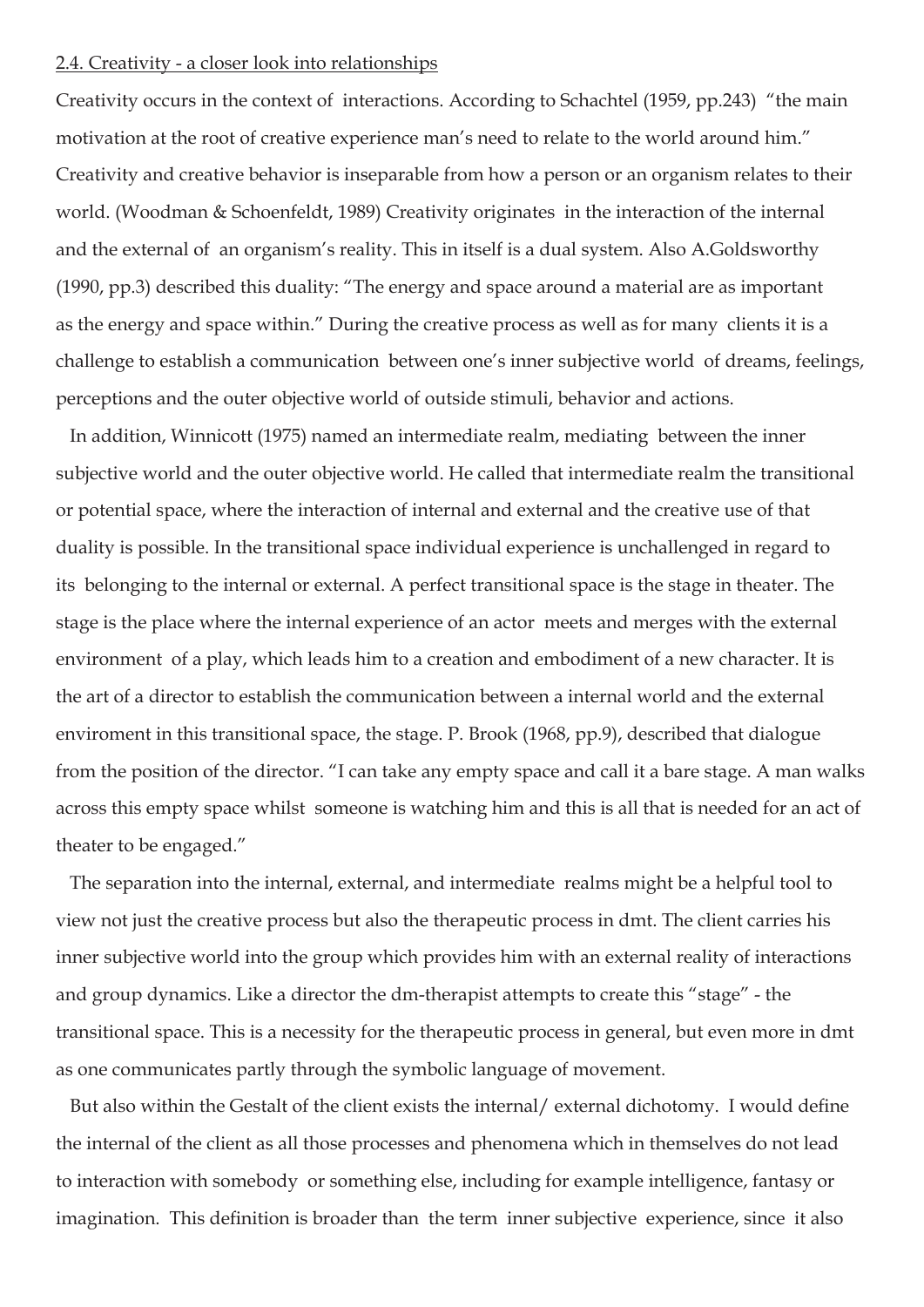includes processes which might be neorological or for example unconscious. In the following discussion I will refer to the internal of a client as to his internal landscape. The external are those processes which naturally lead to interaction with somebody or something else, such as social behavior and handling objects. As the external of a client includes more than the objective reality, for example social interaction I will refer to the external of a client as to his external landscape. Creative behavior can be manifested in both, the internal and the external landscape of a client . There are creative thinkers, movers or those who are very creative in approaching others. It is crucial to identify the creative areas of the client in order to establish next to kinesthetic empathy, "creative empathy".

#### 2.4.1. The internal landscape

From 1950 Guilford researched the relationship between intelligence and creativity, focusing strongly on creative thinking. Guilford focused on cognitive processes other than traditional intelligence underlying adaptive behavior. He developed his theoretical multi-factor "structure of intellect model" (Guilford 1986), a model, reflecting and organizing the interaction of a wide variety of intellectual abilities with a specific focus on intellectual abilities important for creative production. He identified cognitive factors associated with creative thinking and distinguished between divergent and convergent thought processes. His research laid the ground work for the development of programs for creative problem solving.(Brown, 1989)

 Although there are different cognitive processes involved during the creative process, empirical research shows that divergent thinking or divergent production is the cognitive ability most fundamental for the creative process (Woodman & Schoenfeldt, 1989). Divergent production is seen and measured in different categories:

- a) Fluency which is divided in four categories including fluency of word, ideational fluency, associational fluency and expressional fluency. Fluency is related to the quantity of ideas, which is important since people who produce a large number of ideas are more likely to have significant ones.
- b) Flexibility which refers to the fluency of previously made experience or gained knowledge.
- c) Novelty and originality which refers to rareness, remote association and appropriateness of the response.
- d) Synthesizing and analyzing abilities creative thinking requires the organizing of ideas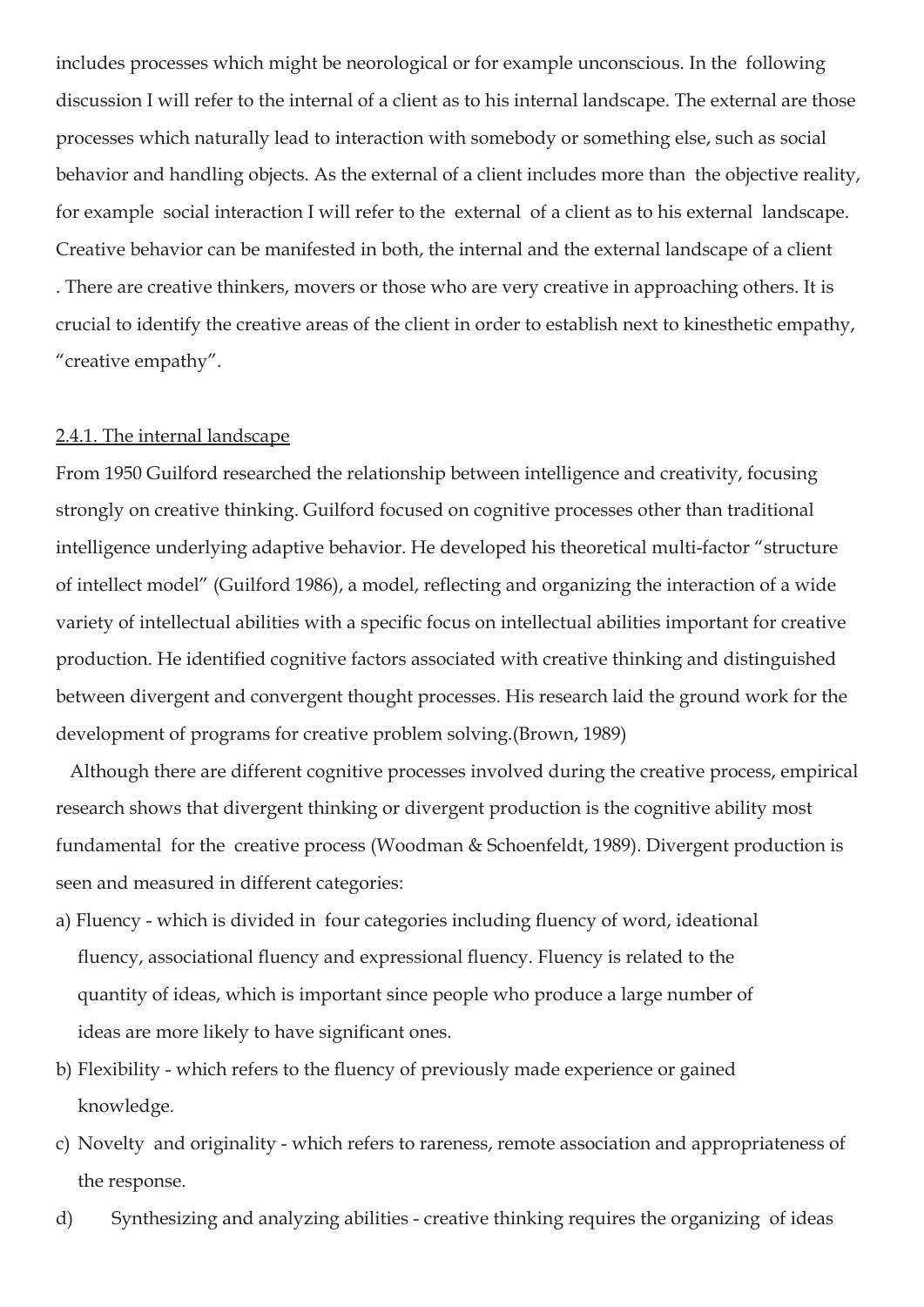into larger more inclusive patterns and symbolic structures must often be broken down before new ideas can be built.

- e) Sensitivity creative people see problems where others might not which also can indicate a heightened curiosity in creative people
- f) Complexity refers to quantity of interrelated ideas an individual can manipulate at once
- g) Redefinition/ evaluation refers to the ability to give an object or a part of an object new meaning.

Woodman & Schoenfeldt (1989) called those factors the cognitive components of creative thinking. According to Landau (1984) those abilities become more or less important during the different phases of the creative process. During the preparation phase, one needs more sensitivity for the problem, fluency, flexibility and originality. During incubation phase one looks for fluency and flexibility. During the illumination phase, sensitivity , fluency, flexibility, and originality, and in the verification phase one needs especially sensitivity, synthesizing, and analyzing.

 In general, Guilford's research showed that intelligence and creativity are different phenomena and their relationship constitutes as follows: "The striking thing is that there is a one-way relationship. Individuals with low IQs are low in creative ability. But when a person has a high IQ he can be almost anywhere in the range of creative talent." (Guilford, 1986, pp.29)

 Amabile (1983) classified "creativity relevant skills" necessary for creative production. She identified a) breaking of perceptual set b) breaking cognitive set c) understanding complexities d) keeping response option open as long as possible, e)suspending judgment, e) using wide categories, f) remember accurately, g) breaking out performance script and h) perceiving creatively. They all appear to relate in one way or another to the goal of stretching the individual mental boundaries.

 Associations were another area where researchers focused. They approached creativity from an associationistic theory arguing that creative processes are taking place by the novel combination of two or more ideas that have been freed from their normal correlates. Mednick (1962, pp.221) defined the creative processes as "the forming of associative elements into new combinations, which either meet specific requirements or are in some way useful. The more ..... remote the elements of the new combination the more creative the process or solution ." Researchers working from an associonistic framework made an effort to distinguish between creative output and merely bizarre expressions, which is an important distinction especially, when looking at the field of mental health.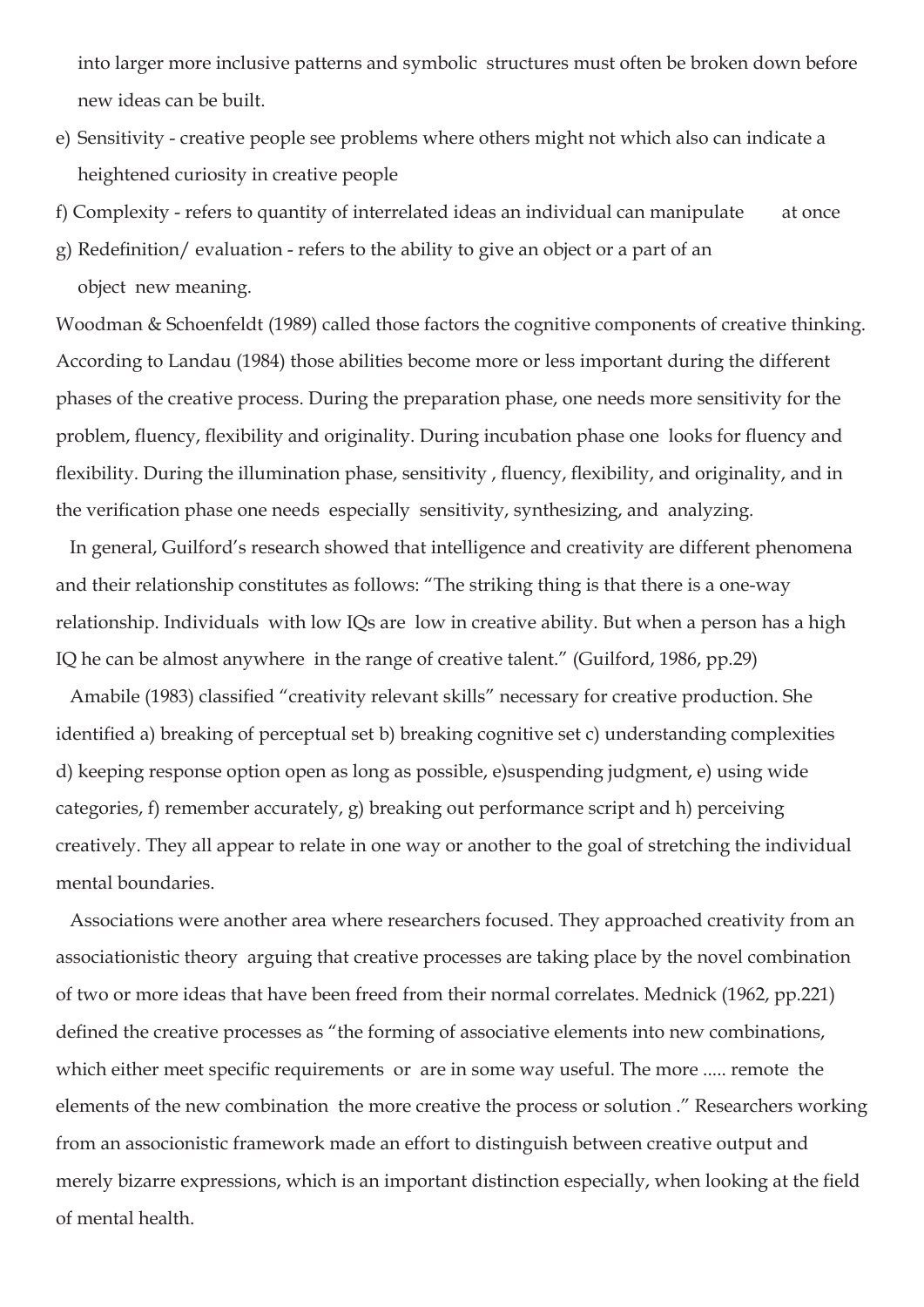There are some evidence for neurological influences on creativity. The lower part of the brain processes nerve-conducted information, selecting incoming excitations to proceed to higher brain centers. (Guilford, 1986) The input can come either from the environment or the person's body or soma. The processing of the input is fundamental to the creative process, since it activates a person, e.g. in terms of his motivation or need for action. It is easy to imagine that the way of processing information in the brain can be altered by individual differences in brain development or in biochemistry, therefore influencing development and expression of creativity.

 Much research has been done in the area of intrapsychic factors and their influence on creativity. When investigating intrapsychic factors of creativity one deals again with the question: What motivates a person to generate creative behavior? Cszikzentmihalyi (1996) sees one factor for the motivation of creative behavior in the individual balance of the polarity of entropy versus an intrinsic need for discoveries. Although both ends of the polarity are important, the driving force for motivation to develop is the curiosity to discover new things. In psychoanalytic theory the motivation for creative behavior is viewed to stem from the unconscious. Freud provided the base for all psychoanalytic concepts with his contribution of the idea of sublimation as a defense mechanism underlying creativity. The individual protects itself from the conflict arising from the repression of libidinal drives by sublimating and creating a new reality through a creative act. Sublimating is the creative versus a neurotic solution to conflict. The fact that Freud viewed only the talented artist as able to use this defense effectively brings creativity close to the illness and neurosis. Freud remained significant for the research on creativity since he emphasized nonconscious human factors as crucial to the creative process.

 Jung described an autonomous creative "complex" that is separated from the complexes rooted in psychopathology. "If a work of art is explained in the same way as a neurosis, then either the work of art is a neurosis or the neurosis is a work of art (Jung in Wilmer,1987, pg. 260). In Jung's view archetypal themes of the collective unconscious are transformed by the creative process. The creative process consists in an unconscious animation of the archetypes and in the development and shaping of these images until the work is completed. During the creative process, one journeys through two phases. First, through a female phase, where the unconscious which Jung connects to the archetypes of the mother and the anima and second through a masculine phase which is focused on the external world. Kris (1952) connects creative activity to an ego controlled regression. Along with Freud he sees the conflict taking place in the unconscious but emphasizes the role of fantasy and preconscious functioning which led him to distinguish between the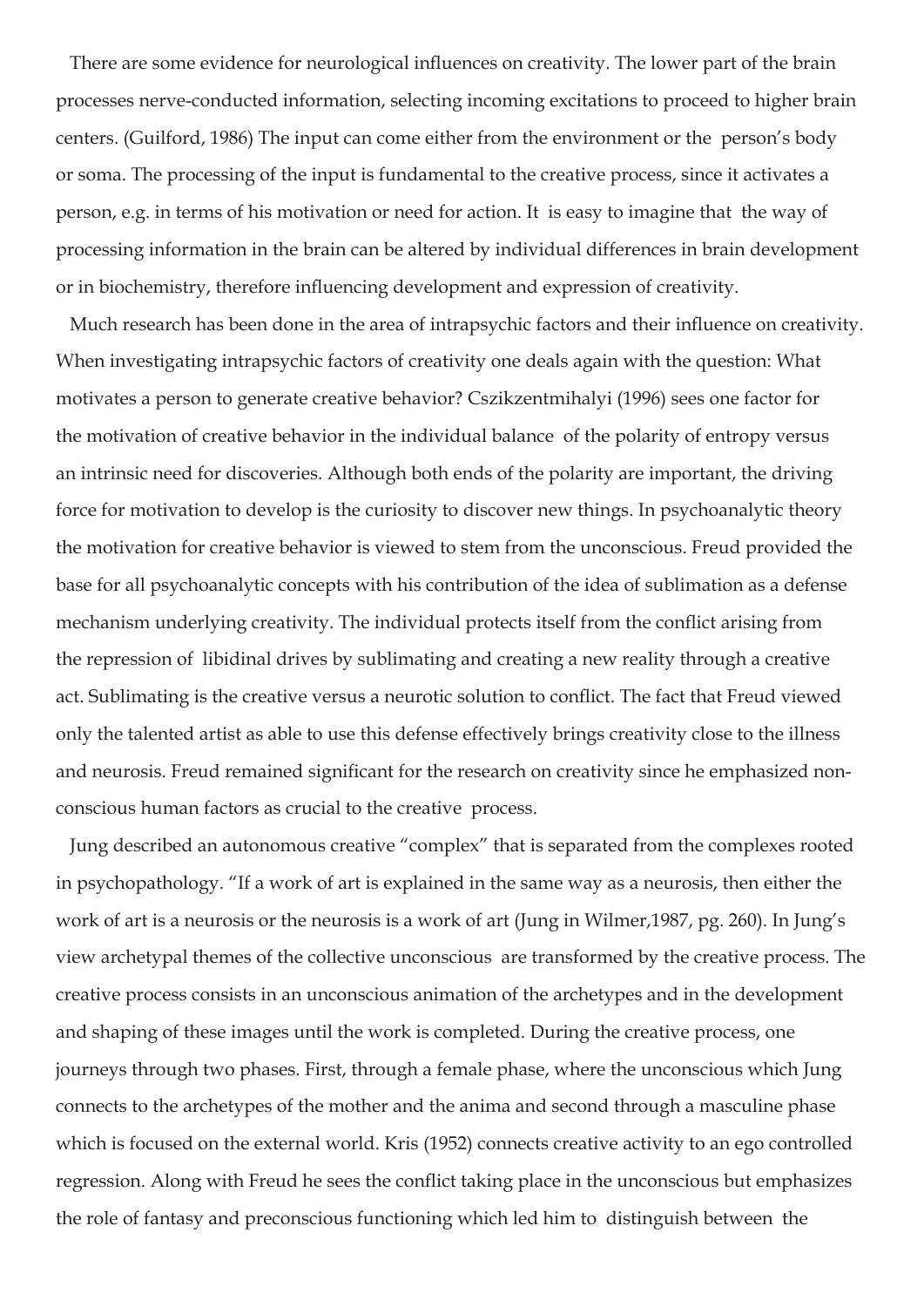regression in the service of the ego and the regression during psychotic states in which the I gets over overwhelmed by the It (Landau, 1984, Hausman & Rothenberg, 1979).

 Researchers coming from a humanistic framework stress the self-actualizing tendencies in the individual as a driving force in the creative process (Rogers, 1959, May, 1975 Maslow, 1959 ) Self actualization strives for growth promoting behavior and the integration of the personality (Hemmer-Junk 1994). According to Maslow self actualization seen in creative behavior is motivation and goal at the same time. He delineates between primary creativity and secondary creativity. Primary creativity underlies primary processes: a state which "comes easily and without effort as a spontaneous expression of an integrated person or of a transient unifying within the person" (Maslow, 1958, pp.10). Secondary creativity underlies secondary thought processes. Creativity using both types of processes Maslow called integrated creativity, believing that that is where "great works of art, philosophy or science " (Maslow, 1958, pp.12) are originated. Rogers (1959) saw "openness to experience" and " internal locus of evaluation" as intrapsychic conditions associated with creative acts. Openness entails the ability to receive as much even conflicting information without forcing closure upon the situation. "Whether stimuli originates in the environment, in the impact of form, color or sound, of the sensory nerves, or whether it originates in the viscera, or as a memory trace in the central nervous system, it is available to awareness" (Rogers, 1959, pp.75). Stimuli can come potentially from anywhere and openness allows one to integrate those into awareness. Internal locus of evaluation refers to the fact that the basis of the evaluation lies in himself and actualizing of his potential is the ultimate goal of the creative act.

 The internal landscape of a client is unique and divers. As a dm- therapist it is important to identify the client's strength and motivation stemming from his internal landscape. Some clients might be detached from their internal landscape and will show more connection to their external, offering the dm -therapist to establish a dialogue and therapeutic relationship in that area.

#### 2.4.2. The external landscape

According to Csikszentmihalyi (1996, pp.6) "creativity results from the interaction of a system composed out of three elements: a culture that contains symbolic rules, a person who brings novelty into the symbolic domain and a field of experts who recognize and validate the innovation." The "domain" carries the culture, establishes rules and morals and values from which a creative act will be evaluated. The "field" contains the gatekeepers who decide if a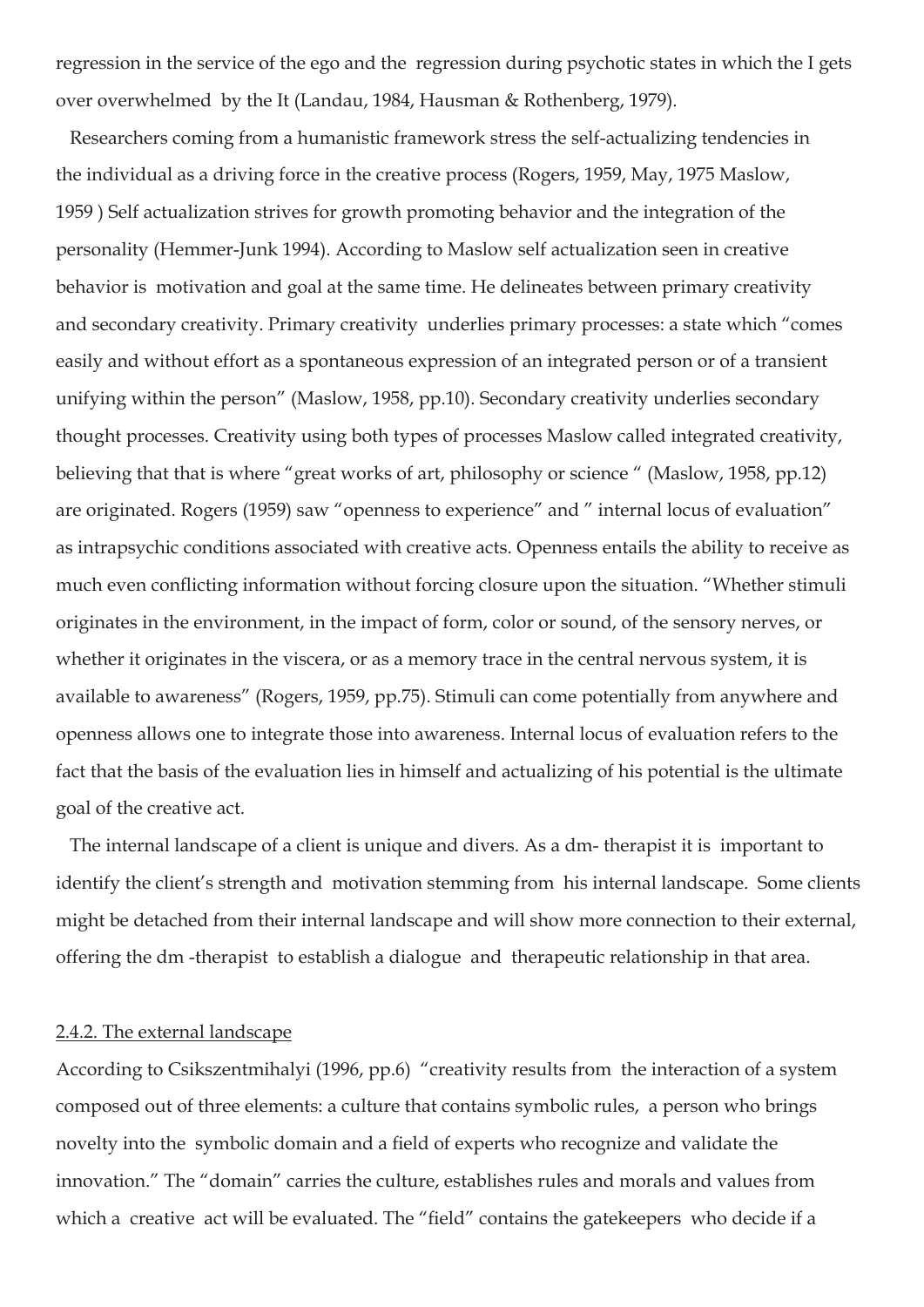creation is seen as valuable for the domain. Csikszentmihalyi's (1996, pp.28) definition of creativity emphasizes the transformative interaction of the individual with the environment through a creative activity. "Creativity is any act, idea or product that changes an existing domain or that transforms an existing domain into a new one. And the definition of a creative person is someone whose thoughts or actions change a domain or establish a new domain."

 According to Csikszentmihalyi's model creativity and social recognition are inseparable. It is not enough to exhibit creative behavior, but also to make this behavior be seen and established in an existent culture.

 The three components of Csikszentmihalyi system can be found in a dmt group, too. The domain is a client's extended environment such as his social network, friends and family. The field is the the group in itself. Changes such as new behavioral patterns can be tried out and will be evaluated in group. Growth only happens as personal changes enter a client's culture and are recognized as valuable at least by parts of the culture of the client. As with the creative act, change and growth need to relate in one way or another to the environment, and to not be perceived as merely bizarre.

 There are different viewpoints on the kind of environment promoting creativity. Some argue that an opposing environment with obstacles to push against will enhance creativity. Others think that creativity is a delicate phenomena which needs a supportive environment to flourish. Most likely, one will find evidence for both theories. As a matter of fact, creative activity reflects environmental influences no matter if they were supportive or opposing. (Kapsi, 1993) For example one might think of art originated in concentration camps versus the creative development of an artist like Mozart through constant support by his father (Hildesheimer, 1975). The composition of the environment which successfully fosters creativity is related to the person's unique creative potential and the area in which a person expresses oneself.

 Humanistic theorists see the environment as a crucial factor for the development of creativity ( Rogers 1959, Sternberg & Lubbart 1995). Rogers (1959, pp.78) believed that "the vary nature of the inner conditions of creativity cannot be forced but must be permitted to emerge." He emphasized psychological safety and psychological freedom as the main conditions for a creativity enhancing environment. Psychological safety entails the acceptance of the individual as of unconditional worth and the generation of a climate free of external evaluation, manifesting empathic understanding. The latter encourages the motivation from within. In this climate one can permit " .... one's real self to emerge, and to express itself in varied and novel forming as it relates itself to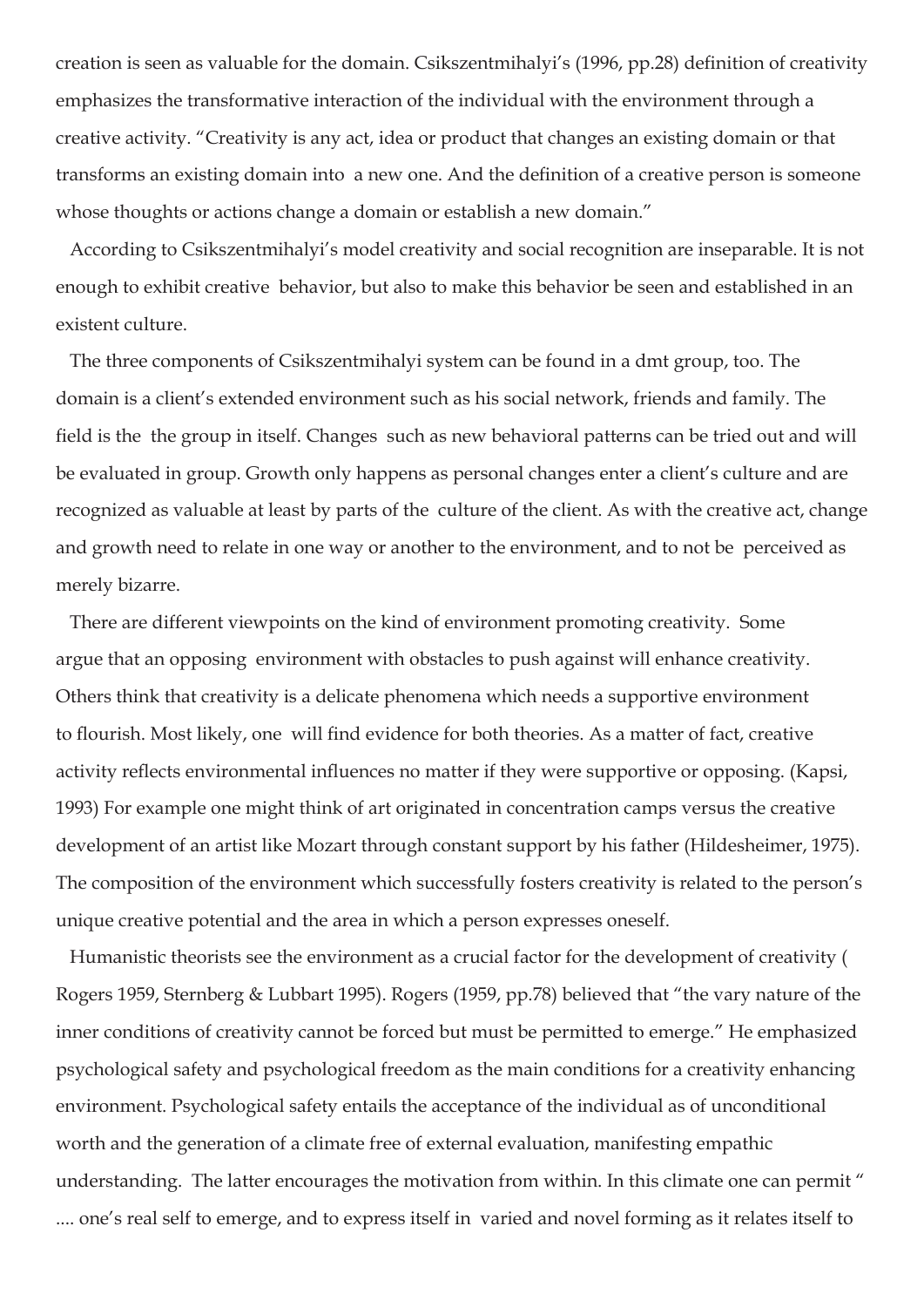the world" ( Rogers, 1959 pp. 80). Psychological freedom relates to complete freedom of symbolic expression. "It fosters the openness and the playful and spontaneous juggling of percepts, concepts and meanings, which is part of creativity." (Rogers, 1959, pp. 80).

 Anambile (1983) proposed a model, which conceptualizes creativity through the interaction of three components. a) domain relevant skills such as knowledge about the domain or technical skills b) creativity relevant skills including cognitive and personality factors as described earlier and c) task motivation including the individual baseline attitude toward the task and perceptions of motivation for undertaking the task largely determined by social/ environmental factors. Not only are those three components interacting, but each component results from an interplay of internal and external factors. (Appendix #1) Underlying Amabile's research is that a non - constrained social environment is promoting creativity since "the intrinsically motivated state is conducive to creativity where as the extrinsically motivated is detrimental ." (Amabile, 1983. pp.91) Amabile points out different social factors that appear influential on creative behavior. Creativity enhancing influences are freedom of choice, those which stimulate intrinsic orientation, perceptually stimulating environments , those which use play and fantasy and modeling. Especially creative role models have a positive effect , but may not be controlling and "it is important at some point to go beyond the examples set by one's masters" (Amabile, 1983, pp.149). Reward systems, evaluation, peer pressure and surveillance have been shown as factors undermining creativity (Amabile 1983). That is important for group-therapy, since group dynamics might create conditions, such as peer pressure, which are not promoting creativity.

 Sternberg & Lubbart (1995) distinguished similar environmental factors affecting creativity as Amabile, and added societal ambiance, antecedents factors such as home climate and task constraints. Task constraints refers to the correlation between the quantity and quality of limits and creativity. May (1975, pp.89) too, expressed the value of limits for creativity. "Creativity itself requires limits for the creative act raises out of the struggle of human beings with and against that which limits them". Task constraints create a tension in the individual, too. The most productive and creativity promoting tension is created when the individual deals with a phenomena which is relatively novel or unknown. It may not be too novel or too easy so a productive tension will be maintained over a longer period of time. (Sternberg & Lubbart, 1995)

 It seems that creating enhancing external environments are different for different individuals. Stimulating intrinsic motivation , providing a safe and free environment - even if it is a niche promotes self expression which I see as the underlying source of all creative behavior. Also, in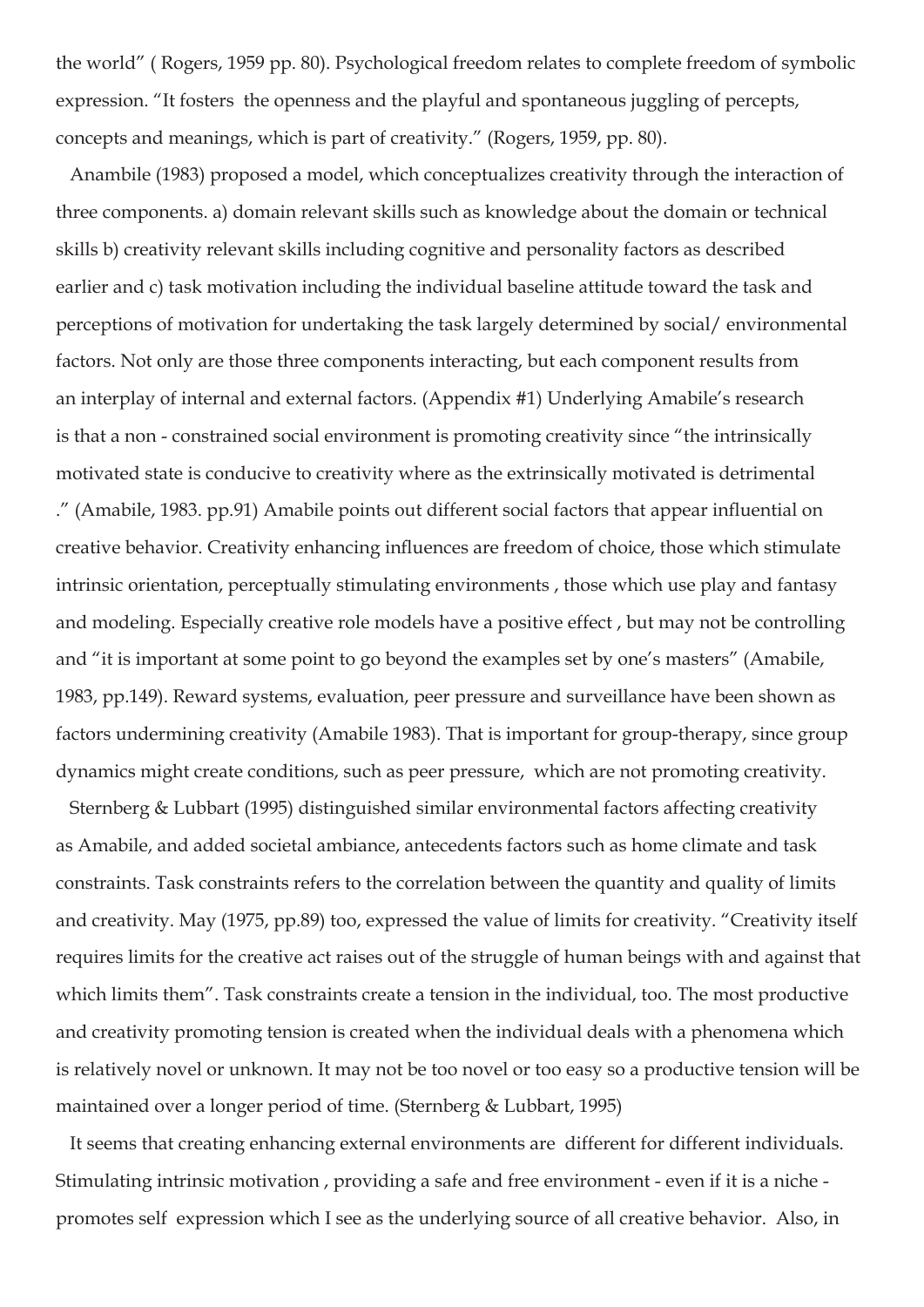the interaction between environmental factors and the creative individual, one can observe the balance of opposites: limits need to be introduced in a permissive environment.

 Yet, the external landscape of a client does not solely mean the external reality which can promote creativity or not. More so it means the unique way how a client is interacting with the world and vica versa. By engaging the client in the creative process the dm-therapist challenges him to establish communication between his internal and external landscape.

#### 2.4.3. The intermediary realm

"Fixed ideas prevent me seeing clearly. My art makes me see again what is there, and in this respect I am also rediscovering the child within me." (A.Goldsworthy, 1994, pp.36)

 Every human being has to relate the inner world of experience with the outside reality. Winnicott (1971) suggested that the tension originated by the polarity of inside and outside is relieved in an intermediate area of experience which is not challenged by the outside world. Winnicott also called this the potential space. It is in this potential or transitional space where he sees play, illusion, creativity, the arts and culture originated. It is through play, and therefore through the use of the transitional space, that a human being can grow. "Playing facilitates growth and therefore health. Playing leads into group relationships, playing can be form of communication in psychotherapy" Winnicott, 1971, pp. 41) Playing takes place neither in the inside nor in the outside. Because it happens in the transitional space it is a bridge in between both worlds: The inspiration comes from within. It is action oriented which carries the chance to influence the outside as any action potentially can. Playing is doing and therefore a step towards change. "It is only in being creative that the individual discovers the self" (Winnicott, 1971, pp.54)

 The experience of that potential space and the polarity of inside and outside is part of normal development and made at a very young age. In the development of a child the duality of inside and outside becomes apparent when the "good enough mother" (Winnicott, 1971) lessens her, in the beginning, nearly complete adaptation to the infants needs according to the infants growing ability to account for failure of adaptation and to tolerate the results of frustration. The mother's task is to gradually disillusion the infant; therefore; confronting him with the conflict between his internal world of needs and experience and the external world of environment and objects. One way to deal with this disillusion, with the conflict of inside and outside is the infant's growing ability of " (Winnicott, 1971, pp.10) remembering, fantasizing, dreaming" which can be seen as an integration of past, present and future. Playing is inseparable from the objects and objects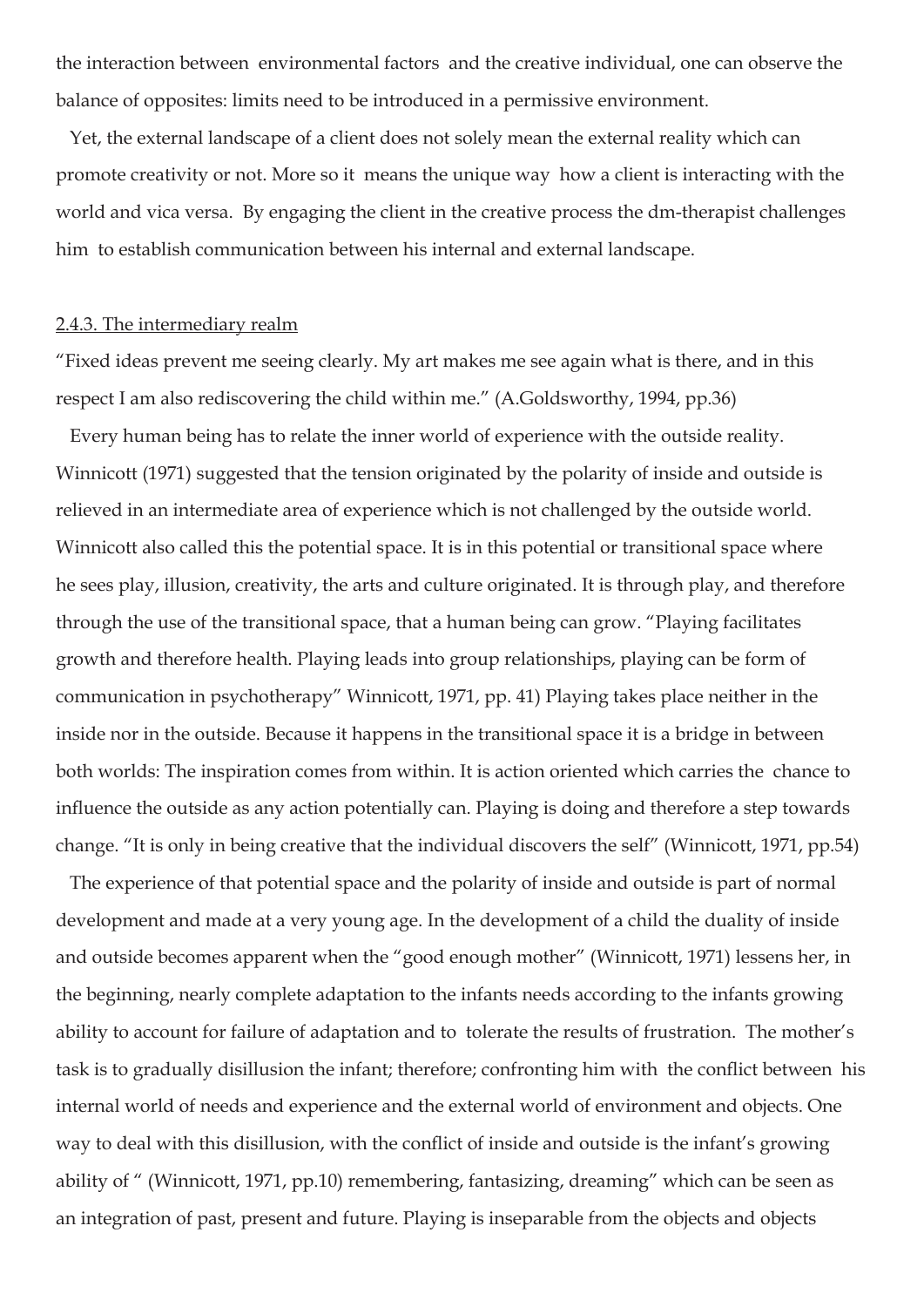relation involved in the play. Winnicott described a developmental process of object relations related to play: At first subject (infant) and object are merged. Eventually "the object is repudiated, reaccepted and perceived objectively" (Winnicott, 1975 pp. 47) The object (mother) is "in a to and fro between being that which the baby has a capacity to find and (alternatively) being herself waiting to be found" (Winnicott, 1971, pp.47). If the mother can play this role the baby will have some "experience of magical control" - of omnipotence - and the experience that the omnipotence of his intrapsychic processes are in harmony with the environment. The interplay of mother and child is exciting. It is exciting because of "the precariousness of the interplay of the personal psychic reality and the experience of control of actual objects" (Winnicott, 1971, pp.47). The next step in the development happens as the subject (baby) develops the ability to play even when the object is not present because the object continues to be available when remembered - also called object constancy. At the end, the child is ready to play in the overlap of two play areas. The mother introduces her own playing and the "first step for a playing together in relationship". (Winnicott, 1971, pp.48) The ability to play is also linked to culture and the arts. "There is a direct development from transitional phenomena to playing, and from playing to shared playing, and from this to cultural experiences". (Winnicott, 1971, pp.51)

 The experience of bridging the inside and the outside as part of an early developmental progression is also described by Margaret Mahler. She described three main phases in the early development of a child. During the first phase of "normal autism" the infant is in a state of primitive hallucinatory disorientation. It is a stage of undifferentiation from the inside and outside. This phase is objectless and it is one of absolute primary narcissism. In the second phase of normal symbiosis the symbiotic connection of mother and child is a dual entity. The child has an awareness with the need satisfying object. The infant behaves as an omnipotent system of a dual unit (boundless ocean feeling). The essential feature is the hallucinatory or delusional omnipotent fusion with the representation of the mother and the delusion of a common boundary of the two. The child starts to develop during that phase a body image and the inner sensations form the core of the self. The third phase (is named after the two paths of development progressing in that stage: separation and individuation. Individuation refers to an evolving intrapsychic autonomy and separation involves psychological differentiation distancing and disengaging from the mother. This phase is split in a progression of four subphases describing the different grades of separation/ individuation toward a stabile perception of I and Not I or of inside versus outside. (St.Clair, 1986)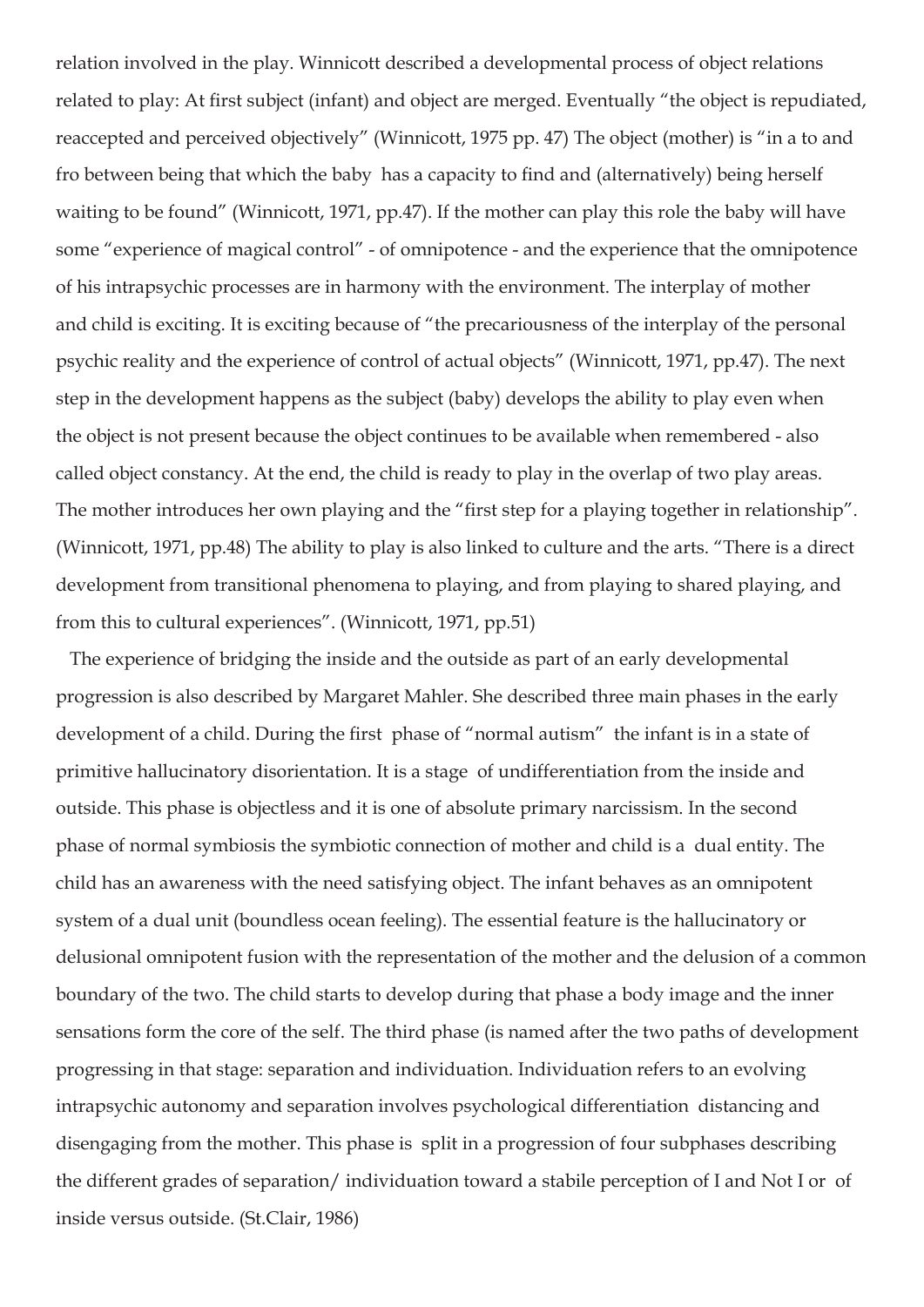Especially during the rapprochement phase where the child practices separation/ individuation by going back and forth between the mother it practices the alternating between inside and outside. The mother can be seen as representation of a secure inner structure which provides the child with safety. To move away from mother means to move towards the creation of a new structure, a new sense of self.

 The polarity of inside and outside is an universal challenge in every human life. Without "dialoguing" this polarity development and change would not be possible. As creativity at its core deals with the same polarity the creative process can teach about change and development. One learns in the transitional space of not-reality and reality since that is where the creative process takes place.

 In the transitional space there are different agents which bridge the inside and outside, such as transitional objects, illusions and symbols. Transitional objects are the first "not me" possessions and in addition can be seen as the first time a child uses symbols. Transitional objects symbolize the union between the mother and the baby. They belong to the world of illusion and imagination as they are "unchallenged in respect to its belonging to inner or external (shared) reality." (Winnicott, 1975, pp. 14) The integrative function of transitional objects lies in the fact "that although they are real they act as illusions". (S. Imus pp.39) Through transitional objects the child makes its first experience with play and therefore, they are crucial to the child's ability to imagine, to play and to use symols. Transitional objects bridge the inner and outer world by providing "external aid in the integration of various body-parts, rhythms and shapes into a three dimensional image of the body.... both playing and holding are the basic methods of building and maintaining the body image" (Kestenberg & Weinstein, 1978, pp.77). Kestenberg &Weinstein link transitional objects and creativity. "Holding and fingering are the two aspects of creativity which evolve from the intermediate zone between mother and child. One provides the "holding environment " (Winnicott, 1975) in which creativity flourishes." Transitional objects might be the first mental creations in the human life. They are created in loneliness, serving an integrative function. "They are based on feeling, yearning for past intimacy and the recreation of past togetherness while weaving into it current wishes and hopes for the future." (Kestenberg & Weinstein, 1978, pp.90)

 If nurtured by a good enough mother everybody will be introduced to an illusionistic world in an early age. By adapting to the infant in the beginning with nearly 100% adaptation of the mother, she invites the infant in an illusionistic world where the outside corresponds or even is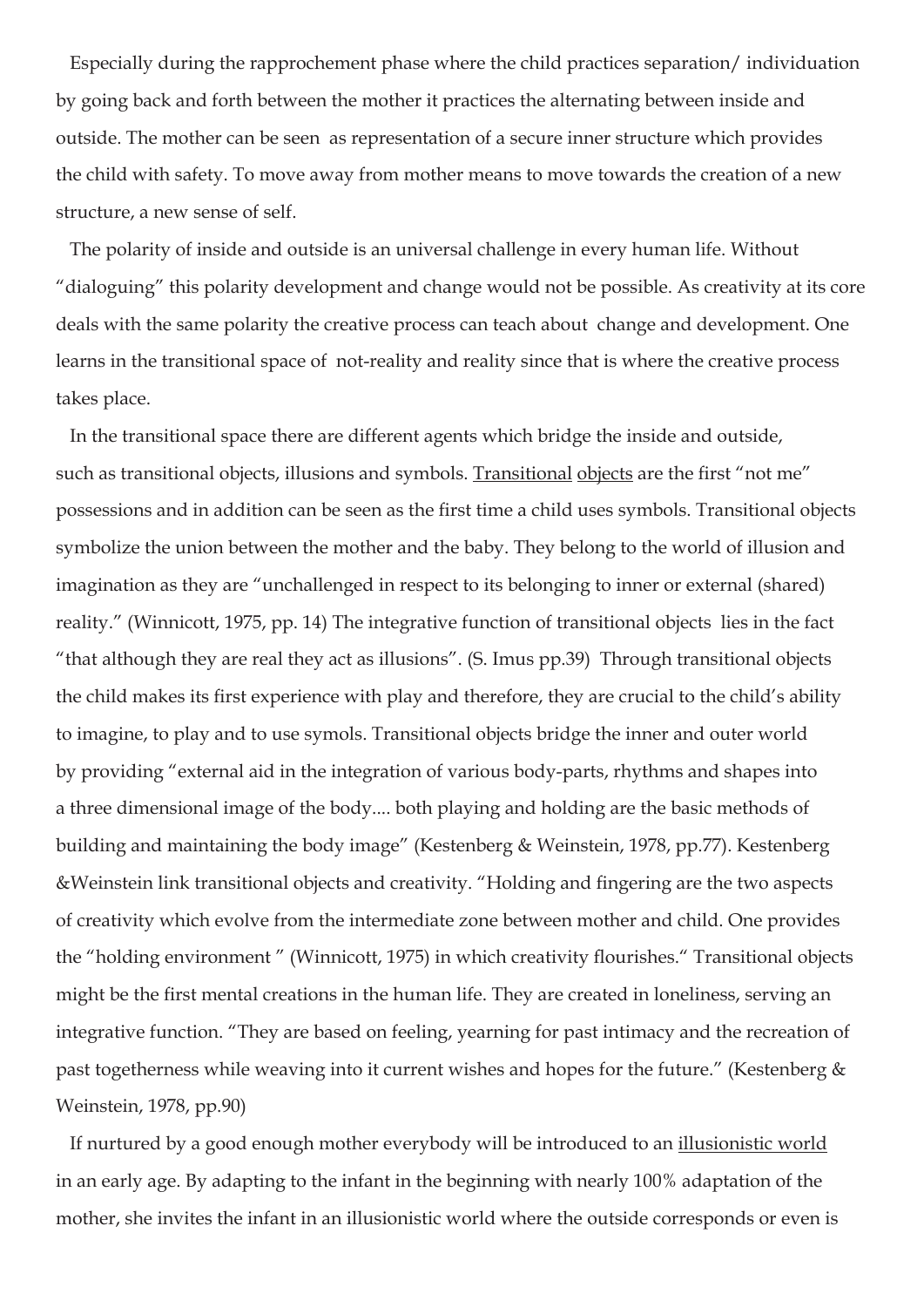created in accordance to the infant's needs. "From the birth therefore, the being is concerned with the problem of the relationship between what is objectively perceived and what is subjectively conceived"(Winnicott 1971 pg. 11). This relationship is not just a conflictual one but also a facilitative one. Illusions, the capacity to produce mental images and imagery, allow us to create a world not yet existing - a first step for any creation and an important condition for personal growth. It allows one to imagine and project oneself and his life to a more constructive place - a first step toward change.

 Symbols are created in the inner world to represent something which has been existing in the past or which is imagined for the future. From a Jungian perspective symbols can be defined as infinitely variable expressions of underlying archetypes. The archetypal images in themselves carry the dichotomy of inside and outside. In the depth of our psyche these are patterns of universal symbols. The archetypes "are psychic instincts of characteristic inborn behavior patterns and potential images" (Wilmer 1987, pp.58). Symbols are essential to creativity. They are a way to communicate inner experience to a larger community. "Symbols transcend things by being versatile and variable. Symbols are communication across a boundary; communication from inside to outside and vice versa ... (Symbolism) bridges the gap between the familiar and the unfamiliar." (Imus, 1988 pp.39)

 Why are intermediate space, transitional objects and transitional phenomena important in regard to the creative and the therapeutic process? By giving play, creative experience and activity an important place in the therapeutic process Winnicott linked both. "Psychotherapy takes place in the overlap of two areas of play that of the patient and that of the therapist. Psychotherapy has to do with two people playing together." (Winnicott 1971, pp.38) Although Winnicott never explicitly described which "games" are played, he did describe the quality and the environment of play and how that facilitates growth and change: Playing has to do with enrichment, enrichment of experience. The client looking for help is looking for enrichment. Because one's play area is not inner psychic reality and not external world it has an integrative function. It allows someone to gather objects and phenomena from the external world and then "uses these in the service of some sample derived from inner or personal reality" (Winnicott, 1971, pp.51). Having access to the intermediate space, to play, creativity and cultural experience, one can eventually enrich this potential space according to ones own needs. As one integrates the internal and external one is able to change.

Clients who choose to enter a therapeutic alliance are on the search of self or at least on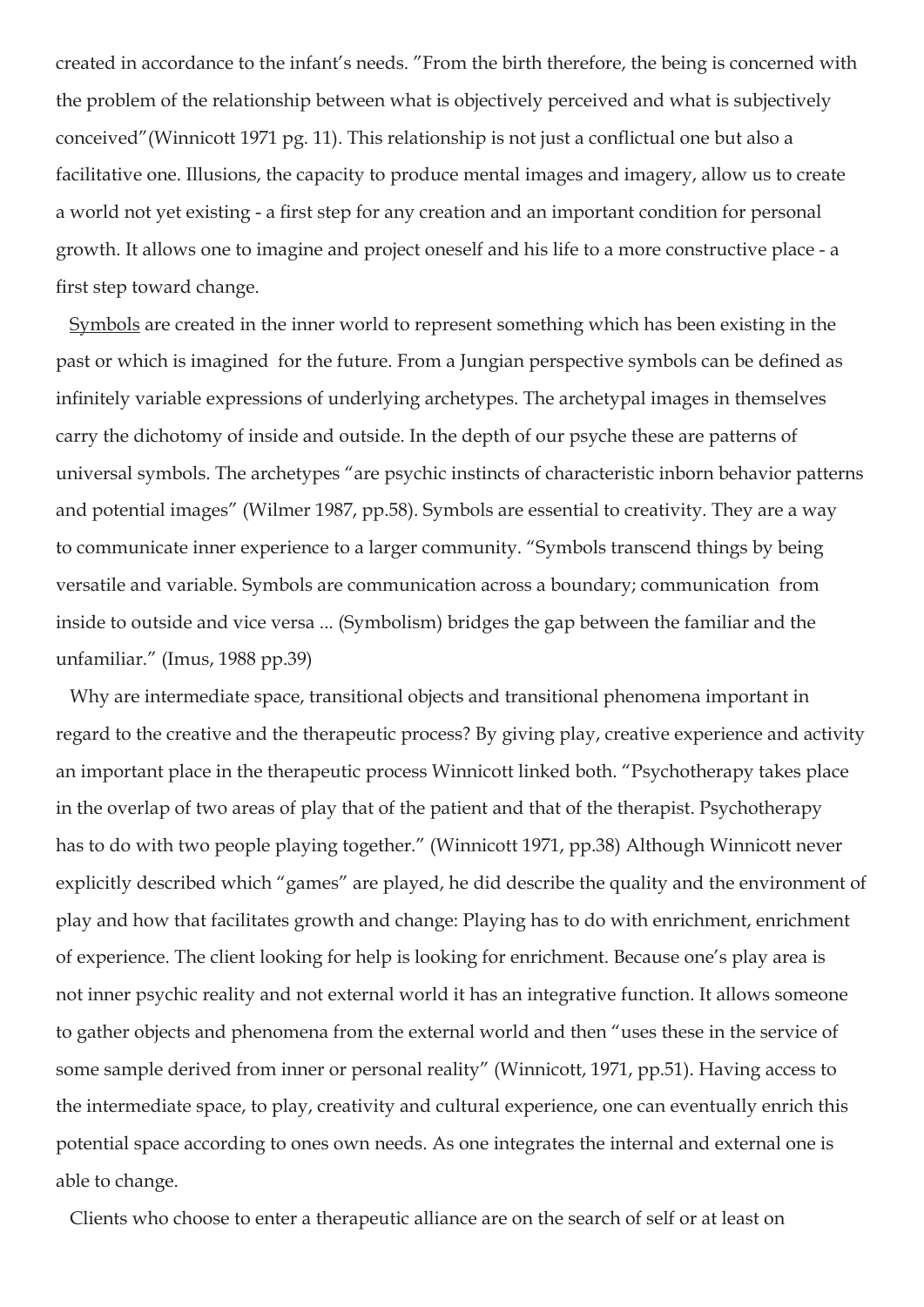the search of an expansion of self. New and constructive experiences can only be made in an environment which allows for searching. As Goldsworthy describes himself walking through nature to find objects and places, the client in his search for self becomes creative in an unintegrated state of personality in the neutral zone of rudimentary play. At the same time one is dependent on the reflection of one's experience, so integration can take place and the self can be found. When the therapeutic procedure uses play to reach a state where life is experienced in "the area of transitional phenomena, in the exciting interwave of subjectivity and objective observation" (Winnicott 1971 pp.64), then the client and the dm-therapist join a creative endeavor with a shared destination: growth.

# 2.5. Awareness - building the bridge

How does one build the bridge between the inner and outer? Which way leads to and possibly into the transitional space? Bridging the inside and outside increasingly happens as one becomes aware of one's internal and external landscape. As one becomes aware, awareness brings one into the transitional space. One becomes the listener to one's own experience and the anticipator of one's actions.

 In dmt one connects to the one's experience in a fundamental way by experiencing oneself in movement. As one increases one`s potential to experience one increases self awareness. But not just that. "Experiencing is penetration in the environment, total organic involvement with it. This means involvement on all levels: intellectual, physical and intuitive. It is in the increasing of the individual capacity for experiencing that the untold potentiality of a personality can be evoked" (Spolin, 1963, pp.3) I believe, that finding the untold potential is in the core of the creative act. Finding the untold potential of personality is in the core of all therapy. The experience of the own untold or unconsciuos potential might lead to an increase in self awareness. As well as in experiencing and in awareness there is the duality of inside and outside. One can experience oneself or be aware of oneself, the world around oneself, and the interplay between both.

 In the performing arts, awareness is focused on the inside and the outside at the same time. Ruth Zaporah describes it as a voyage where one "travels from the inner mind, the personal to the outer ensemble, the contextual, and from the inner world of language to the outer world of relationship" (Zaporah, 1995, pp.70) In Action Theater experiences arise from the interaction of sensation, feeling, thought, emotion, memory, imagination and action, and therefore from interaction of subjective and the objective. Increased awareness means increased awareness in relation to one's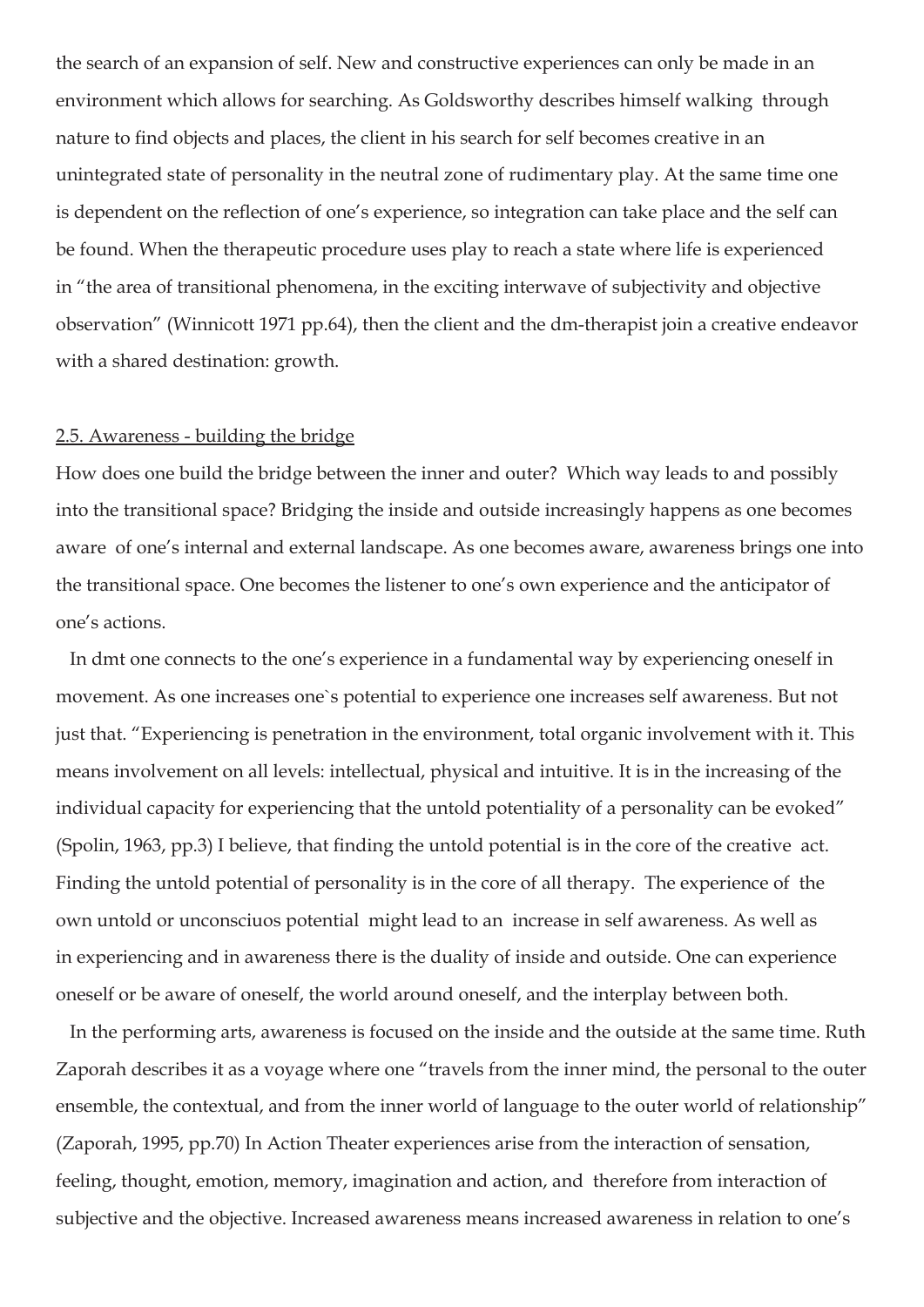experience. "We are not our experience, we are the consciousness that witness that process. We are not our feelings. Feelings, emotions and thoughts pass through us." (Zaporah, 1995, pp.18) In other words: awareness means detaching from and owning ones experience at the same time. That refers back to the objective devotion (Landau, 1984) and the polarity of passion and objectivity (Csikszentmihalyi, 1996) as described earlier. Being able to detach and own means for the client in dmt to learn to attend to his experience (at first to his physical experience) as well as to reflect upon it , which leads to the increase of one's ego strength. Or in Yalom's word to be in "the here and now" and be able to illuminate one's process in the interpersonal dynamic of the group. The ability to experience and to detach carries the possibility of development and change. One "must simultaneously experience and disengage from the unfolding content to give memory and imagination the room to pull the scene in unexpected directions". (Zaporah, 1995, pg. 166) Within the ability to remain in that tension one opens the room for the intermediate space with its dreams, imagination and symbols.

 For the dm- therapist experience and detaching leads to a flexible psychotherapeutic attention (Speeth, 1982). It leads to having a functioning self observing ego and to the ability to direct one's attention to the inside and/or outside. According to Speeth (1982, pp.143) "the division of attention between my inner process and what the client is doing, saying, etc. , is a division according to the object of awareness". The therapist's awareness needs to be flexible not just in regard to the object or place on which one focuses. As different phenomena have different forms, one's focus has to be flexible like a photographic lens. Speeth (1982) talks about the narrow focused and panoramic awareness allowing the therapist to fulfill his role as witness of the therapeutic process and to be flexible to attend to whatever is in the field of perception.

 Zaporah (1995) also linked awareness and creativity. Creativity "is not about being creative it is simply about being. Being creative implies being other than who you are, when actually creativity is more of who you are ...The quality of attention ... determines one's relationship to the changing aspects of experience ...creativity comes with attention." (Zaporah, 1995, pp.41) As awareness increases the sense of an integrated self increases and one's creative potential becomes available as a source of constructive ways to relate to self and the environment.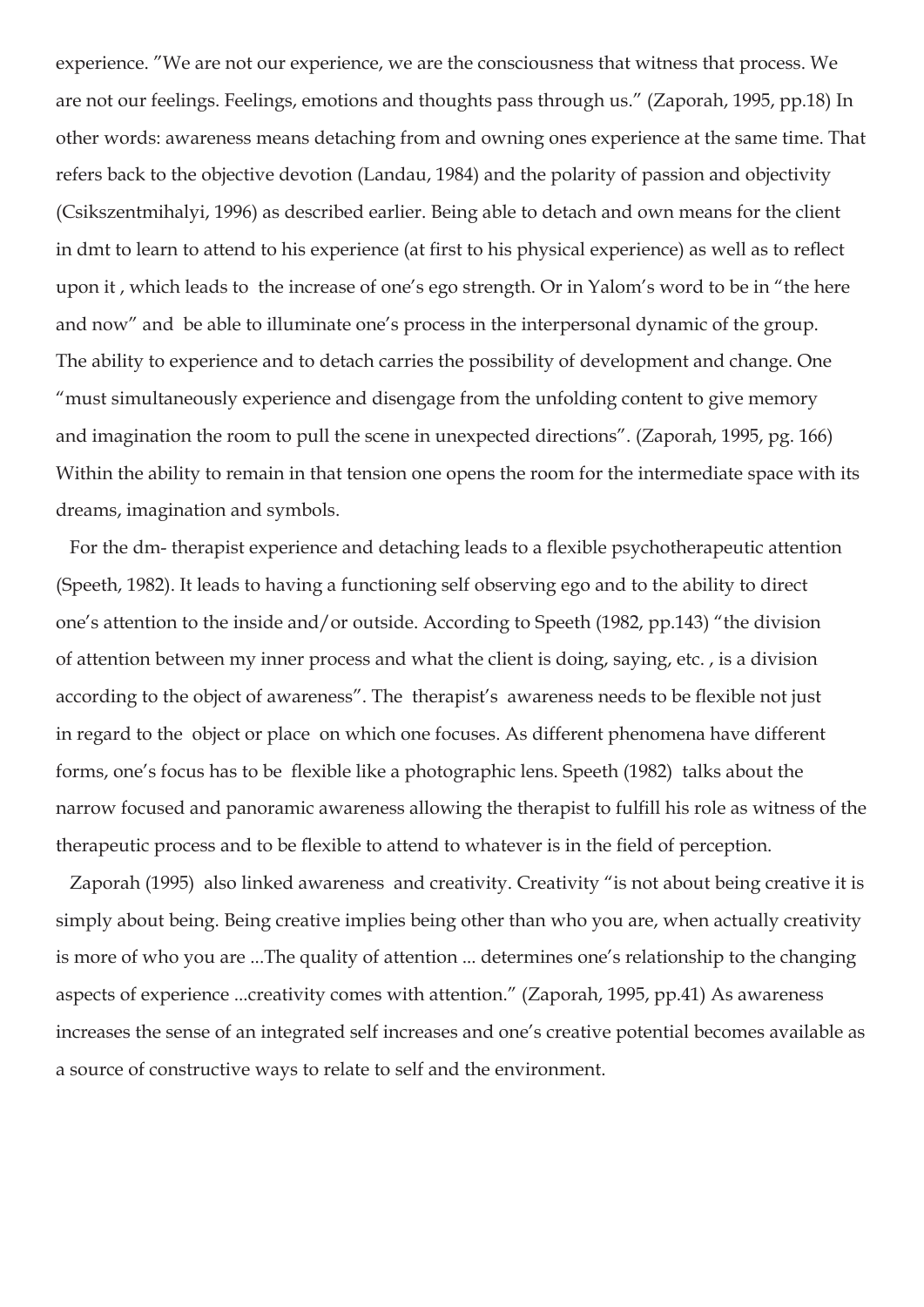#### **PART 2 - PRACTICAL APPLICATION**

"It is more difficult to find nature in materials far removed from their source ..... what is important to me is that at the heart of whatever I do are a growing understanding and sharpening perception." (A.Goldsworthy, 1990, pp.6)

#### 3.1. Creativity and psychopathology

Ideas about the connection between psychopathology and creativity are common and rather old. In fact, the thought that creativity is connected to pathology goes as far back as to Plato (Hasenfus & Magaro 1976). The most extensive research in that area is done on the connection between creativity and neurotic processes as well as on the connection between creativity and schizophrenia.

 Freud linked neurotic processes and creativity. According to his theory neurotic and creative processes are connected since creative and neurotic processes stem from the same intrapsychic place. The creative person uses sublimation as a defense mechanism which is seen as the healthier coping skill to deal with mostly psychosexual conflicts. According to Freud, in both the realm of neurosis and the world of creativity, the personal reality is much more important then the material reality. (Langer, 1992)

 When looking at the connection between schizophrenia and creativity most researchers conclude that there are " some similarities between the operational definitions of creativity and the operational definitions of the schizophrenic deficit". (Hasenfus & Magaro, 1976, pp.348) The overlap between both appears to be in the area of affect and unusual association (Prentky, 1980). Nevertheless, Cropley & Siskand (1973) point out that differences are seen in the fact that often schizophrenic clients present themselves with preference towards concreteness, low tolerance for incongruities and with a certain amount of rigidity. All those are not positive conditions to become creative.

 The interplay of polarities in the creative process may deserve further attention when one investigates the connection between creativity and schizophrenia as there is an important conflicting polarity within the schizophrenic client. One basic problem for the schizophrenic patient is a distortion in his ability to differentiate between himself and outer reality, between subject and object. There is a conflict between the wish to merge and a need to differentiate.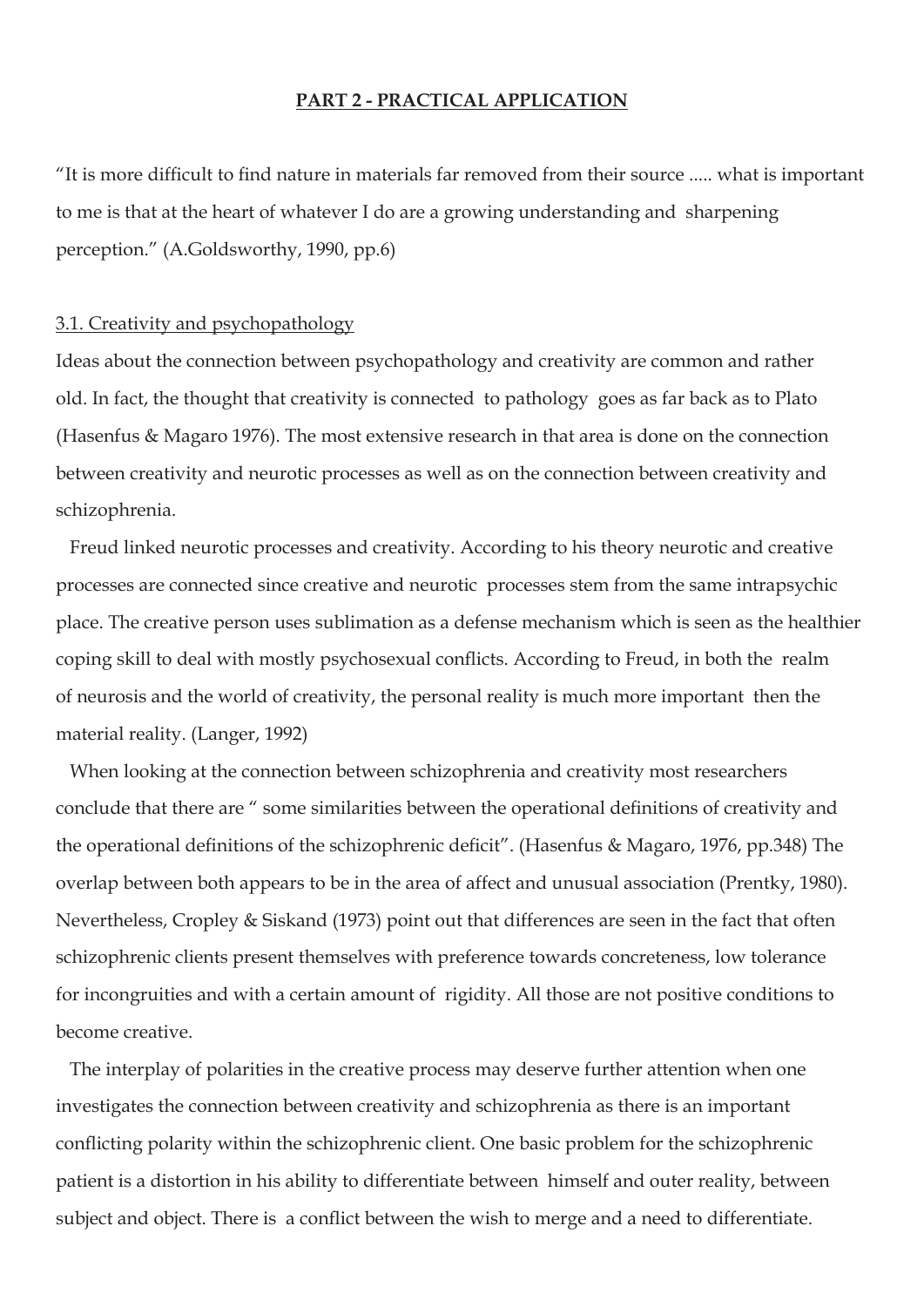(Deuter, 1997) As the schizophrenic client is able to handle the tension between those poles he might find orientation through the balance of his need to differentiate versus his need to merge. Schellenbaum (1990) describes this conflict as the polarity of the absence of ego strentgh accompanied by the subjective experience of non-existence versus the attempt to come to existence by adopting the perceptual world of the other through a symbiotic like state.

 In more general terms, one can imagine that the schizophrenic experience is perceived as constantly unstable, unusual and new to the client. Like the creative person, the schizophrenic client lives in a constant tension field. Because of his lack of ego strength he needs to move toward rigidity in order to maintain a sense of self while the creative person tries to move away from rigidity. As both go the same path even though at times in different directions there might be a shared - at least general - understanding about this path.

 There is also evidence that there are neuroanatomical processes which are similar for psychopathological and creative structures. This appears to relate especially to specific perceptual processes such as specific modes of input regulation (the orientation to and the registration/ consolidation of input). (Prentky, 1980)

 Prentky (1980) gives less importance to the causal relationship between creativity and mental illness but emphasizes that the understanding of mental illness offers potential new insight into the creative process, on the basis of the similarities in specific ways of processing information. Despite the connection between creative processes and psychopathological processes, it appears to me that - regardless of some favorable or rather unfavorable conditions - the potential for creativity and for mental illness remains universal.

#### 3.2. Similarities - part 1

One moves in an unqualifiable area as one talks about the overlap of creativity and therapy, because one talks about people, their subjective worlds, their relationships or at least their attempts to relate. Looking from a multiple perspective one finds a lot of general similarities.

 Creativity as well as therapy is about discovery . During both processes something which has been unknown will be formed and will emerge as something new and valuable.

 As described before, both processes are about finding relationships. Finding relationships between ideas and reality, between impressions or sensations previously perceived as unrelated, between facts or between different parts of oneself. The parts which one has to relate to each other are different depending on what one wants to create. In dmt it is about finding relationships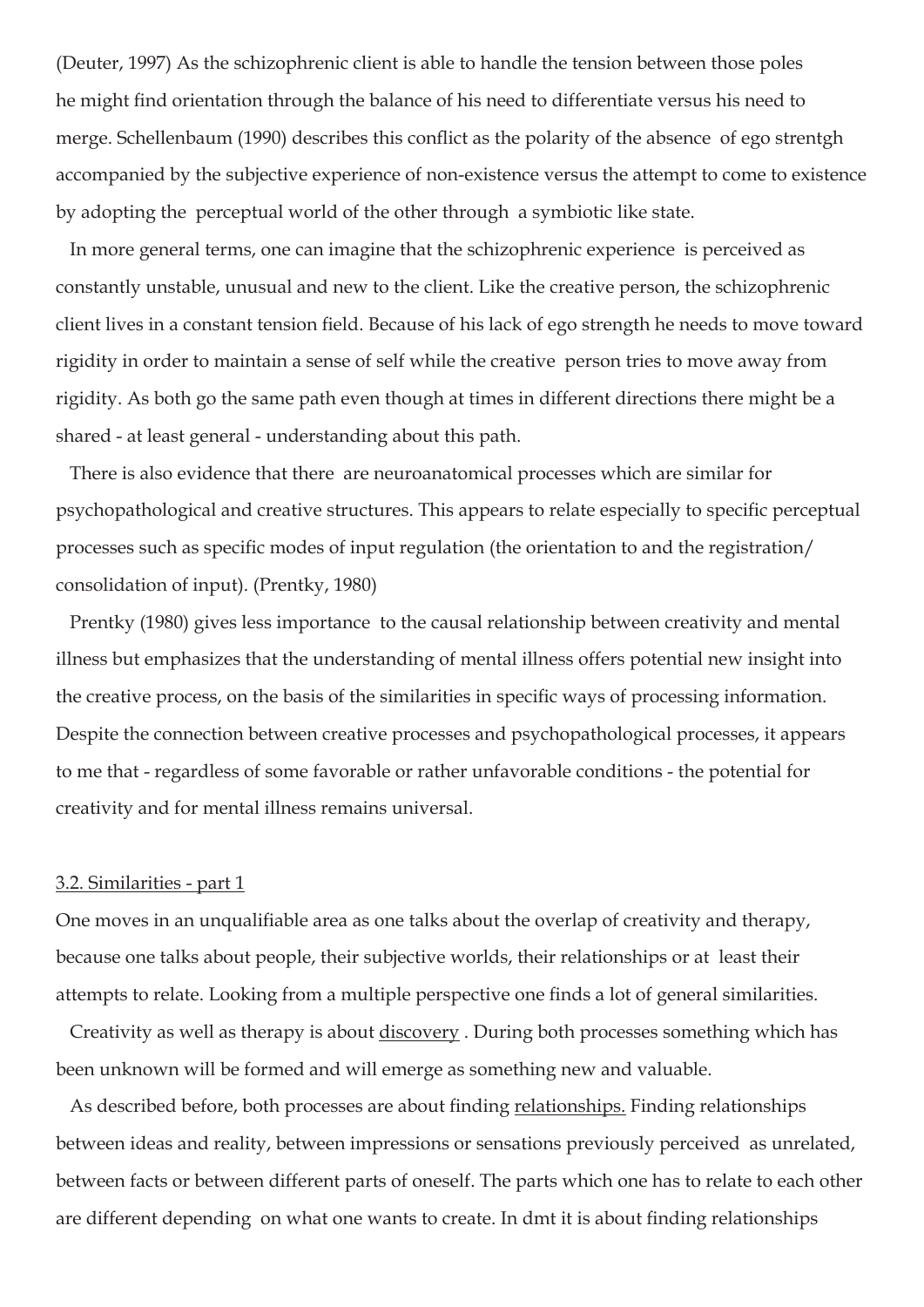to one's body, one's innerlife or parts of it and about establishing a relationship between one's intrapsychic world and the world one lives in. The focus of this relationship is to facilitate growth and self-actualization. Establishing relationships does not happen in a linear connection. One spirals around an idea or a theme, approaches it and retreats from it, tests and re- defines it. During the creative and the therapeutic process relationships are made in layers: As awareness grows, one revisits and encounters different facets of the creative project and oneself which leads to finding new dimension and depth.

 Since it is about relationships it is about communication. During the creative process the dialogue happens between oneself and the idea and eventually between oneself and the environment about the idea. In the last stage, communication hopefully happens between the creation (which came out of the idea) and the environment using its symbolic language. In dmt establishing relationships entails establishing communication with oneself, with the group, and with the therapist within the therapeutic alliance. In addition, in dmt, the modes of communication are diverse, verbal and non verbal, incorporating unconscious and conscious areas of the personality. As one increases perception and experience in dmt one will communicate differently to the self and to others. Often new ways of communication reflect new ways of behavior and change.

Fundamental to creative and therapeutic processes is self-expression. I believe there is no lasting relationship and no creative endeavor without self-expression. By increasing personal involvement and experience facilitated by the creative process, one creates new parts of oneself. Creating parts of oneself is becoming oneself - a fundamental goal in therapy. Dmt, as an integrative method of therapy, offering different modes to express and to relate, is an effective modality to increase a client's self-expression. That is of high importance since clients often need to learn to express themselves in ways which are congruent with their experience of self and others.

 I view the bridging of the inside and the outside through an intermediate realm as one of the main similarities of both processes. Bridging inner and external reality is a real challenge for a majority of clients. The inside might be overwhelming, estranged, traumatized with paranoid or threatening feelings. The outside often resembles nothing from their inner world, does not hold any expectations, ultimately confronts with their own "strange - ness" and with the fact of being mentally ill. As clients are drifting into apathy, bluntness, addiction or delusional worlds, they withdraw from self and/or from others, in an attempt to heal themselves. The way a client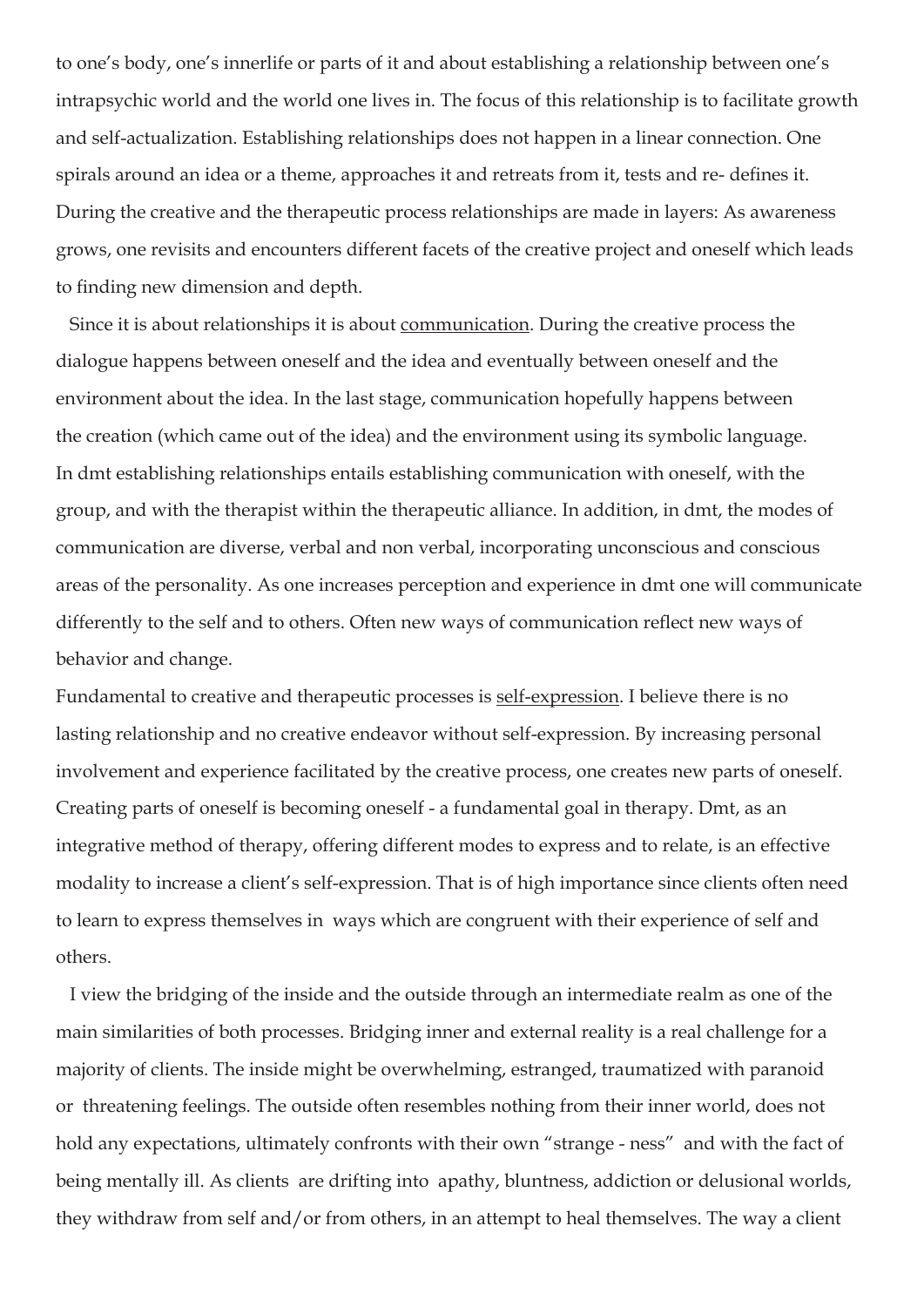is disconnected can look differently: a client can be out of touch with himself (inside), others (outside), the intermediate world, all at the same time or in any combination. During the creative process, as one travels through the different phases, one can establish connections between those realms again. During the creative process, one matches inner content with outer Gestalt by matching idea and form. Because of this, the creative process is ideal for the client to learn the ego function of self-reflection as well as for the therapist to develop an observing ego. As one looks at similarities of both processes and how those effect the therapeutic relationship, it becomes apparent that we deal with the intermingling of the creative process of the client, the creative process of the therapist and the creative process of the group. In an effort to be more specific, I will use one dmt session for further illumination upon the similarity between creative and therapeutic processes.

# 3.3. The setting

The group I will describe was held in an outpatient facility of a major psychiatric institution in an American city. The participants had been coming to dmt treatment twice a week for 6 weeks. Most of the clients were diagnosed with schizophrenia undifferentiated (295.90) (DSM4, 1995). Half of the participants were dual diagnosed. The majority were in psychiatric treatment the major part of their adult life. The age ranged from 44 years old (Thomas) to 62 years old (Geraldine).

 I followed the participants creative process over the entire treatment period. To be able to target different strengths and weaknesses of different clients in their creative output I designed a coding sheet (appendix # 2). The coding sheet was meant to assist the therapist by increasing his awareness of the client's creative process. In the coding sheet, basic theories of the creative process were translated into a dmt assessment. Assessing the ways a client deals with tension and polarities received special attention throughout the coding sheet, as an indicator for his openness to enter a creative process. Part 1 of the coding sheet is a general movement assessment focusing on innerconnectivity and one's relationship to self and others on the body level. Since creativity is about relationships one needs to assess the client's relationship to himself as a foundation for relating to the outside. Part 2 focuses on the creative areas and preferred ways of taking in stimuli. The areas of creative expression refer to the Chacian principles (body-action, symbolism, rhythmic group action, therapeutic relationship), but include thought processes, interpersonal design and object handling.

For example client Lou`s preference for taking in information was through handling an object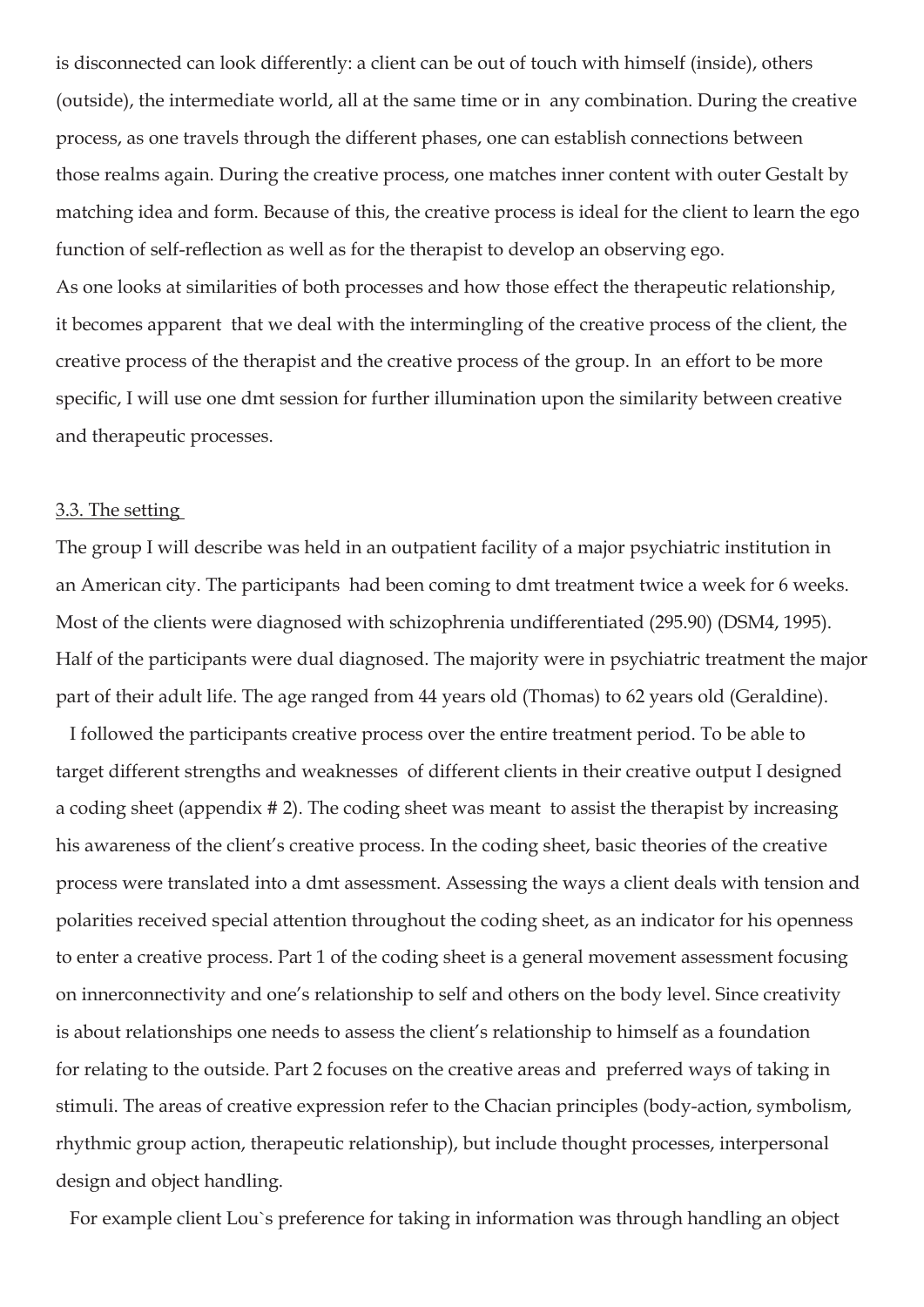(tactile), movement (kinesthetic), and through his visual sense. His preferred areas of creative expression were in body action and symbolism. In accordance to that, he was easily involved in symbolic reenactments, especially, when we created sceneries with props. This was quite different from the client Geraldine who responded strongly to auditory stimulation. When she was responding to internal stimuli, I could reach her with my voice or music, but not if I would stand next to her or when I moved without talking. Her creative areas were in her thought processes and in body action. As Geraldine suffered from altered thought processes this needed to be seen on the background of her pathology: As her thought processes were too loose, it was a challenge to support her creative thinking, and at the same time help her in organizing her thoughts. The category "creative placement" (Part 2) assesses the positioning of the client in terms of inside, outside, and intermediate realm.

 Part 3 translated main theories on creativity on a body level. I defined equivalents for the creative paradoxes (Csikszentmihalyi, 1996) in movement terms. My attempt during treatment is to help the client to get access to both poles of a polarity. Part 4 focuses on clarifying the therapist's process by writing down associations by the way of brainstorming

# 3.4. The session

The session started out with everybody introducing themselves and then the purpose of the group was reviewed. This was facilitated in a playful structure with a ball being used as a transitional object. This was part of the established group culture. During Heather's turn she took the ball close to her body and responded: "I am Leah. I was born 15 days ago. I am 23 years and one day old, and I am a singer." As I asked her who Heather was she answered that she did not know, so I asked her to share one important thing about herself. Leah, alias Heather responded with: "Sometimes I feel like a baby." The next one to get the ball was Lou and he took Heather's theme and treated the ball like a little infant, rocking it in his arms. This was often a form this particular group chose to either bring up needs of self-soothing or to create support for each another. I asked them to pass the ball around and for each one of the members to come up with one idea how they wanted to be with or to take care of the baby. James kissed the baby, and Geraldine talked randomly to the baby, while Thomas categorically refused to participate.

 As the ball was passed around again, they started to treat the imaginary baby more like a ball, still referring to it as their baby. They threw the ball/baby in the air, they dropped or spanked the ball/baby. I took the movements of throwing something in the air and letting it drop as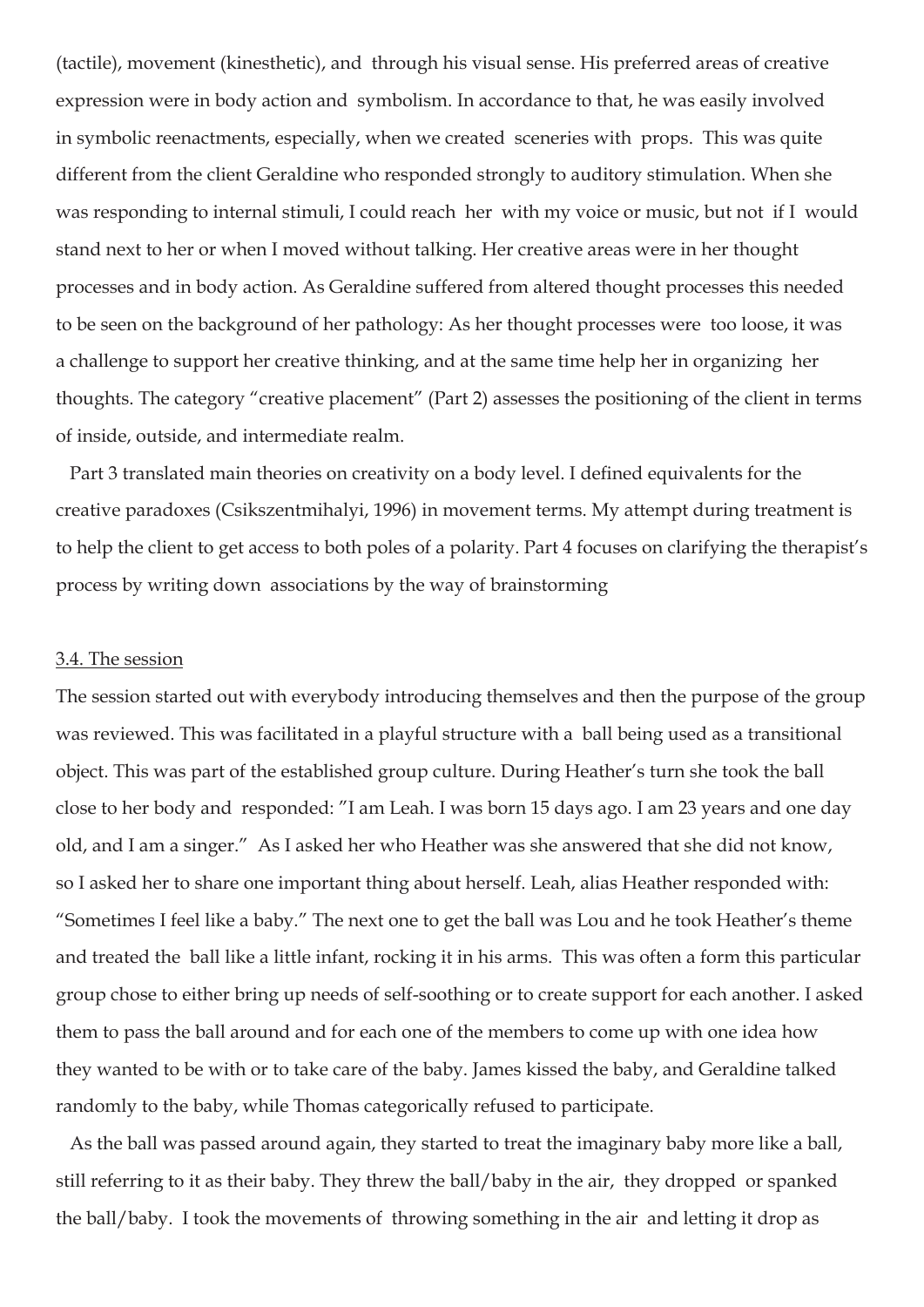a starting point for a sequential warm-up focusing on those qualities which emerged in the introductory round. I encouraged the group to move along such opposites of dropping/lifting, small/big, tender/strong and forceful/weak. During the warm-up, Thomas, who appeared withdrawn in the beginning became engaged in the movement process. At the end of the warmup, I encouraged each of the participants to choose one polarity which they felt drawn to and to explore it. Betty, who was working with big and small, was saying that big movements would connect her to others. Immediately, Thomas responded, "I want to be alone without anybody". His voice sounded harsh and he appeared to be upset. Betty, while reaching out with her arms, had said she would like to have her family around her. As she brought up the theme of being connected versus alone, the others responded in their individual fashion; Geraldine started hallucinating and whispered out of the window; Lou started moving with slight agitation, while asking for the baby to not be alone; Frank stopped moving, while Heather responded to the rhythm of the music. I verbally reflected the polarity of alone versus together and as I saw a general decrease of mobility, I facilitated a movement exploration of that theme with another transitional object: the stretchband.

 The concreteness of the transitional object evoked new movement expressions: Lou and Frank pulled on the stretchband, Thomas wrung it, Betty was shaking it while Geraldine and Heather were rather careful in handling the object. I commented on the different levels of strengths which led into several tug of war games, where mainly the male participants were engaged. As Lou and Thomas competed, there was a lot of strength and force; and they needed assistance to stay safe. They ended in a draw, clearly to avoid disappointment. There was a high level of tension. To incorporate the women, I asked about other ways to test strengths and the group came up with the idea to find partners to push into each other's hands. In general, I observed a lot of playful fighting during the pushing exercise. Beside Geraldine who wandered in between the group and Heather who eventually sat down, the participants engaged in different ways to push somebody away. As most of the group members acted out fighting, I asked everybody what they wanted to fight in their lives. Betty responded with "I want to fight pain"; Geraldine started to elaborate on the issue why it would not make any sense to fight, while displaying tangential thought processes; James said "addiction"; Heather remained silent and then Thomas said, " the hospital - but I don't fight anymore." He then shared that he felt betrayed by his family who brought him here, and that he missed his daughter and wanted to see her. He finished with telling the group that this group was the only group he participated with and enjoyed. Meanwhile, the group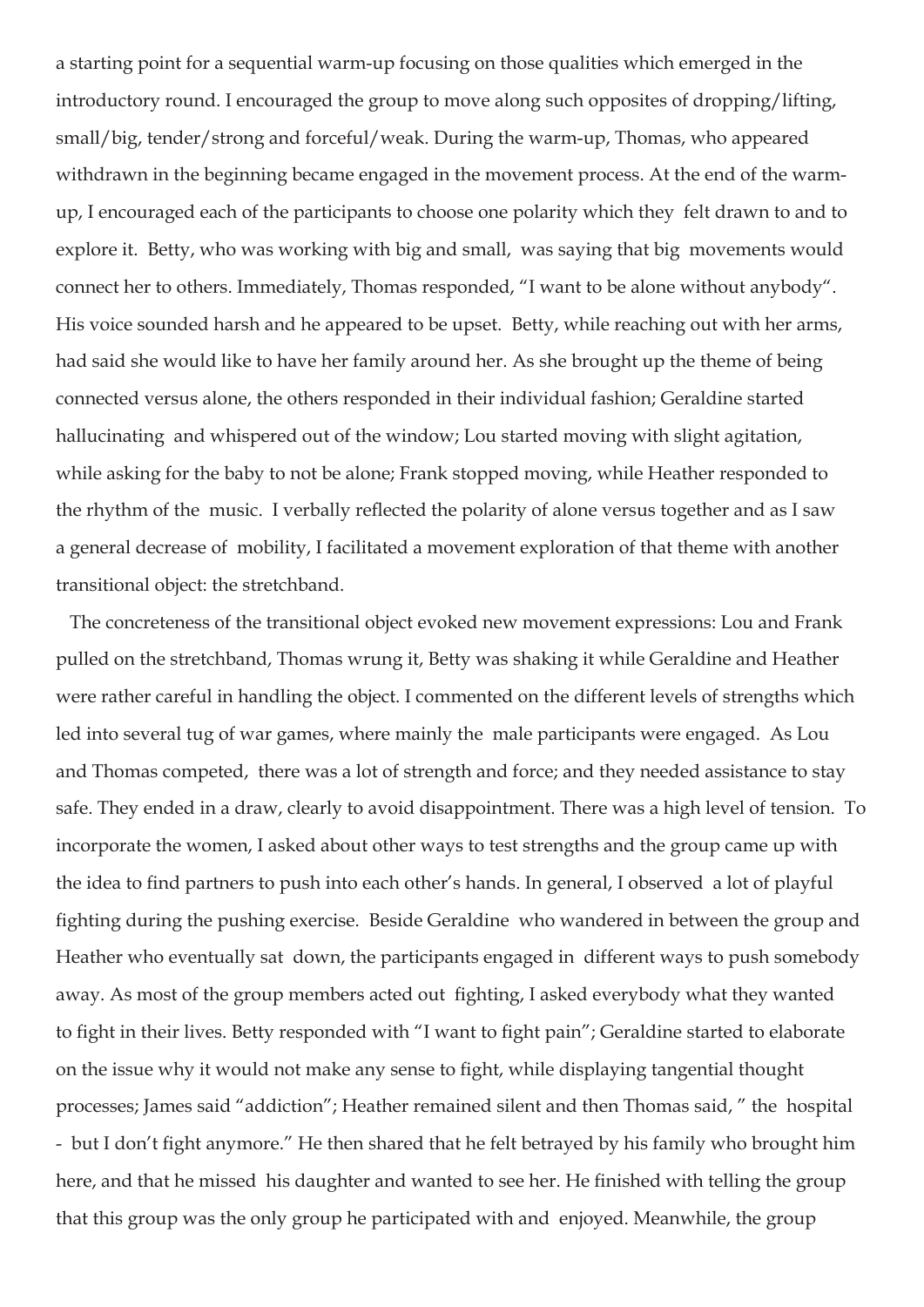naturally found their way into a circle, and James was starting a slow circular arm movement. As I kinesthetically reflected that back, he said he wanted to recycle himself. As we continued to engage in this movement pattern, we reflected back on the group and what issues came up, and Betty commented that one can recycle through movement. As it was Geraldine's turn to comment on what she wanted to recycle she responded by saying, "it was really hard to come to your world today, but I made it."

3.5. Analysis (For clarity and orientation of the interaction of the different processes please use appendix # 3)

# 3.5.1. The creative process of the group

a.) preparation phase (receptiveness towards stimuli/ communication to client's world is established)

 The first phase started as the group engaged in the symbolic play around the ball and touched on the theme of how to take care of somebody. That was when the group started to "search" for the problem.

 Sensitivity was awakened by giving everybody a chance to contribute their idea of caretaking, and a pool of information and images were collected. By reaching out to everybody and asking them to contribute their images, a complexity of images on the group level were created.

 During the warm up, the dm-therapist has to work on decreasing anxiety, increasing trust, and promoting a non-judgmental climate. In that atmosphere, the preparation phase of the creative process can easily be facilitated since the warm-up of a dmt session promotes an increase of sensitivity to the surrounding environment, and an openness towards stimuli which are the main criteria for the preparation phase. One profound similarity between the creative process and the therapeutic process in dmt is the creation of a climate which allows the individual to get in touch with himself and encourages him to express himself within the context of a (therapeutic) relationship.

 Additionally I worked on the body level experiencing the tension between polarities. The goals were to increase the toleration of differences and tension, to promote complexity and to foster flexibility as cornerstones for a creative environment. This approach demands more awareness and skill when it is utilized in a group setting where one is faced with some clients which are loose or highly fragmented. As I worked with polarities, I was able to assess the polarities used in the coding sheet reflecting the creative paradoxes. While observing the clients moving through the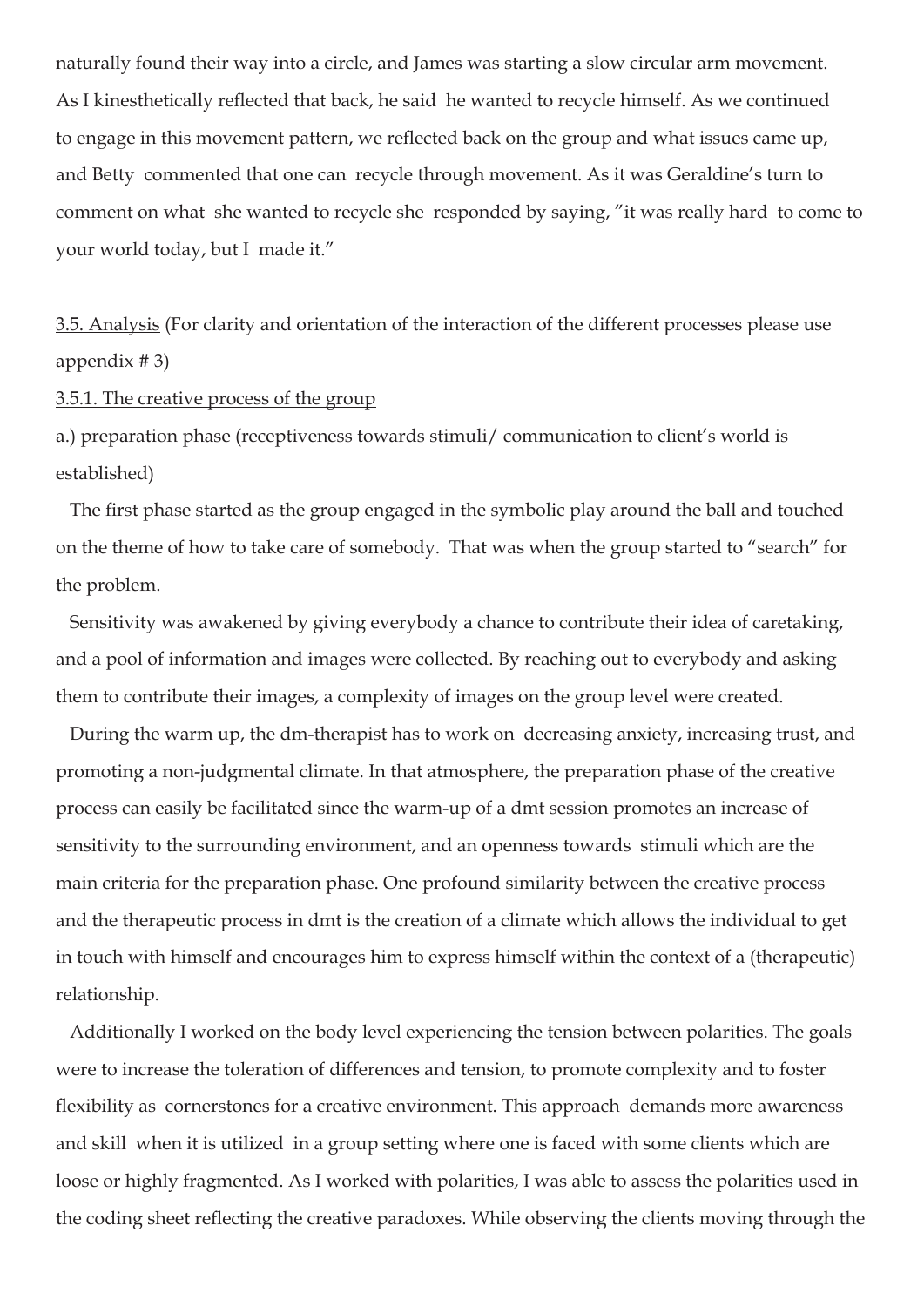opposites, one will be able to assess their flexibility or their rigidity *.*

 Working with polarities provide a structure for patients with either loose or narrow boundaries. For those patients with too loose boundaries the concept of polarities set clear limitations. For those patients with blocked impulses the spectrum of two poles introduces a managable range of possibilities. In the aforementioned session tension was induced by working with polarities in the beginning. As the session carried on, the opposites changed from "tension inducing to tension reducing" (Fritz, 1984). Opposites offer not just the chance for constructive conflict, but also for the experimentation with a problem situation, and to learn about reaching or delaying resolution which is another important part of the creative and therapeutic process.

 b.) incubation phase (client's needs and interests start to unfold) The second phase of the creative process started as group members expressed emotional statements (such as " I want to be alone without anybody", by Thomas) causing an increase in intensity and involvement. The second phase often is described as an unconscious process. In dmt one indicator for the emergence of unconscious material can be seen in an increase in the intensity of the verbal and nonverbal expression. Then movement and thoughts appear to come from a more spontaneous, immediate or driven place, displaying a wider range of affect.

 In the previous session, I saw the group moving into the second phase of the creative process and witnessed the emergence of the unconscious material as the fragmentation and chaos increased. The increase in chaos is caused by the accumulation of the individual unconscious processes of the different group members. The chaos at that point in time reflects the search in the unconscious on a group level which needed to be guided, yet not become regimented. What often is described as dissatisfaction and frustration in that phase of the creative process, I often have observed as a loosening of structures and an increase in chaos when working with the schizophrenic client. As a dm-therapist it would not promote creativity if one would shy away from the chaos. On the other hand, to not structure the chaos will most likely support the pathology of the schizophrenic client. To facilitate the client's creative process, I try to create an environment which allows for the unconscious process to arise, yet provide structures and boundaries in which the client can experience the AHA. Then the intensity of the AHA can be regulated since for the schizophrenic client, cathartic moments can be overwhelming.

 In dmt, regulating the intensity happens on the body-level. As a dm-therapist, I observe the body language and movement impulses. Since I know at that point of a session major parts of the client's current movement presentation, I try to imagine and then anticipate where the presented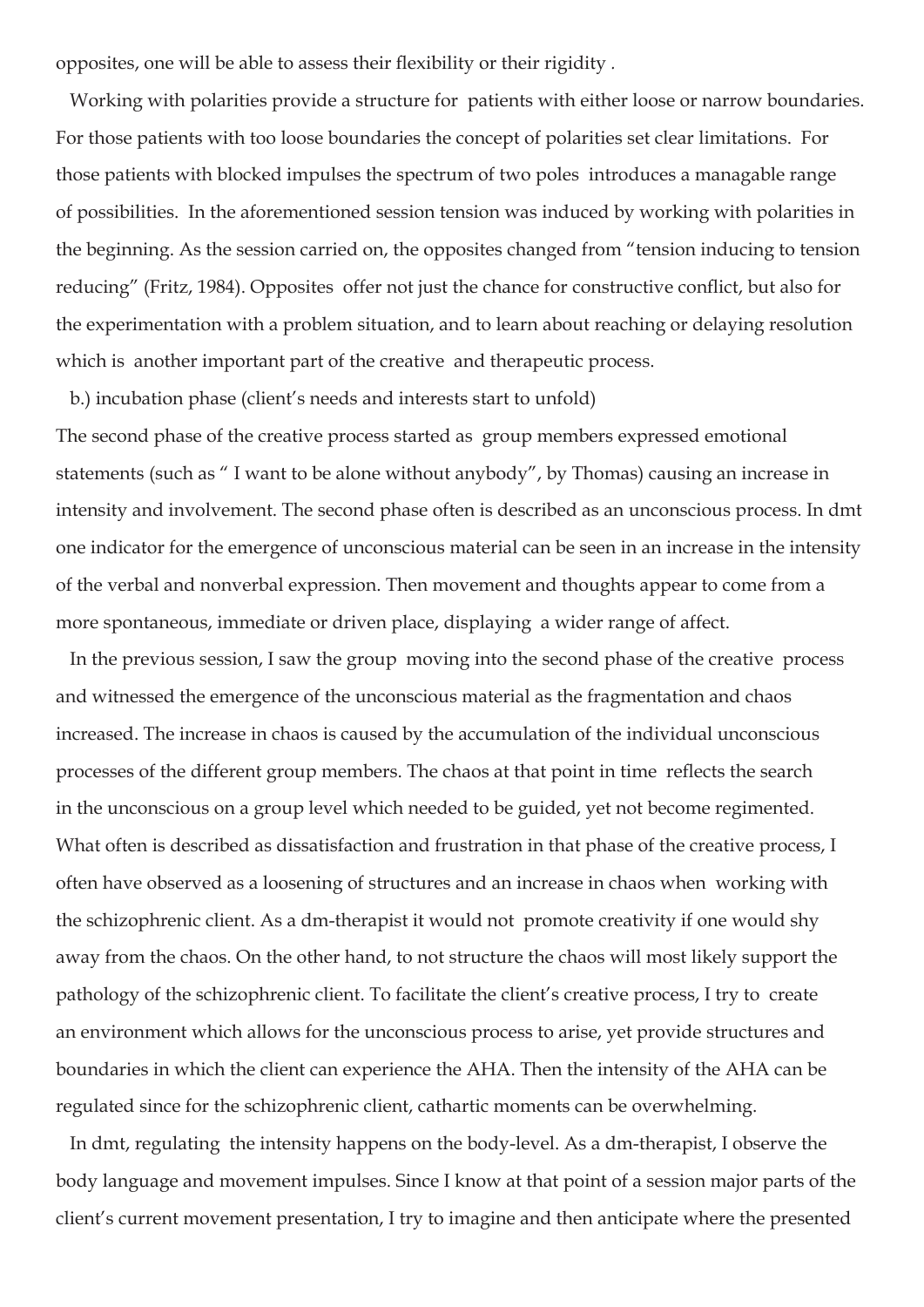movement quality could develop. It is the challenge for the dm-therapist's creativity to imagine the past (movement initiation) and the future (where a movement could progress into) of the movement presentation, because the schizophrenic client often will not be able to determine that. Due to my capacity for imagining where the movement presentation could develop, I am able to formulate the next intervention - the next transitional task for the client. It is the same challenge every dancer has while improvising - to be in the presence of the movement, and at the same time, to be one - but only one - second ahead. Imagining where the client's movement presentation naturally would develop, increases the therapist's ability for problem-finding.

 In that particular session, I observed and stated the problem between being alone versus being connected as it emerged after the warm-up.

#### c.) illumination ( the AHA)

The illumination phase is marked by the AHA: an insight coming into awareness. During the previous session, as the group members identified what they wanted to fight in their lives, they gained insight, by both connecting their physical experience facilitated by the movement structures, with their personal experience and emotional meaning. Obviously, each member had their own personal AHA. What they had in common was that an increase in associational fluency and physical flexibility promoted an increase in fluency of expression. These increased abilities indicated the client's creative involvement. In group, the AHA can come as a surprise, and can be accompanied by strong feelings (May, 1975) but the AHA also can be quiet and slow. Often the mentally ill client needs to be more defended as a consequence of a fragile internal structure, and does not always express the real level of intensity. To recognize the AHA the dm-therapist needs to look for an increase in self awareness or a new insight (even though it might be just a temporary one) and not for the level of intensity of the client's affective responses. Since the AHA is related to awareness rather than carthasis, I prefer thinking of the AHA more in terms of the personal importance and meaning of the client's experience.

d) verification (translation from inside to outside/ from inner experience to an objective behavior)

Toward the end of the session, the group developed the gentle arm movement as a consequence to their engagement in themes of strength, aggression and pain. As they called that movement theme "recycling" it became apparent that they needed to transform. As the group expressed this need physically, they can be seen on the verge of the verification phase. Yet the experience in this group stayed on a subjective level and was not transformed into objective knowledge. This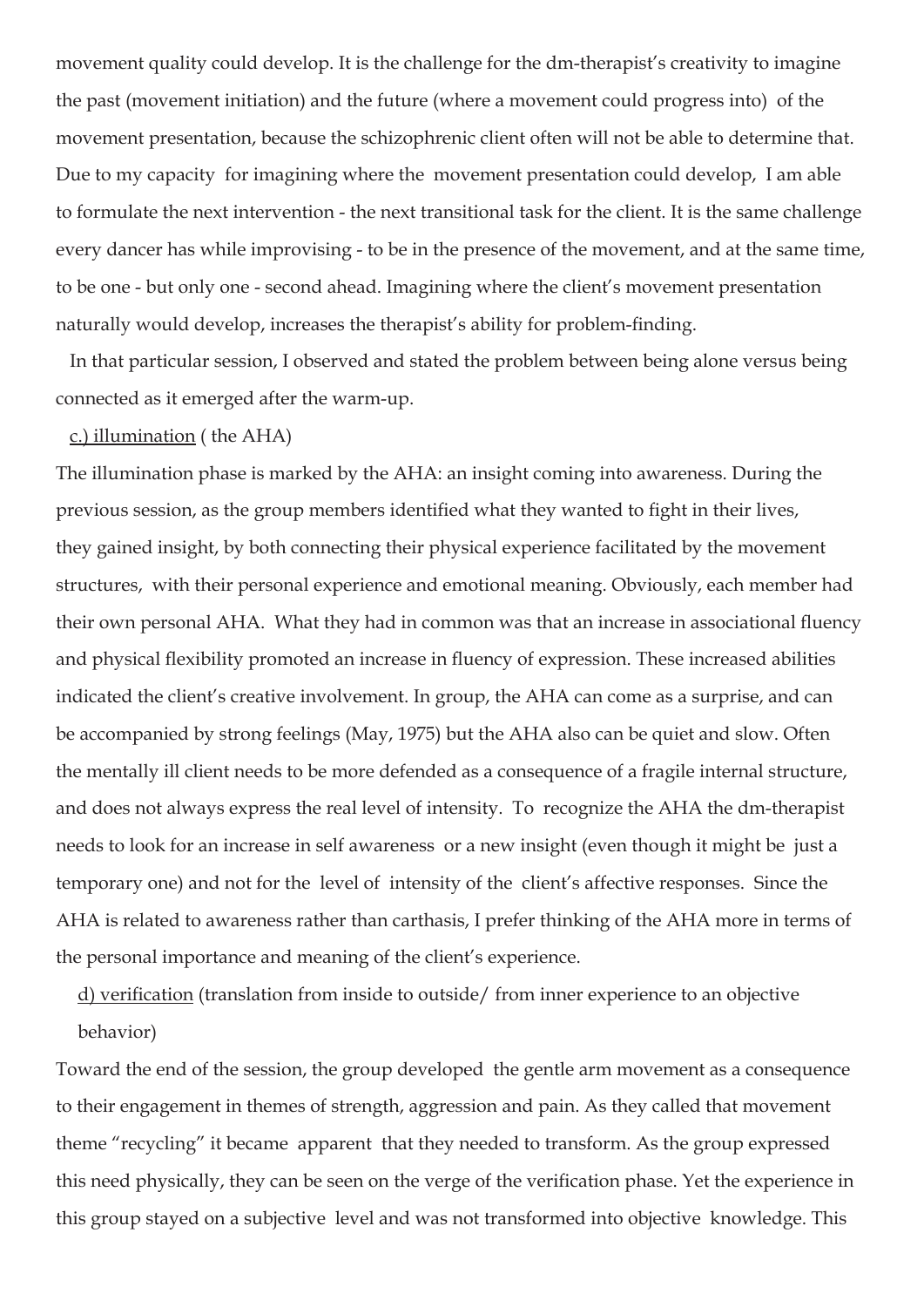would have been facilitated by bringing the topic into the present group dynamic situation, the " here and now" (Yalom, 1983), by illuminating the issue of pain as an issue of the group. As the group suggested something else, and the group progression was asking for closure, the fourth phase of the creative process was not fully experienced.

 Throughout the aforementioned session, there was a progression of themes: a) taking care or not taking care; b) being alone/ being abandoned versus being together; c) strength and aggression; d) individual obstacles to fight against. I see in the progression of themes a clear continuum. The development of themes can be seen as an approach to the challenging topic of the individual battles which will most likely connect the clients to the reason for their hospitalization. Being in relationships was a recurrent topic throughout the session, and I assessed that this was a core issue in which most members could identify with and were able to work on.

 Nevertheless, in order to facilitate the creative process on a verbal and non-verbal level within a group, this often demands the patience of the dm-therapist to try different options until the majority of the group members are involved in their issues, while being connected to a universal structure. While working in a group within verbal and non-verbal media one never works in a linear structure.

 Using C.G.Jung's ideas about the creative process, the group clearly developed from a female phase in the beginning (having observed their use of caretaking, self-soothing and immersing in movement) to a masculine phase (where strength, aggression and qualities of fighting were worked on) in the end.

#### 3.5.2. The progression of Chacian principles

In general, in the previuosly discussed session, body action and symbolism were used predominately. During the first phase of the creative process, mainly body action was utilized. In the second phase the use of symbolism helped to create transitional spaces. The third phase of the creative process was facilitated through symbolism and clear physical structures. During the verification phase the therapeutic relationship became the most important factor of the therapeutic process.

 As body action was facilitated the members had a chance to establish innerconnectivity. As the clients established a stronger inner self (ego) through the physical activity they were able to enter an intermediate realm with a clear sense of inside. This was seen in their ability to hold the topic longer, displaying a decrease in fragmentation. In general, I see the therapeutic relationship as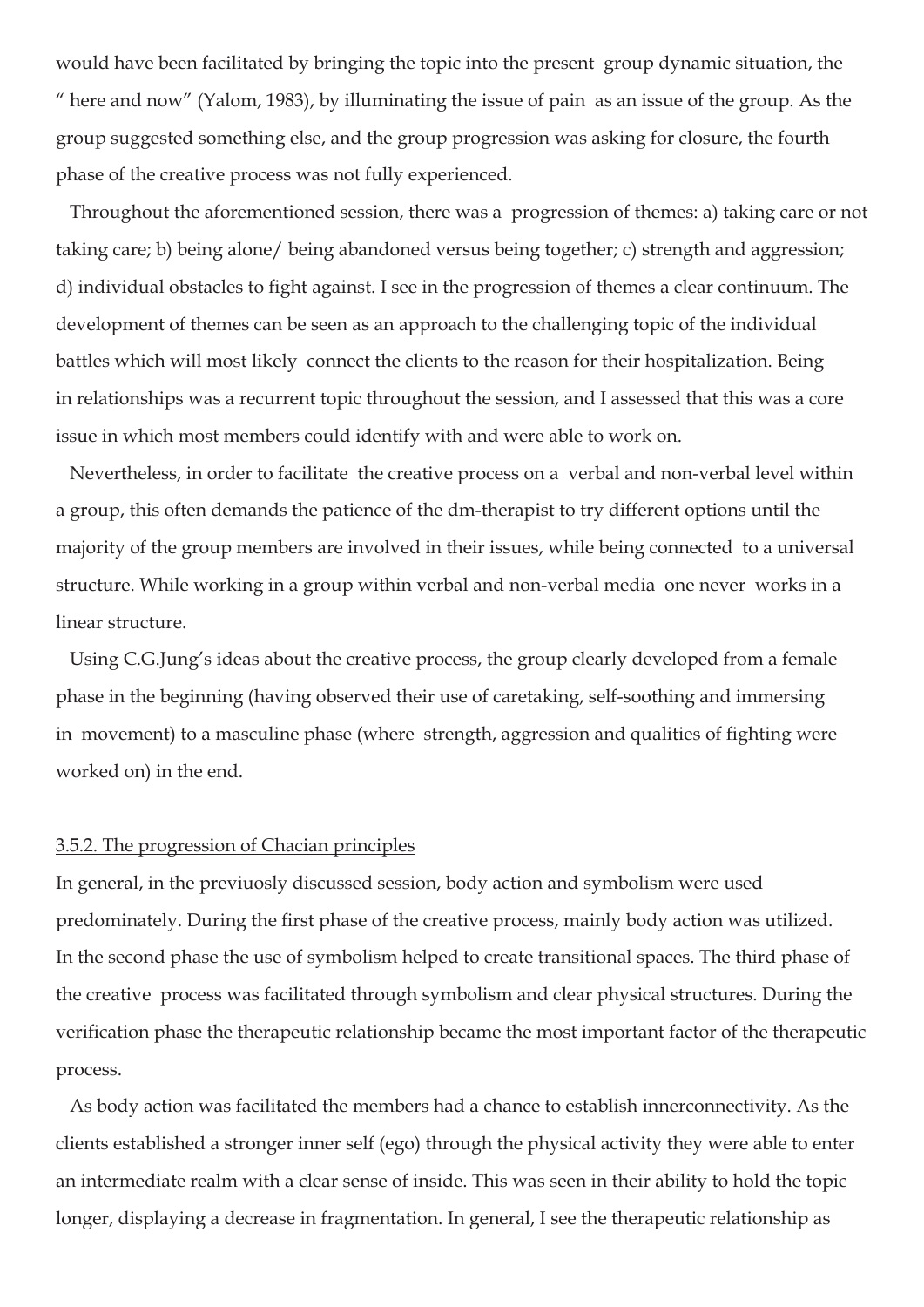the Chacian principle underlying all phases of the creative process, since it promotes trust. This makes sense since creativity is about building relationships. Rhythm is a strong organizing factor. It provides a point of departure and does help when the client's ego structure starts to dissolve . In terms of Chacian principles, body action and symbolism appear to me to be the creativity driving principles, while the therapeutic relationship provides the foundation, enabling the creative responses to be expressed. Rhythm can be seen as containment for creativity, so it remains tangible to the client and does not drift away towards the merely bizarre.

 During that session, the symbolic meaning of movement (recycling) and play promoted a potential or transitional space (Winnicott, 1971), and so did the exploration of emotive polarities on a movement level. The shift to the outside was facilitated by the kinesthetic experience of touching the transitional object or touching each other (Pushing). In that sense, the possibility of bridging inside and outside was offered. Especially in the verbal intervention, the therapist responded to where the particular client was and/ or where the client moved to, to his creative placement (see coding sheet/ appendix #3) and to his preferred cretaive areas.

 Creating transitional spaces and moving the client between inside and outside promotes the client's ability to connect his inner experience with the outer reality. For example Heather's introduction displayed creative expression, yet her thought content was rather bizarre. At that point in time, it was important to root her in a clear and non-psychotic sensation of inside, which was facilitated by an extensive movement exploration. At other times or for other clients, it might be more important to root them in an interaction with the outside.

Each client has his own development of the creative process independent from the others, and is at the same time influenced by others. The progression of the creative process is not necessarily linear or smooth. Especially, if the clients may be more fragmented, and they might have several creative impulses or various beginnings to their creative processes. As the dm-therapist is able to be "creatively empathic" and connect to the clients creative responses and creative areas, (see coding sheet/ appendix #3) he can assist them in registering, isolating and holding those creative impulses in order to mold them together. Helping the clients to organize their ways to express themselves will allow them to also become more organized on the physical and cognitiv level.

#### 3.5.3. Individual creative processes

Thomas, a 44 year old man, was diagnosed with Schizophrenia undifferentiated (295.90) (DSM4, 1995) and polysubstance dependency (304.8) (DSM4, 1995). He had a long history of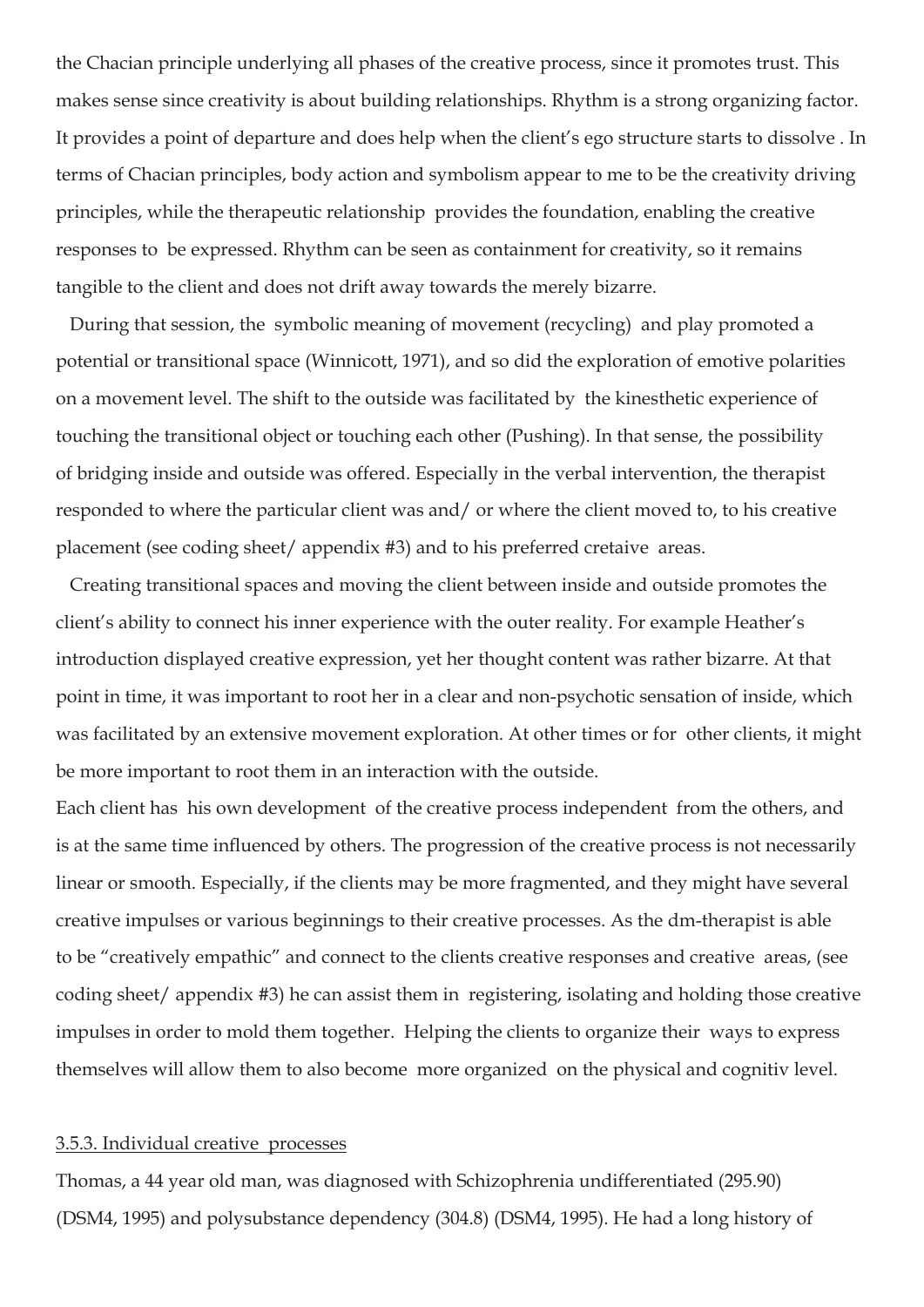noncompliance with treatment. Thomas displayed difficulty in his thought-processes and his short term memory and appeared to be confused at times, which could have been symptoms of alcohol/ substance-induced dementia. Often he was very angry and upset, exhibiting paranoid ideation. This led him to refuse angrily to attend and/or to participate in the group.

 In the beginning of group he appeared to be distant from others and the group process. He refused to participate in the introductory phase and appeared to be angry. As others tried to include him, he refused categorically. As the group started the physical warm-up, he joined sometimes, yet only when encouraged by the therapist. Eventually, he was able to participate constantly exhibiting an increase in motivation and involvement. As tension became an important focus of the warm up he was able to connect because the body action reflected his inner situation.

 During the interaction with Thomas, the dm-therapist tried to promote sensitivity towards a conflict (this was done on the body level by allowing his tension to manifest), to foster flexibility and fluency (which was done on the body level by introducing a series of polarities). Eventually Thomas exhibited an increase in his range of movement and appeared to gain more possibilities to express himself through the body. Expansion of movement repertoire is an equivalent to divergent production on the bodylevel, as one increases flexibilty, novelty, sensitivity, complexity and body awareness. Therefore Thomas exhibited an increase in divergent production on a body level which promoted an increase in flexibility on other levels too, in the area of interaction. As I validated him in his movement experience verbally and through kinesthetic empathy, he displayed an increase in his intrinsic motivation and became more involved in the movement process not needing any encouragement.

 Moving together awakened a sense of relatedness. Having learned from his history that relatedness was a core issue of his, he often felt betrayed, abandoned, tricked or not taken seriously. His need for relationships often was expressed in highly attention seeking behavior, evoking rejection. His resistance and ambivalence toward the dmt group must be seen as a reflection of that core issue. As he moved the polarities he approached this issue, expressing this by his statement of "I want to be alone without anybody". He obviously was in between preparation and incubation phase at that point in time. His area of input was clearly kinesthetic - as verbal interaction was too threatening and often too occupied by mistrust. As I mirrored his movements, I tried to encourage the creative process on the body level and at the same time validate his verbal expression. I tried to support his strength and not provoke his retreat. As he became more engaged, he started becoming involved in the process of problem finding. As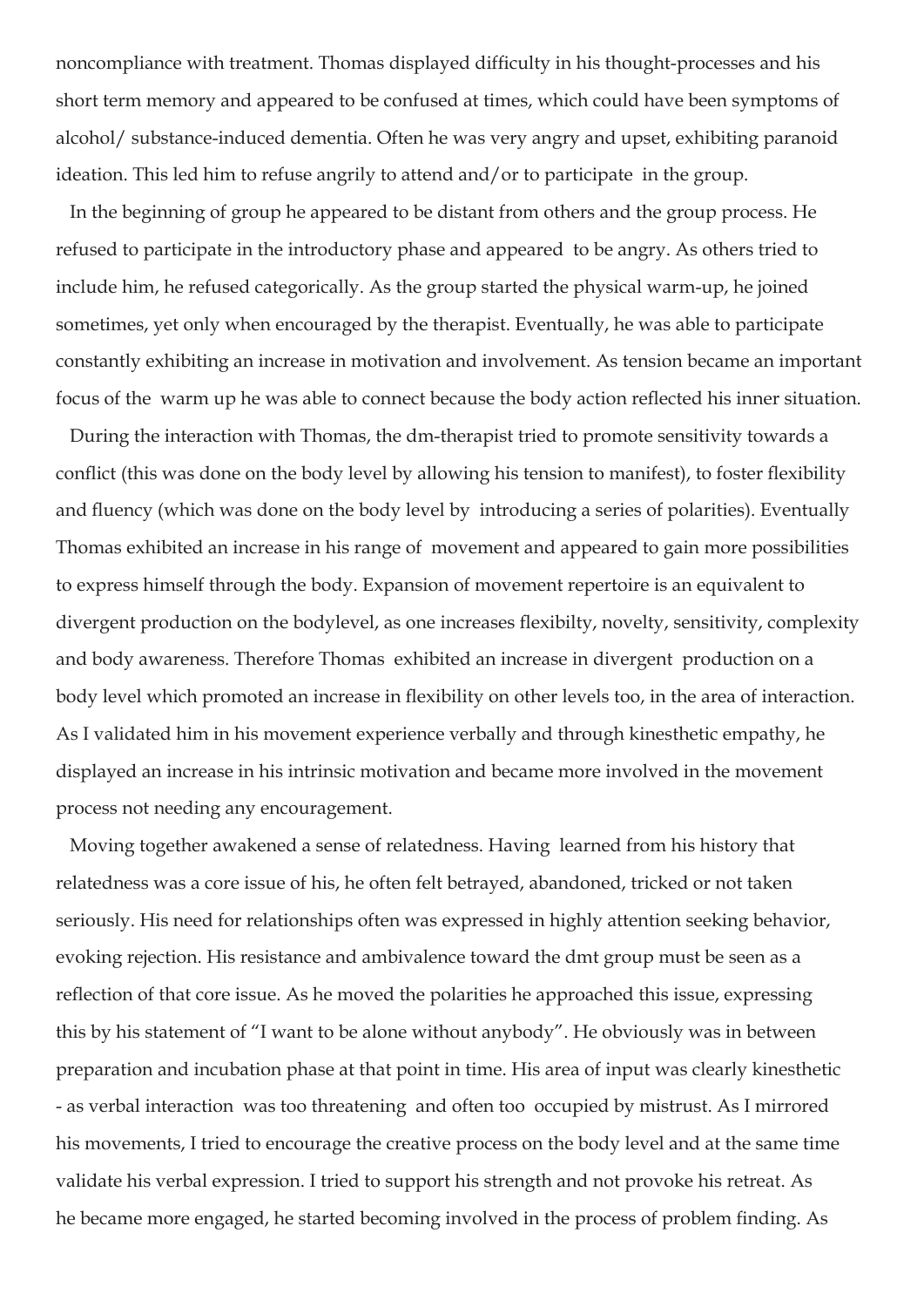Yalom (1984) stated it is essential for the psychiatric client to receive help in stating the problem. According to Fritz (1991) and to Landau (1984) this is important during the creative process, too. Thomas` problem for that session: How could he be with others without being too overwhelmed by feelings of rage and fear? As the theme of relatedness was varied throughout the session, he was able to formulate the problem in the way he perceived it which promoted autonomy and ownership over his process.

 Thomas was able to explore the conflict of wanting to be together, but he experienced an impossibility rooted in his feelings of anger and rage. As he worked with the stretchband independent from others, he could explore this tension.

 As he pulled the stretchband and engaged in a tug of war, he was able to be connected with others and at the same time was distant enough, so that his feelings of aggression could emerge safely . Physically he explored being connected/ together and at the same time was dealing with his strong feelings of anger. In fact, Thomas worked in a reverse way: at first he expressed his feelings in regard to closeness which normally pushed others away or excluded him. As he was validated in his aggression and was offered a safe outlet for those feelings, he was able to connect with others during movement structures of pushing one another in the group.

 As the contact became real by touching hands, he slowly moved from the incubation phase to the illumination phase. The unconscious exploration of relational patterns became more of a reality, by the immediacy of touching somebody else. As he stated that he missed his family and acknowledged the importance of relationships within the group, he was able to express an inner experience and relate that to others. He allowed his inner experience to be expressed to the outside while he normally would deny his inner experience. Thomas moved in his creative process from the inside (anger/ resistance) through an intermediate space of creative experience during movement exploration. As he was mirrored and allowed to explore and to process his sensations in playing with others, he was able eventually to bridge inside and outside, finding a congruent form to express parts of his real self. He used body action as the primary area for taking in stimuli and creative output. This makes sense taking his cognitive difficulty and his paranoid ideation into account. Thomas definitely brought something into being: he brought the part into being which could be with others without being threatened, without withdrawing and without needing to destroy the others.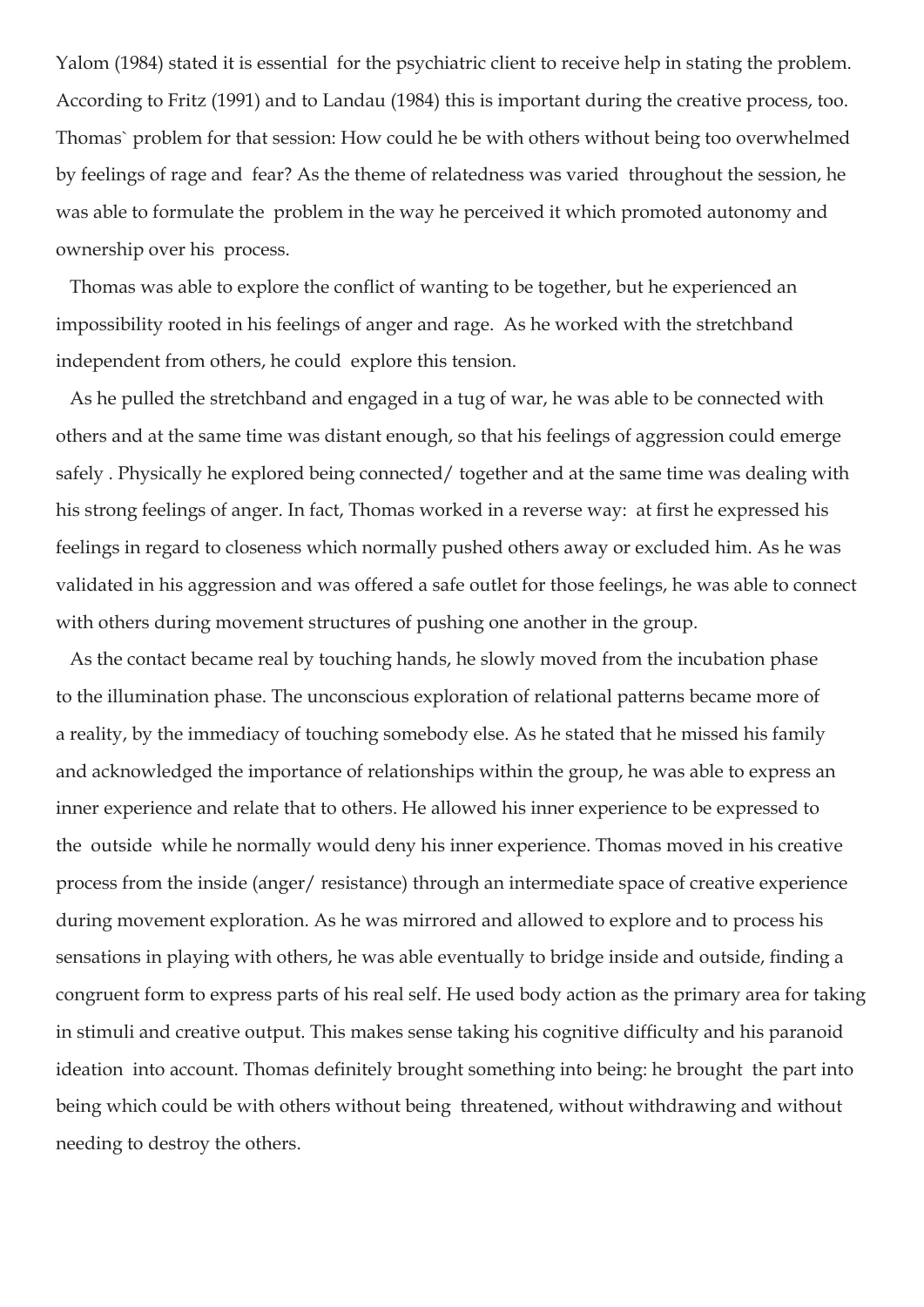# Geraldine

 It is important to intervene and connect to the client where his strength is because that is where the client can grow. The client`s strength is present when he is most spontaneous and expressive. If the client is able to connect to his spontaneity and self-expression he is most likely to activate his unique creative potential. Each member will absorb stimuli differently and express themselves in other creative areas. At times it is a challenge to connect to the creative areas of a client in order to meet him at his growing edge.

 In the case of Geraldine, it was difficult for me to detect her creative areas and relate to them, in order to inspire a creative process. Geraldine was a 62 year old female diagnosed with Schizophrenia undifferentiated (295.90). She displayed major impairment in reality testing and communication and was responding to internal stimuli most of the time. Although Geraldine was very fragile and had physical impairment due to a hip operation, she was a highly committed group member as seen in her steady attendance and her commitment to the therapeutic alliance. Although her movement repertoire was limited, she was often able to become integrated in the group process through movement structures. Geraldine exhibited strong auditory and visual hallucinations which made her interaction very fragmented. In an instant, her gaze would wander - or she would stand up to go to a specific place in the room, to talk to an imaginary other.

 In the beginning of the session, she only participated if approached by others. She was able to handle the ball because she knew the group culture and the transitional objects. Yet, she appeared to be removed and detached. Her concentration span appeared to be short and her activity was interrupted by her responding to internal stimuli. There was no verbal or non-verbal connection possible - she was lost in her inner landscape - and was detached from the reality of the group. Her interactions were different from Thomas` who was resistant and refused to be in contact and was relating through his anger. Geraldine was not in contact with others; only with her psychotic realty. As the group worked with the stretchband, her movement presentation changed. She was able to pull and let go in near synchronicity with others. She exhibited an increase in her ability to take in stimuli on a physical level, and in the way she handled transitional objects. In general, her preferred creative areas were body action and object handling. It was in that area I observed an increase in spontaneity and interaction skills. Obviously, Geraldine was deeply immersed in her internal world. Flexibility and fluency in her case did not mean to expand boundaries, but to provide her with boundaries in which her fluency and flexibility would become an integral part of herself in relation to others. In her case, I needed to provide her with boundaries to allow her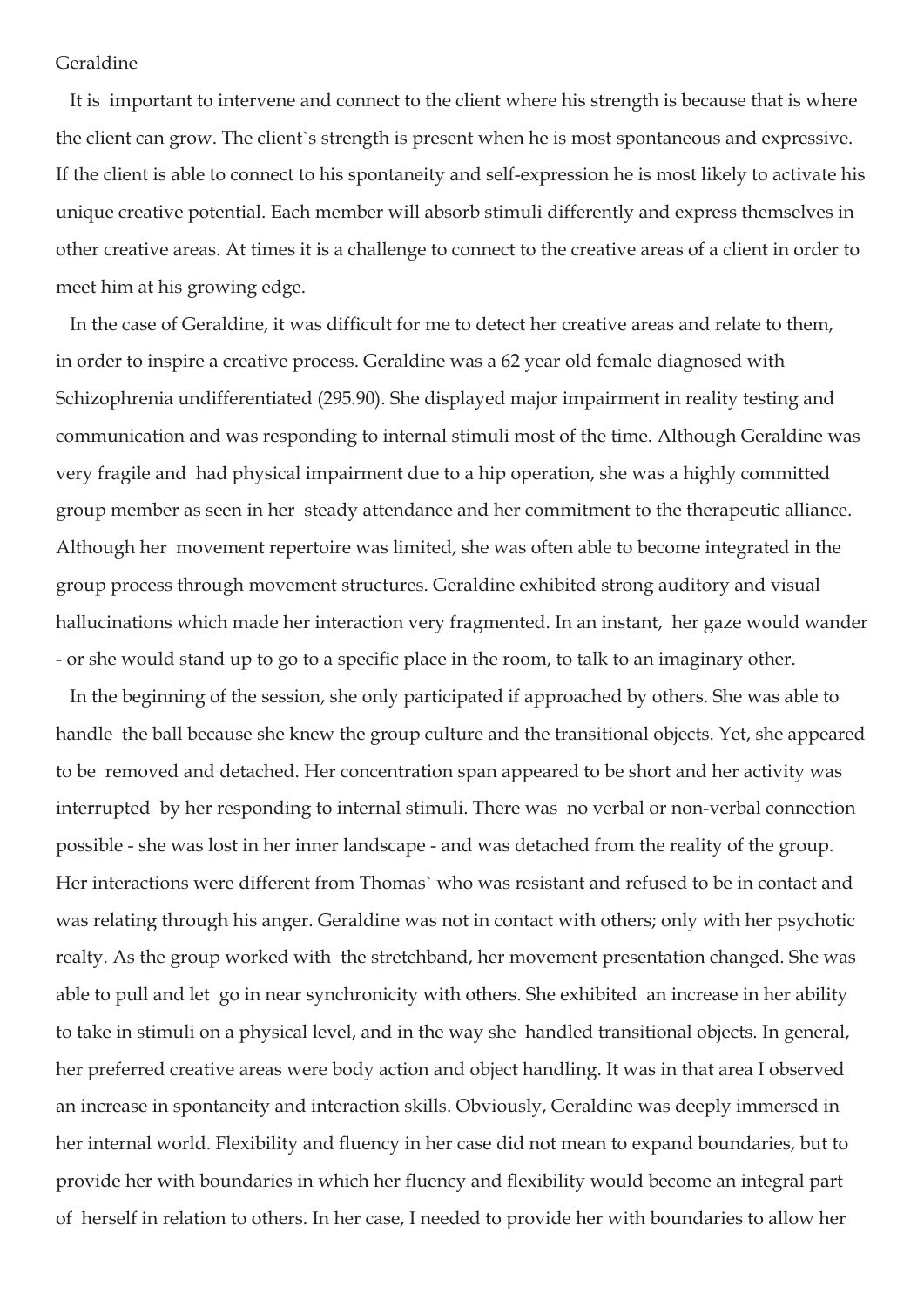creativity to become integrated in her present experience.

 Quite different from Thomas who withdrew in resistance, she withdrew in detachment, which is not unusual for a schizophrenic patient. Even though they might appear to be flexible and fluent, their creativity is not available to them, since they cannot instrumentalize it, in order to relate to the outside. As a consequence one can observe creative responses, but at the same time they might be flat and monotone in their interaction with others. Especially in the beginning of the session, Geraldine was only in touch with her delusional thoughts. The challenge was to provide her with a framework in which her creative process and her strength could manifest in the reality of the group. If such a supportive framework is not provided the client can still be creative, but will not enter a creative process, since he only relates in and through his psychotic world. Since the schizophrenic client can be so absorbed in his delusional worlds and be out of touch with oneself and others, I added a subphase to the creative process, proceeding the preparation phase, which I call detachment. I view somebody as detached when he is so preoccupied with altered thought processes and is not able to relate to self or others. For clients like Geraldine, it is a real challenge to guide them into an intermediate realm because it is a challenge in general to establish relationships and communication. I assessed Geraldine's creative areas as being body action and her perceptual preferences as being kinesthetic and auditory. As I saw her increasing involvement in movement as an evidence for the unconscious exploration of a conflict, I witnessed her conflict between her intrinsic need to relate and the obstacles she used to avoid intimacy.

 Geraldine's AHA came at the end of the session when she said, "it was really hard to come to your world today but, I made it". This insight was made possible by her shifting and experiencing inside and outside several times in this session: In the intermediate realm of playing with the transitional object she repeatedly connected - even though for short periods of time - to the group (outside). Her need to relate to others became manifested in the intermediate realm of play and found an external expression.

 Shifting between inside and outside enabled her to integrate her need to be with others and express that congruently. Geraldine traveled through the phases of the creative process of detachment to the beginning of the illumination phase by having the AHA experience. In the aforementioned session, it was not possible to illuminate how that relates to previous experiences or behavioral patterns.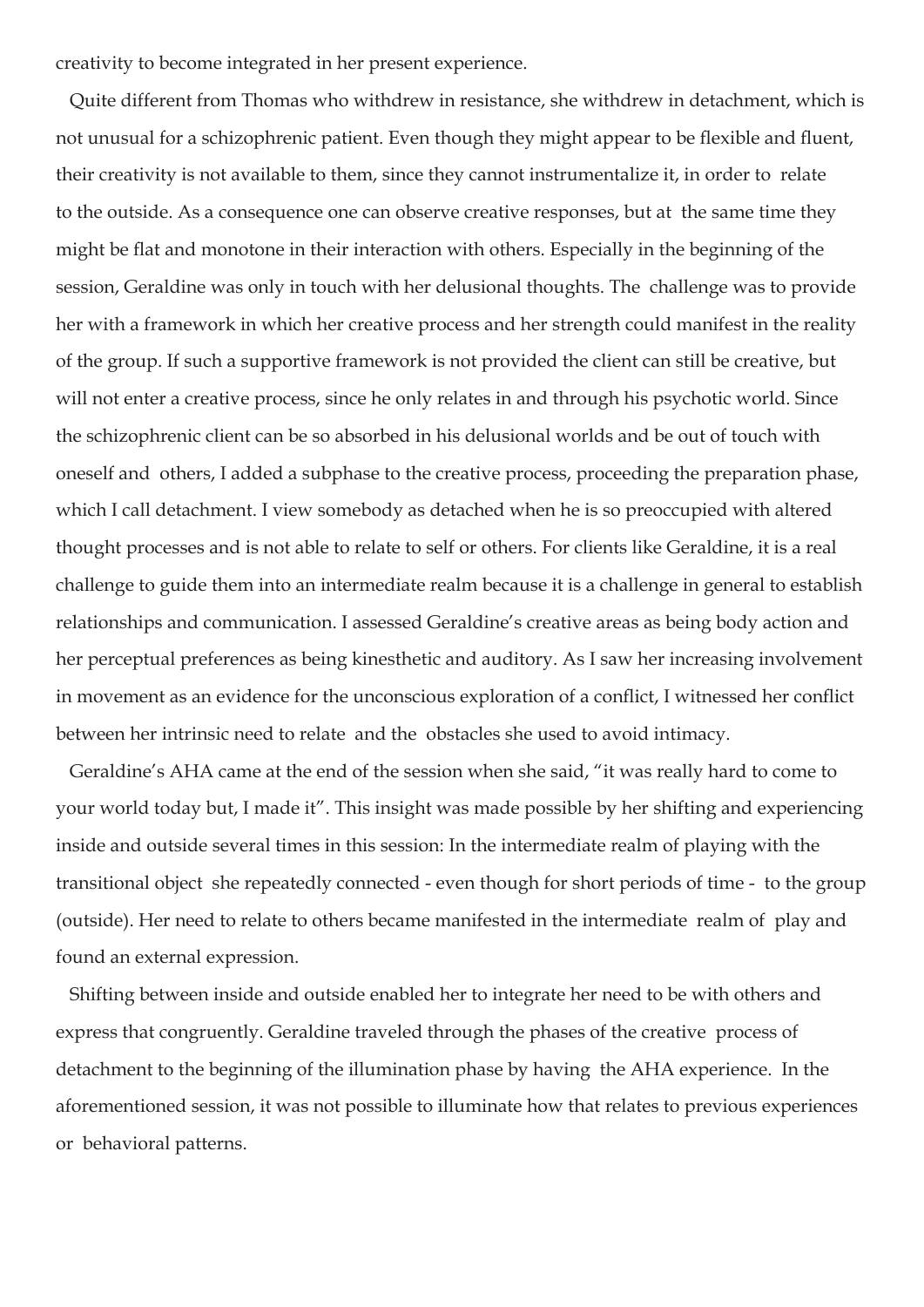### 3.5.4. The creative process of the dm-therapist

In all phases of the creative process the dm-therapist needs to have his awareness flexible between inside and outside. Yet, it appears that the object of awareness is different, according to each phase of the creative process. For example, in the beginning of a dmt session, the dm-therapist is challenged by assessing the group and at the same time he needs to connect to his own internal landscape and physicality, as an instrument for awareness and relationship. Assessing the client means also to assess oneself. As one takes in all the different responses of the client there is no need to streamline them immediately. The dm-therapist's creative ability shows also in his capacity to delay solutions. In the beginning of a dmt session, the dm-therapist needs to be able to be in contact, to interact, to provide structure and safety and at the same time assess his own experience. In that sense, the dm-therapist's creative process potentially starts before the session and not just in the session. He should be already in the preparation phase before he meets the client. Therefore, it is important that the dm-therapist is warmed up physically and creatively before going into a session.

 My incubation phase in that session began as we handled the baby/ball. As I already entered the incubation phase, it was challenging to stay open and allow the unconscious and the intuitive parts in myself to emerge while the group was still engaged in the warm-up, often looking for orientation and guidance. The dm-therapist needs to allow the group's world to unfold in the therapist's body of awareness, and to maintain at the same time, an active stance to implement transitional tasks. Satisfying those conflicting interests was less difficult as I started to work with polarities. At times, the dm-therapist will experience those conflicting interests because he might be at a different place of the creative process than the client, and might need to follow his own creative process. Then, he has to facilitate two creative processes at the same time. Fortunately, movement is a flexible medium, so that it is possible, for example, to provide the client with a clear movement structure and at the same time, to work with ones physical experience more openly and intuitively. It is like having the chance to have two different dialogues around the same topic.

 In addition, with schizophrenic clients, one might find oneself repeatedly at the same place in a session or the opposite, at various disconnected places in a short time. Yet, that might also be part of the creative process: The creative process of working through a current internal chaos or a presentation of strong yet fast changing inspirations where the dm-therapist can assist in holding and integrating those variety of responses. Nevertheless, this demands even more flexibility in the dm-therapist's awareness.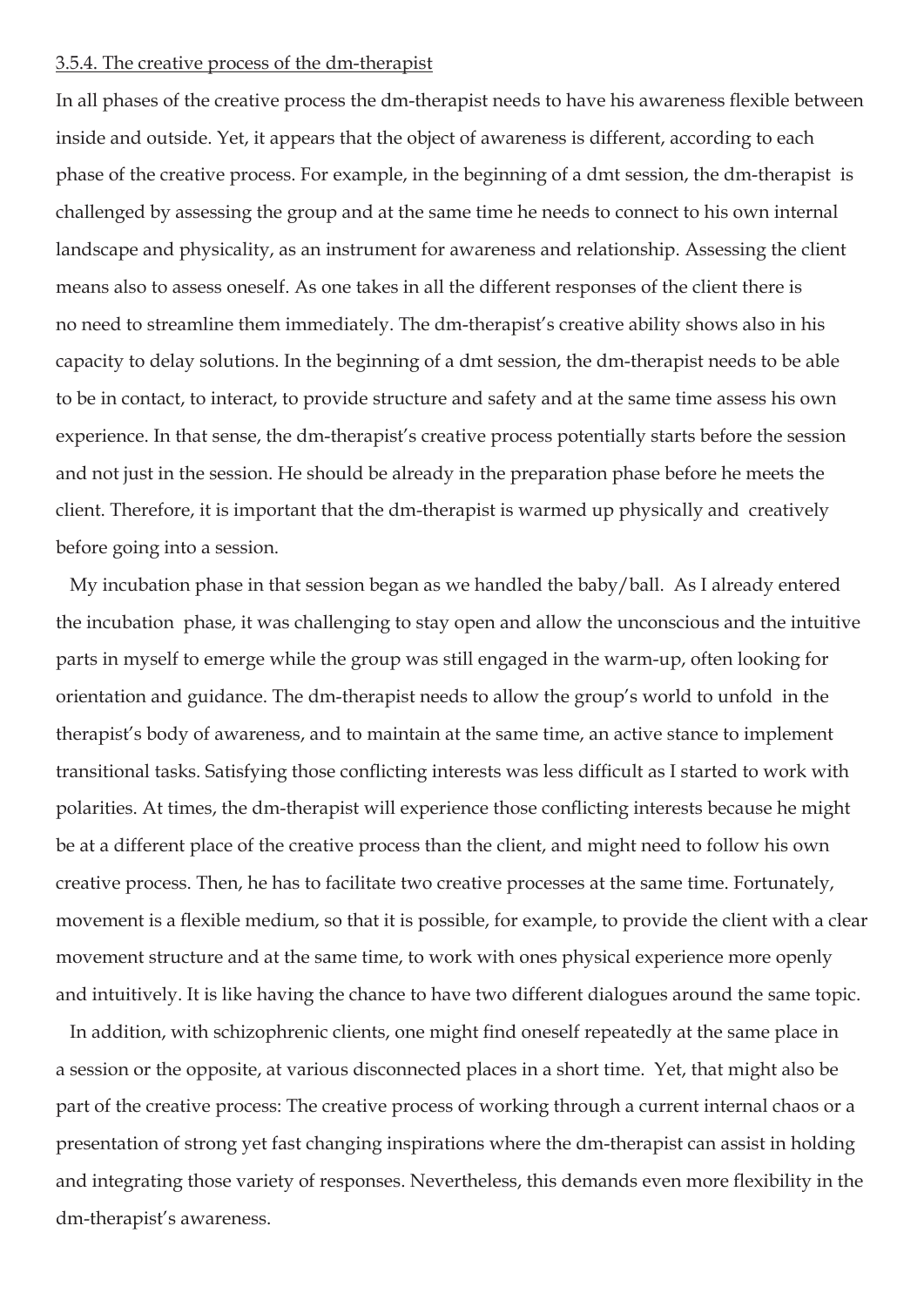As I observed the polarity of alone versus together in the group as one core issue for that day, I moved through the illumination phase. Naming this core issue can be seen as my main AHA around which I tried to structure the session. Implanting structures to work on an issue can be frustrating at times especially, if the group does not respond as one expects. There are many reasons why clients do not respond: maybe it is not their issue after all, maybe they are defending against it, and, they might be tired or their concentration is occupied by something entirely different. It is important to follow ones inspiration and intuition, and at the same time, to stay flexible as an idea or a transitional task may not motivate the interest of the client.

 As I implanted different transitional tasks focusing on their relational patterns and tried to connect the client's response to this issue, I entered the verification phase. It is then, when I tested my insight - my intuition, through the different variations of the theme (alone v/s together).

 As I mentioned previously, it seems that the dm-therapist's creative process is often one step ahead. I believe it starts before the session, and often has a different timing. I do not think, this conflicts with the attempt and method in dmt to meet a client within his present set of emotions. As the phase model helps to organize the internal and the external work of the therapist, one can - and in fact has to - be with the client, and, at the same time process the experience of that interaction differently than the clients do. It also adds to the dm-therapist's clarity if one realizes that the dmt session, if structured as described by Schmais (1981) including the warm-up, release, theme development and closure can be seen as equivalent to the stage model of the creative process, as encountered by the client. The warm-up in dmt potentially facilitates the preparation phase (or helps the client to transition out of the detachment-phase), the release can be used as the transition to the incubation phase and theme development can be seen as similar to the incubation and illumination phase. The closure can be used to promote the verification phase. Even though clients have their own timing and might spend the entire session in one phase, this framework offers the dm-therapist some orientation.

Another difference between the client's and the dm-therapist's process is the fact that the client chooses his creative project. The dm-therapist has this freedom only to a certain extent. The client is the dm-therapist's creative project. The client searches in his own internal landscape. The dmtherapist searches for inspiration within the borders of the clients` internal landscape and the client/dm-therapist interaction.

Fritz (1991) suggested a model of the creative process containing 9 conditions which I find offer in its practicality some simple guidelines for the dm-therapist especially when working with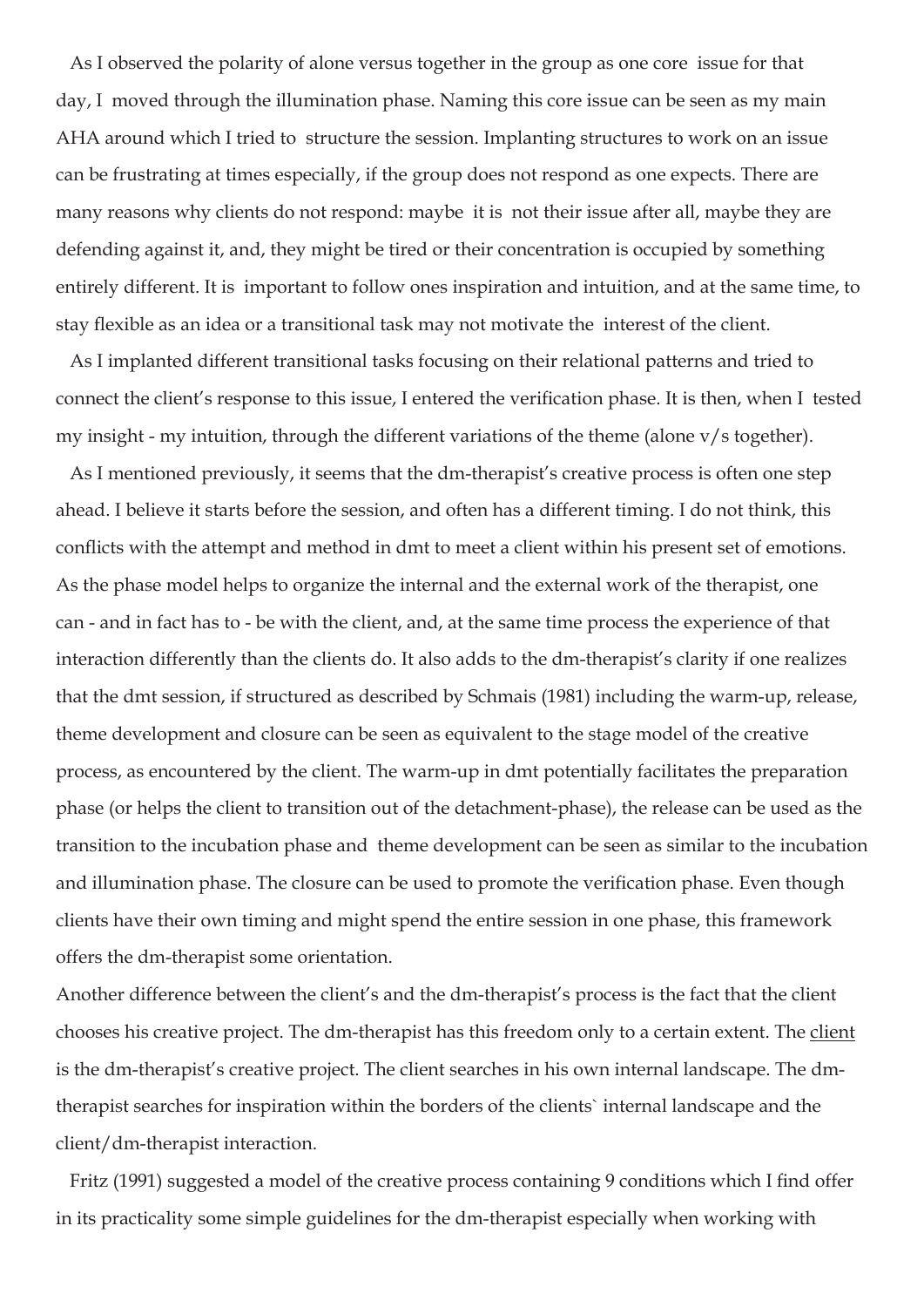schizophrenic patients who display a fragmented internal structure. Besides the importance of forming a conception, a vision for what to create and testing the current reality in regard to what one wants to achieve, Fritz (1991) emphasized one condition in the creative process to be able to repeatedly "Adjust-Learn- Evaluate- Adjust" . " Each action you take is an experiment that leads to cognitive and internal learning" (Fritz 1991, pp.93). That becomes even more true if one takes into account that often in dmt the dm-therapist needs to try out different interventions before the group will join in . Fritz (1991) emphasized that it is important to set a direction for further procedure: No matter in which direction one goes or how many detour s one takes. Adjust-learnevaluate - adjust is naturally a continuous dialogue between the dm-therapist's observing ego and the reality of the group dynamic. According to Amabile (1983) "creativity relevant skills" help to stretch the dm-therapist's perceptual boundaries and to increase his creativity.

 Ideally the dm-therapist's creative process and the client's creative process support eachother and interact. This interaction happens more easily in dmt because the format is open and the presence of the moment is utilized as basis for kinesthetic empathy and the therapeutic process. As the dm-therapist has to respond to the different creative areas of the client, he needs to have a broad repertoire to connect to those areas. Unlike a choreographer or a dancer, his creative process does not only happen within the medium of dance. It can happen in all the different creative areas. Therefore the dm-therapist needs to be a creative seer, thinker, mover, talker, actor, object handler, all in one. He needs to be able to improvise, in an empty space as well as in a tight structure of repetitive perseverative movement and behavioral patterns.

 The dm-therapist not only needs to have a broad repertoire but also needs to apply his internal process to assessment, observation, relationship building and intervention. Therefore, I believe a dm-therapist's creativity shows, in essence, in how creatively he can be in perceiving a client, relating to self and others, and how creative he can use those observations to implement structures in order to promote the growth of his client. The dm-therapist's creativity develops and will show on the continuum of observation, processing observation and molding of the dm-therapist's and the client's world and coming into action. As the dm-therapist processes his observation in his internal landscape, a creative transformation can happen. This creative transformation effects how the client will be seen by the dm-therapist and will offer the client the opportunity to perceive himself differently in the mirror of the dm-therapist.

Throughout the treatment the dm-therapist models the use of creative behavior. Through the use of his own creative process, he models qualities such as divergent production, fluency,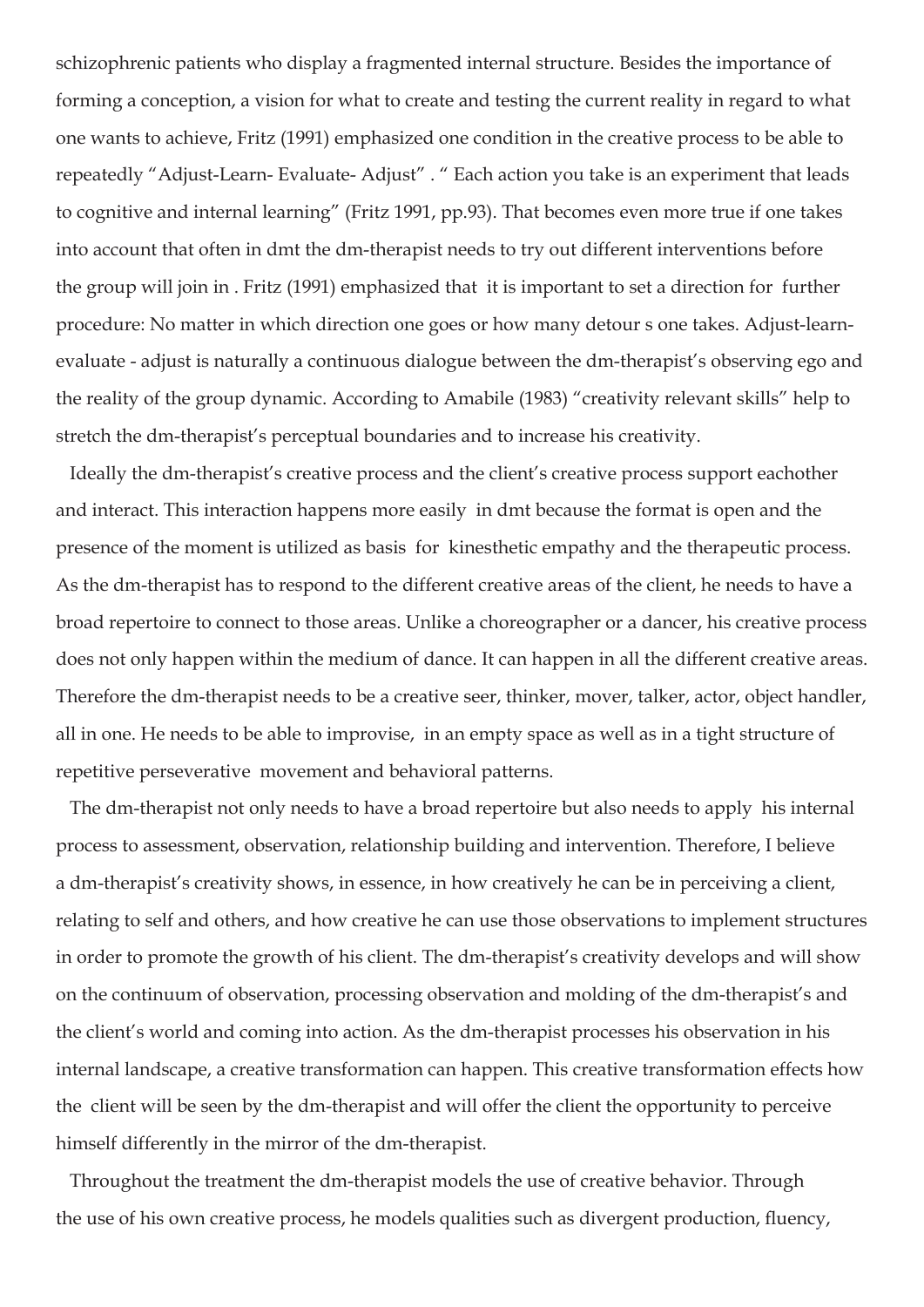spontaneity, and flexibility. Often those qualities are not found in clients with severe pathology - or they are found to such a degree that they need containment. By using his creative potential and conceptualizing the interaction with the client from a stand point incorporating creativity theories, the dm-therapist offers the client the opportunity to learn about their own creative abilities. Especially in the beginning stages as the client does not have access to his own creative process - the dm-therapist needs to model qualities introducing the client to different areas of his creativity. As the client eventually enters his own creative process, the dm-therapist's and the client's creativity can flow and develop together.

# 3.6. Similarities - part 2

Fundamental to dmt is the interrelatedeness of body and mind as described in part 1 of this paper. In dmt, change and healing is seen in a more process-oriented and holistic framework. Creative processes too, encompass body and mind. Sensitivity, flexibility or receptiveness can be seen as features which are for a major part originated, cultivated or stimulated by physical processes. As we perceive and sense in and with our bodies we can influence or create, flexibility and fluency in our bodies*.* Other conditions for the creative process incorporate predominantly mental processes, such as synthesizing and analyzing abilities, redefining or evaluating. One can say that through the creative process one also furthers the integration of body and mind and promotes the integration of an individual, which is the goal in therapy.

 Integration is one core element in the theories of creativity. (Maslow, 1958) But it does not happen solely by doing a creative or therapeutic activity. Integration happens as a developmental process. In dmt this developmental process is facilitated by a developmental medium: movement. As movement and the body develop throughout ones lifetime, they offer a perfect medium to experience integration and learn about change. This can happen by repatterning movement behavior, by moving through and internalizing previous developmental patterns or by uncovering the body's memories. In addition, the developmental process of object relations is ingrained in the body and ones movement behavior. Consequently, a client's movement behavior reflects his interpersonal development.

 In summary, the creative process and the therapeutic process, and specifically the forming of the therapeutic relationship as the major agent of change, are developmental processes. In dmt, both are facilitated by the developmental medium of movement. It is fair to assume that if one combines the developmental theories looking at creativity and those looking at growth and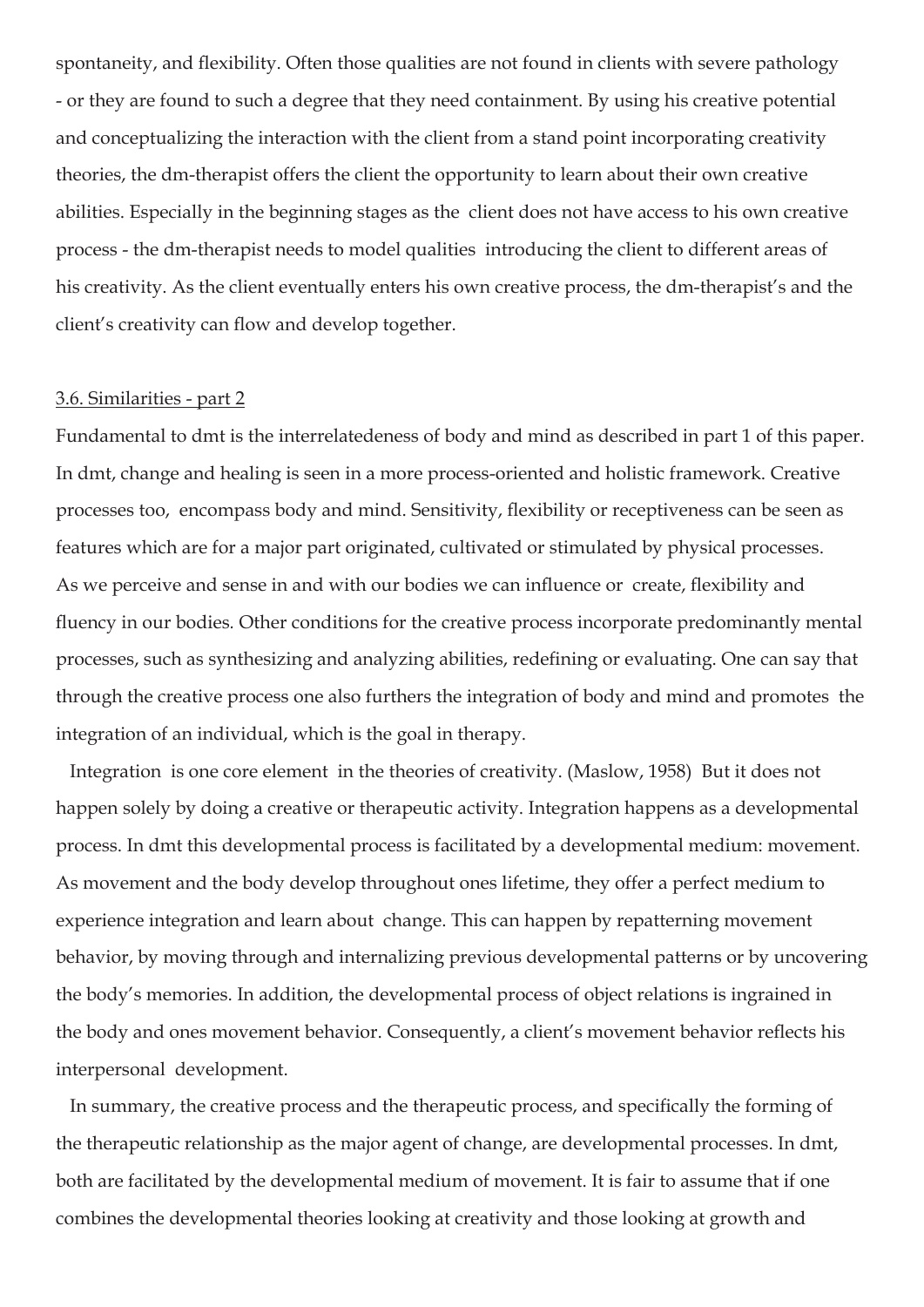change, one will create a common language for all those different processes and one will be able to effectively use them in the interest of the client. (figure 2/ appendix #3)

 There are major similarities between the developmental process of object relations (Winniott, 1971) and the stage model of the creative process. During the first stage, the subject and object are merged. In the creative process, during the incubation-phase, one merges with the creative environment by merging with an idea or a conflict. This merging promotes a change of the inner dynamic. As a client encounters intensity and affective responses and is mirrored by the dmtherapist, he recognizes himself and an interplay of internal and external is possible for him. The interplay of inside and outside is like the interplay between mother and child. It has the same quality since in the beginning of the creative process its content is not questioned and a freedom of experimentation and play is present. During the illumination phase, the creative process develops its own life. For example in therapy, the client can in that phase internalize new ways of perception and integrate them in the existent pattern of his personality. As this integration happens the client changes and will effect through that his environment. The effect on the environment is part of what Winnicott (1971) called playing together in relationship. The client can use his creation to connect to himself and his environment and play with his new part of the self.

Also, the developmental theories of M.Mahler are adaptable to the stage model of creativity. As mentioned earlier, I added the subphase called detachment before the preparation phase. One can compare that phase with normal autism as described by Mahler, as an objectless phase of primary narcissism. (St.Clair, 1986) In that phase, the client's internal landscape is detached from his external environment. The preparation phase and the incubation phase can be compared to the phase of normal symbiosis. The difference is that during the creative process, one fuses with an intrinsic need or an internal conflict. This fusion also happens when clients use their defensemechanisms, because that is a way to become involved, too. Separation and individuation is the process of becoming oneself: a more individuated self. In the creative process this happens during the illumination and verification phase, as the creative product gains form and outer reality and takes on its own life. Creator and creative product separate and the creative product can be objectified. In terms of personal change, the separation between creator and creative product happens as one is able to distance oneself from and reflect on ones behavioral patterns or on own decisions.

When working from those developmental frameworks - one is able to assess group development,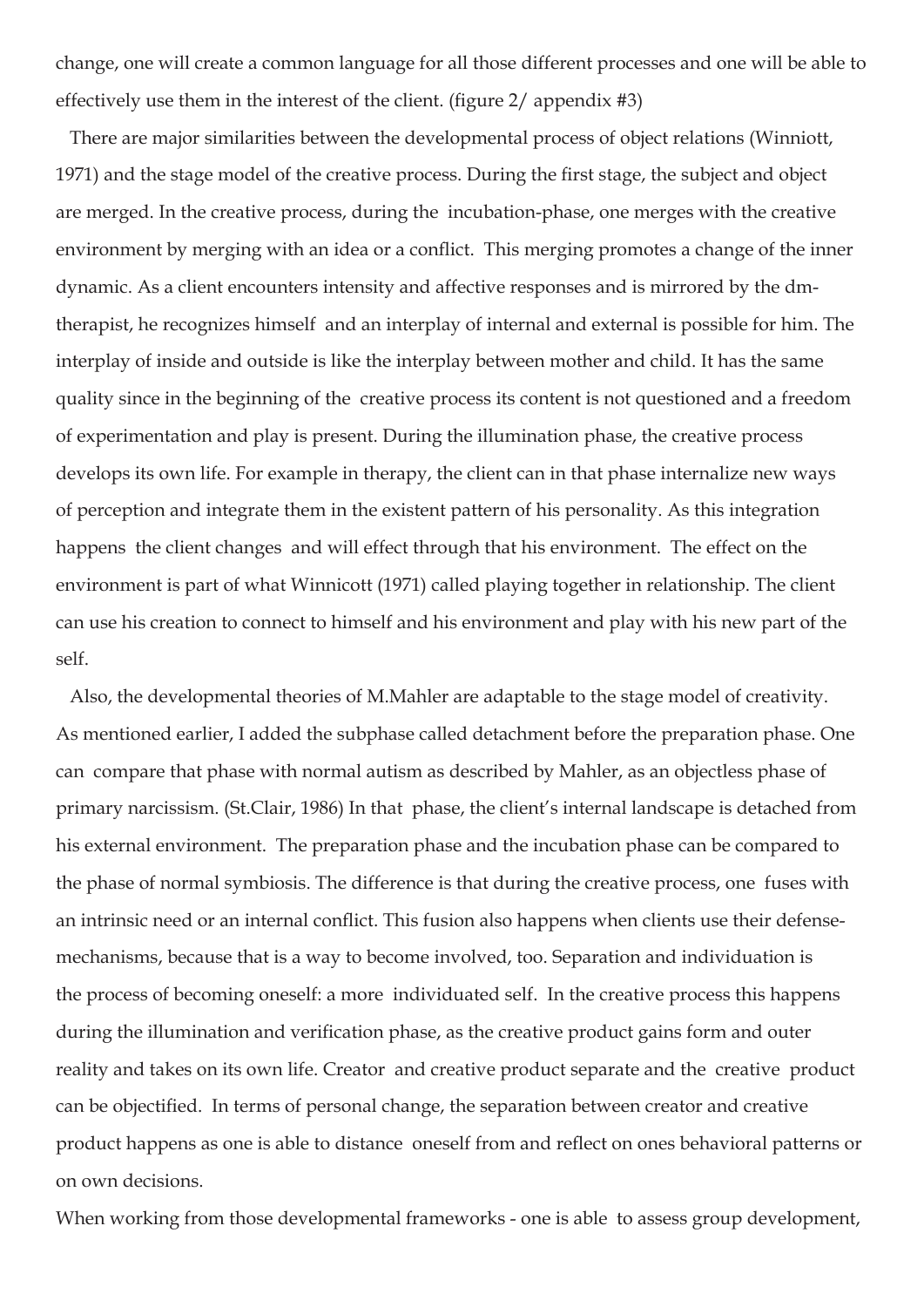the development of the relationships between the clients, and the therapeutic relationship and the development of the client's creativity within the same frame work using the same language.

 Definitely the biggest challenge, especially with clients lacking or needing internal structures (such as the schizophrenic client) is, that the abilities such as flexibility, fluency, toleration of tension and affect are potential goals in therapy while they are conditions for the creative process. What the creative process needs as a precursor are goals in therapy. Additionally, motivation which is essential to the creative process is a complex issue in psychiatric facilities and cannot be expected. Clients might show signs of helplessness and hopelessness, might have been hospitalized for a long time, might be influenced by medication and are burned out. Because of those circumstances it is important to introduce the client to a creativity stimulating environment. If one agrees with Rothenberg & Hausmann (1976) that creativity is an ideal form of behavior, then creative environments are stimulating constructive ways of behavior, and are in general, strength supporting.

 I would consider creative environments as environments where a client can come in contact with a) the different creative areas and creative senses as outlined in the coding sheet, and b) where creativity relevant skills (Anambile, 1983) are modeled, and c) where intermediate spaces are created in which a client can experience himself in the overlap of his internal and external landscape. Dmt with its potential multi-modal ways to relate to clients provides an effective treatment for realizing those creative environments.

Also, creative environments are easily formed by a group. A group provides an individual with the field which will give feedback to one's creative expressions and with the "domain" (Csikszentmihalyi,1996) as representation of parts of the culture. As the clients changes in therapy will be observed in internal shifts and measured in new ways of constructive behavior, the group provides a test arena for the social importance of those newly evolving changes. This clearly relates to Yalom's (1984) theory of therapeutic factors promoting change in therapy: The illumination and verification phase of the creative process happens essentially through the therapeutic factor of "interpersonal learning". (Yalom, 1984)

# 3.7. Movement - a medium of change

Movement in itself is a medium which allows for the shifting between inside and outside. It is internal yet creates an outer form. The movement presentation of the schizophrenic client often reflects his lack of awareness of body and self. The client often is not aware where the movement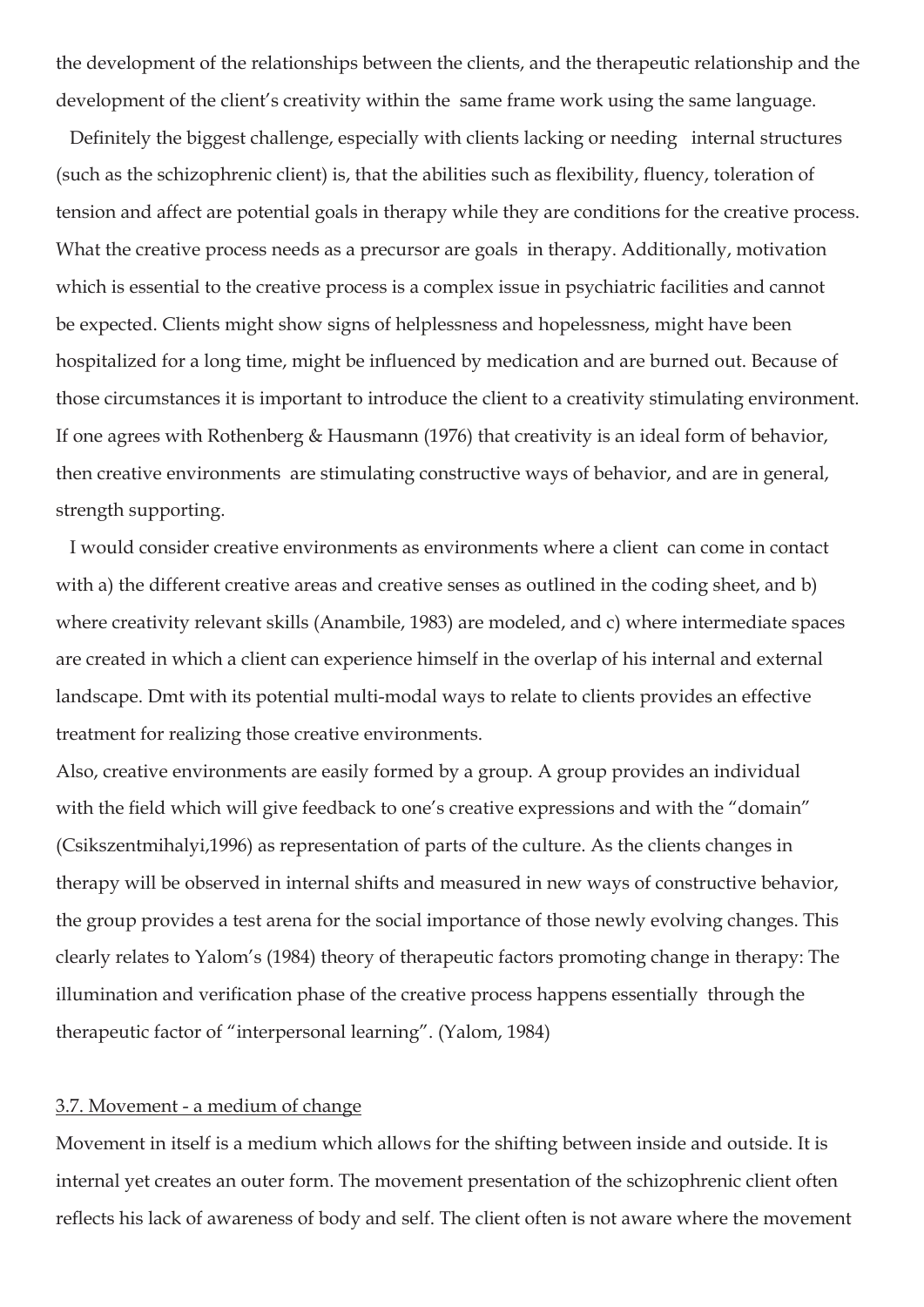is originating, or of the emotional impact nor the symbolic meaning. These clients manifest movements without a past and future: solely existing in the moment of its execution. As a dmtherapist, one can recreate the timeline of past, present and future of a movement expression, since the client might not be able to find that context. The past of a movement means the place in the body where the movement is initiated, how the movement was formed, and what movement quality preceded that movement. When I look at the present of the movement, I use movement observation skills to determine movement qualities and movement features as well as interactional meaning. I consider the future how this particular movement expression could develop further. The dm-therapist needs to (at least kinesthetically) imagine the natural potential of a movement expression. Where would that movement lead to if one would follow its natural progression. Imagining the future of a movement expression will help in formulating the transitional task. As one finds the past/ present/ future of the movement's symbolic meaning too, one will discover the client's deeper levels of personality and can aid in promoting the client's integration.

 As the dm-therapist helps to provide this context on a movement level, the client has the chance to experience an expansion of his movement repertoire which will eventually lead to an increase in his imagination. This is crucial since change and creativity relate strongly to one's imagination. During the creative process, and especially during the incubation phase, the client has the chance to connect to his images, symbols, dreams and ideas living in his imaginary world. As they emerge to one's consciousness, they function as mediator between the deeper inside and the outside. Expansion of movement behavior and of imagination will create new perspectives. This might be a first step toward imagining different possibilities, situations, behaviors and ultimately ones life. As one is able to imagine or to project oneself to a different place, one will be able to change. Change depends on one's imagination. Imagination can be created through movement and its symbolic meaning. Imagination immediately leads into the transitional space. In this sense, there is another developmental line of reality --imagination--change. If one is able to establish a flexible connection between reality and his imagination - between outside and inside - one has created positive conditions for change.

#### 3.8. Last thoughts

As noted earlier, creativity and dmt meet in an undefined world. There is not enough research and no valid data - yet, there are many unanswered questions, often originated in the difficulty to objectify both processes and their overlap. Additionally, questions are hard to answer since there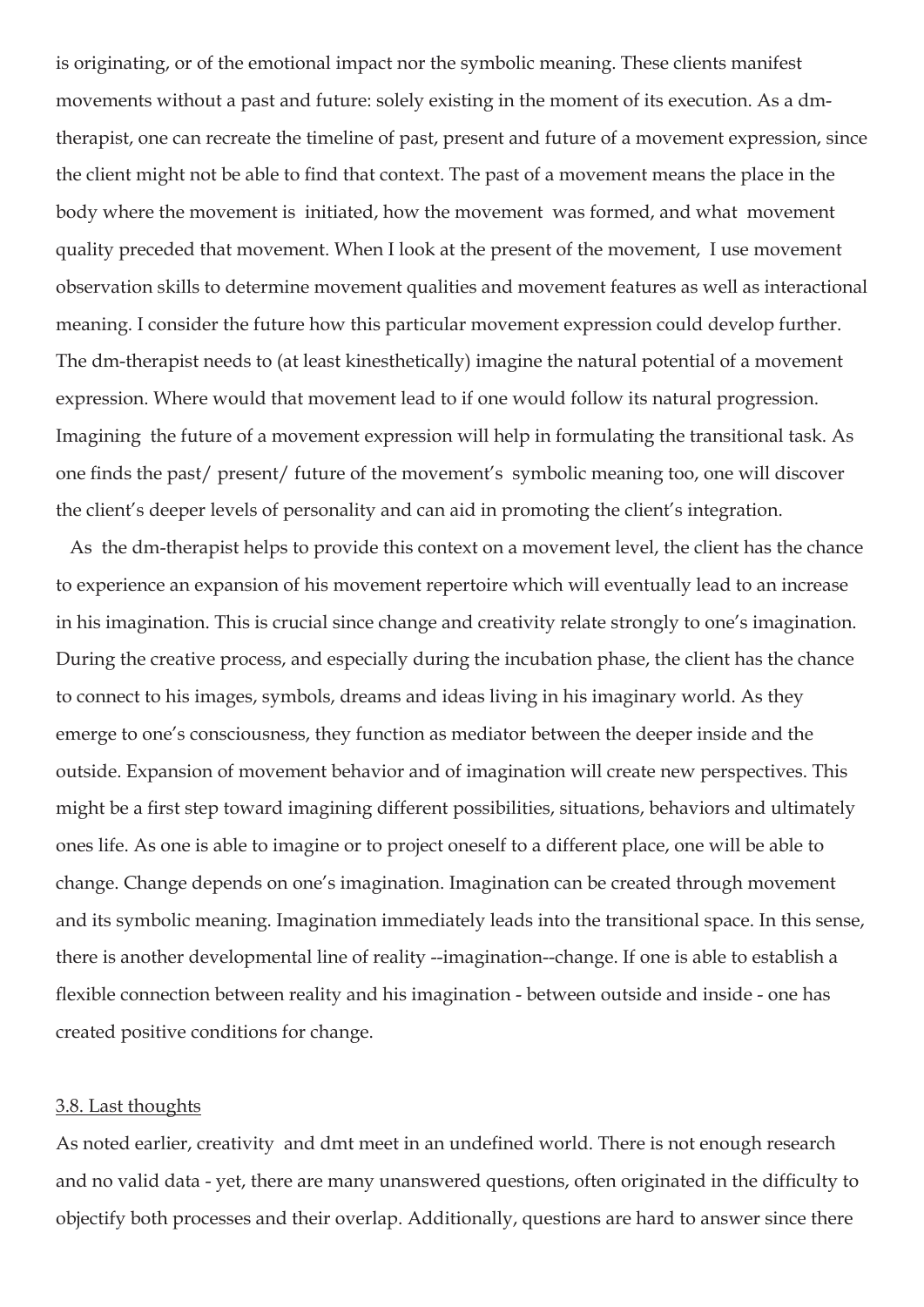is no common language to define those questions and search for answers. As a dm-therapist one might be able to describe what is happening on a movement level and might be able to describe what is going on creatively - but there is the problem for all creative arts therapies to change the language of the medium of therapy to the therapeutic language describing clinical change. (Aldrige, 1993)

 To a certain degree, the mystery around creativity and therapy is nurtured by its practitioners. I agree with Rhodes (1987) that creativity never will be a science, but is an art - a teachable and learnable art. I believe that the same is true for the therapeutic process. Within both of those "arts" the mystery has its place and its legitimacy as one does not strive for simple facts. As one attempts to capture complex "constructs", one is forced to have a multiple perspective. If one combines both "arts" a dialectic perspective might suit one best, to see a process rather than a thing, to see changes and not static constructs and to view one phenomena in relation to another one. The use of dialectic schemata "provides paths in thought leading from the "present object" to a wider set of realities; its past and future history, its contexts and relations. Thus, "dialectic ontology opens up ones perception of reality, lends to it more variety and more connectedness - both central features of the creative process." (Stein, 1989, pp.204) As I have described earlier, dialectic systemes are fundamental to creativity (Csikszentmihalyi, 1996, Landau, 1984, Rothenberg, 1979), to the therapeutic process in general (Deuter, 1997, Wilmer, 1987) and to the therapeutic process in dmt. (Schoop & Mitchell, 1979)

 As one moves through the creative or the therapeutic process, one will encounter simultaneous opposites. Landau (1984) named the existential challenge in human life to integrate those opposites, specifically the paradox between internal and external reality. As the creative process bridges those realities, an integrated sense of self will be increased, since selfhood is built on the dynamic interaction of self-perception and perception of the world. (Dowd, 1989)

 Maslow (1958) proposed that creativity stems from the need of a person to self actualize. What is true for self actualization is true for creativity: One actualizes and creates oneself in relation to the world around oneself. Koehler (1998) suggested a path of self actualization, relating to creativity. At first, there is creation of self, and, then creation of relationships followed by creation\* of the world. Creativity is crucial to all three of those stages. In the creation of self, it helps to transcend from the personal self. Or in Jungian terms: creativity allows one to not just be connected to the self (the ego) but to the Self (the whole personality, including ego, consciousness,

 $\_$  , and the set of the set of the set of the set of the set of the set of the set of the set of the set of the set of the set of the set of the set of the set of the set of the set of the set of the set of the set of th Selbstgestaltung - Beziehungsgestaltung - Weltgestaltung. The term Gesatltung is difficult to translate in English as it stems from Gestalt. Creation in that context means to give Gestalt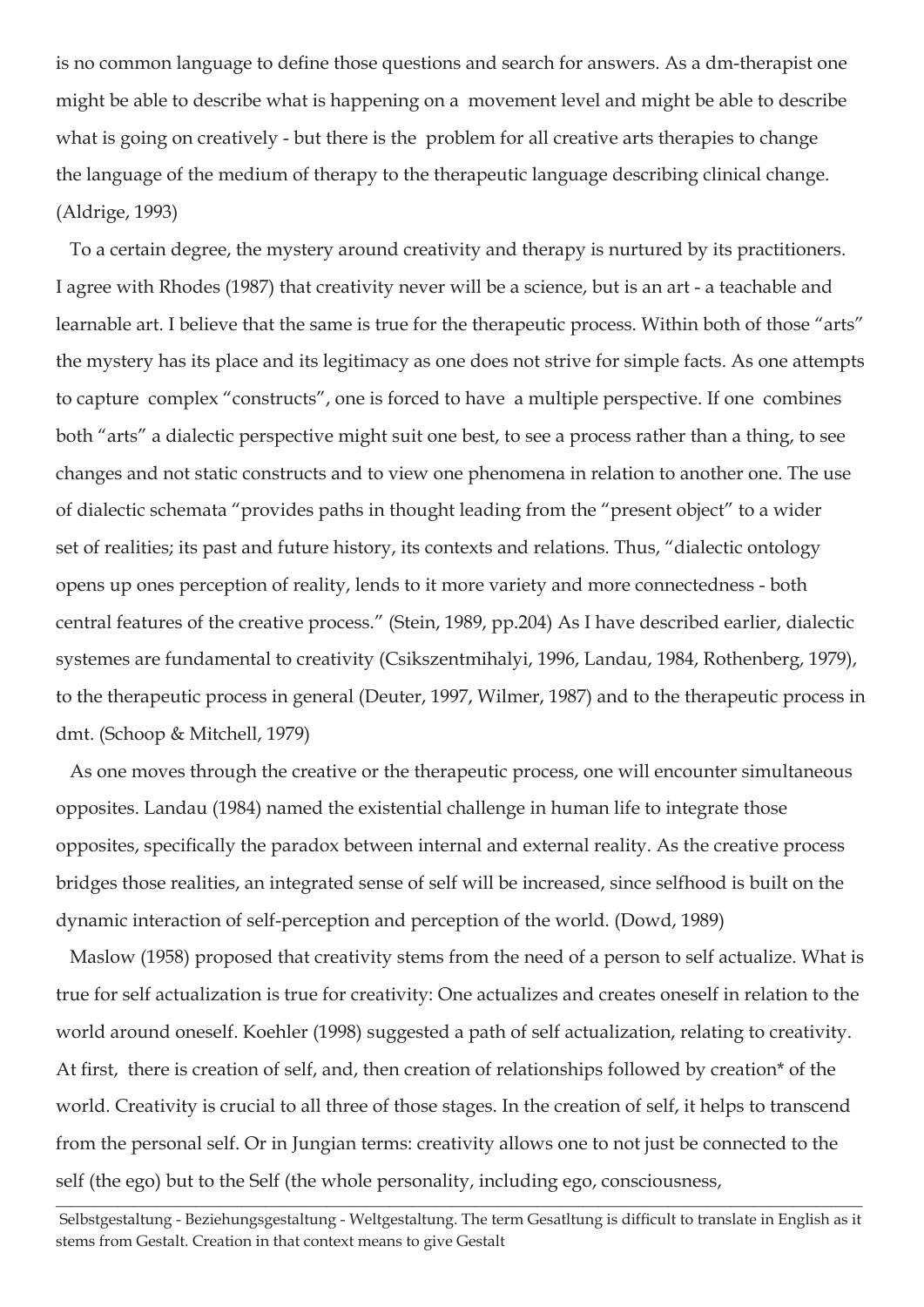personal and collective unconscious). In the creation of relationship creativity facilitates the "playing together" (Winnicott, 1971). In the creation of the world it promotes the development of vision and cultural experience. Creativity creates on all three levels the transitional spaces to develop and change. Therefore, creativity is change. Then, it is true that the therapeutic process is the creative process par excellence (Landau, 1984) and that both are inseparable. Because the creative process promotes change, the ability to access the personal creative self and those of the client will be highly valuable to every dm-therapist. The beauty and the main obstacle when researching the application of creativity for the therapeutic process is that one deals with all aspects of human beings. Therefore, quantitive studies with objective data or general statements will be difficult to obtain.

 Nevertheless, on a larger scale a human society will be measured by its ability to allow the individual to feel included and respected as a co-creator on the basis of the contribution of his unique potential. Having that in mind might help the dm-therapist to master the first challenges in developing a therapeutic alliance as well as developing the client's creative potential. In the beginning of the therapeutic and the creative process, he needs to facilitate within the dmt group the creation of a world, where each client perceives himself as a validated co-creator by the fact that he brings himself into being.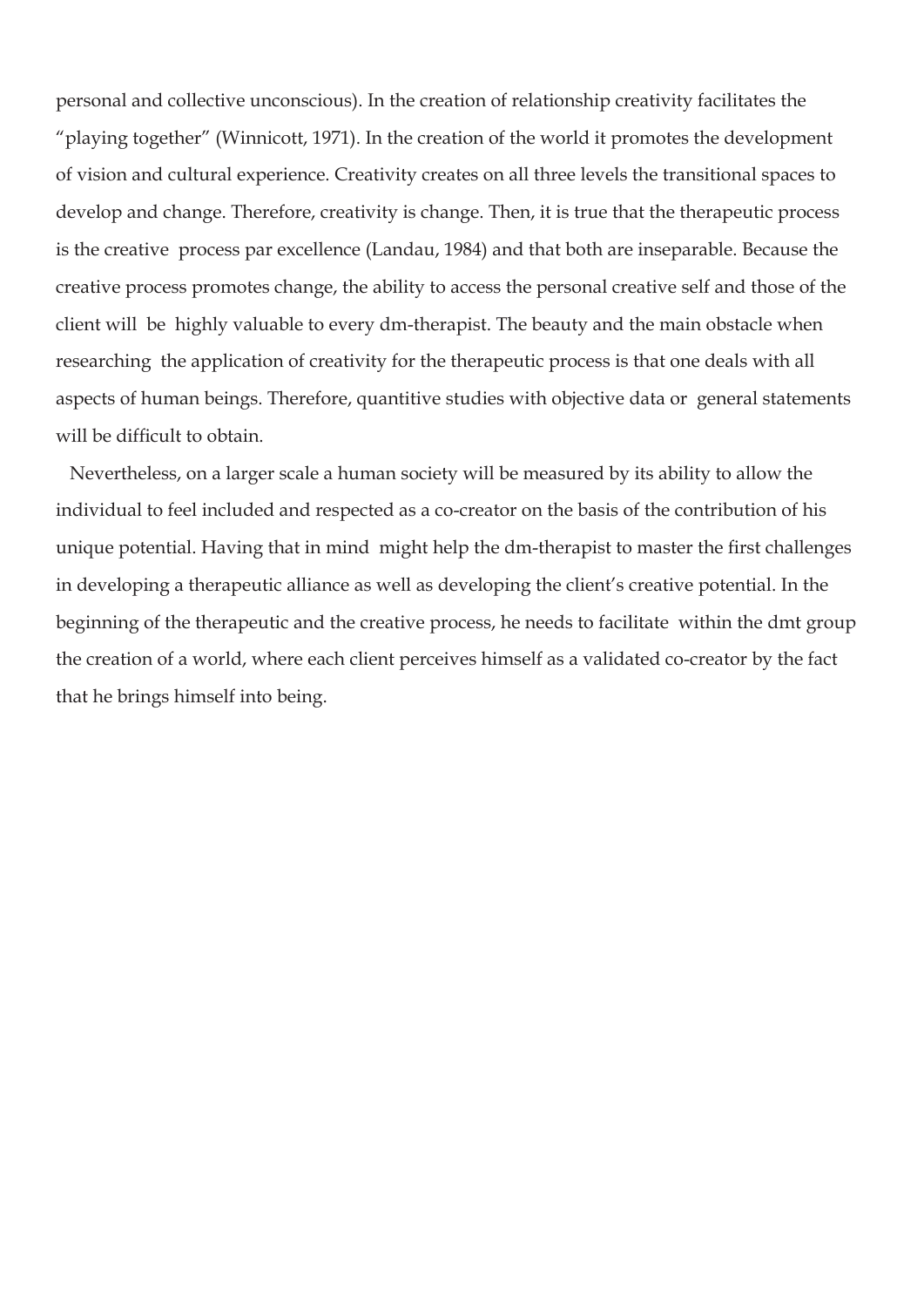# References

Aldridge, D. (1993) Artist or Psychotherapist? In The Arts in Psychotherapy Vol.20, No.3, 1993

Amabile, T.M. (1983) The Social Psychology of Creativity. Edited by S.A. Grolnick. New York NY: Jason Aronson

Bach,R. (1933) Das Mary Wigman Werk. Stuttgart: Belser Verlag

Brown, R.T. (1989) Creativity- what are we to measure? In Glover, J., Ronning, R., Reynolds, C. & Cecil, R. (eds.), Handbook of Creativity (pp. 3-32) New York NY: Plenum Press

Bunney, J. (1995) Parallels Between the Work of Marian Chace and Harry Stack Sullivan. Presented at the 30th ADTA Conference New York 1995, pp.2

Chace, M. (1975). The Meaning of Movement: As Human Expression and Artistic Communication. In S.Sandel, S.Chaiklin, & A.Lohn (Eds.), Marian Chace: Her papers. (pp.395 - 405) Columbia, MD: American Dance Therapy Association

Chace, M. (1975). Stimulation of Creative Forms in Patient Productions. In S.Sandel, S.Chaiklin, & A.Lohn (Eds.), Marian Chace: Her papers. (1975) pp. 289-293. Columbia, MD: American Dance Therapy Association

Chace, M. (1975). Dance as an Adjunctive Therapy with Hospitalized Mental Patients. In S.Sandel, S.Chaiklin, & A.Lohn (Eds.), Marian Chace: Her papers. (1975) (pp. 2o9 – 217) Columbia, MD: American Dance Therapy Association

Chaiklin, S. & Schmais, Claire (1979) The Chace Approach to Dance Therapy. In S.Sandel, S.Chaiklin, & A.Lohn (Eds.), Marian Chace: Her papers. (1975) pp. 75 - 97. Columbia, MD: American Dance Therapy Association

Cropley, A., Siskand, J.S. (1973) Creativity and Schizophrenia. In Journal of Consulting and Clinical psychology, 1973, Vol.40, No.3 (pp. 462-468)

Csikszentmihalyi, M. (1996) Creativity. New York, NY: Harper Collins Publisher, Inc.

Csikszentmihalyi, M., Getzels J.W. (1976) The Creative Vision. New York NY: John Wiley & Sons

Deuter, M. (1997) Beschreibung und Rekonstruktion. Abschlussarbeit der Weiterbildung in Morphologischer Musiktherapie, Institut für Musiktherapie und Morhphologie

Dowd, E.T. (1989) The Self and Creativity. In Glover, J., Ronning, R., Reynolds, C. & Cecil, R. (eds.), Handbook of Creativity (pp. 233- 241) New York NY: Plenum Press

Fischer A. (1985) Mary Wigman - Leben und Werk. München: Quadriga Verlag

Fritz, R. (1991) Creating. New York, NY: Fawcett Columbine

Fritz, R. (1984) The Path of Least Resistance. New York, NY: Fawcett Columbine

Ghiselin, B. (1974) The Creative Process. New York, NY: New American Library, Mentor Publ.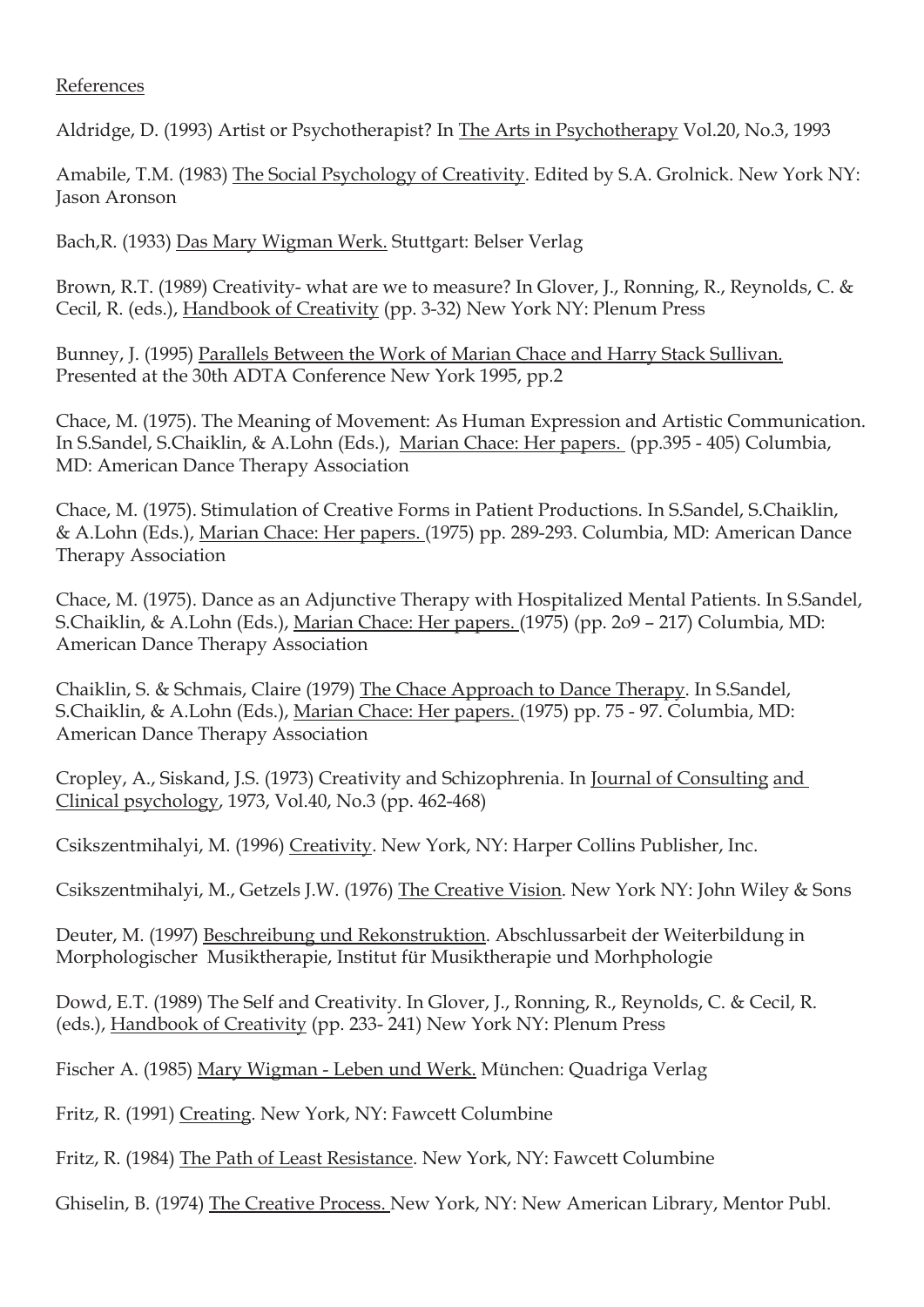Goldsworthy, A., (1990) A Collaboration with Nature. New York NY: Harry N. Abrams Inc. Publisher

Goldsworthy, A., (1990) Hand to Earth, Andy Goldsworthy Sculpture. New York NY: Harry N. Abrams Inc. Publisher

Goldsworthy, A., (1996) Wood. New York NY: Harry N. Abrams Inc. Publisher

Guilford, J.P. (1986) Creative Talents. Buffalo, NY: Bearly Limited

Guilford (1950) Creativity Research: Past, Present and Future. American Psycholigst, 1950, N0.5 (pp. 444-454)

Hammer-Junk, K. (1995) Kreativität - Weg und Ziel. Frankfurt/Main: Europäischer Verlag der Wissenschaften

Hasenfus, N., Magaro, P., (1976) Creativity and Schizophrenia: An equality of Empirical Constructs. In British Journal of Psychiatry (1976), 129, pp.346-349.

Henle, M. (1962) The Birth and Death of Ideas. In Contemporary approaches to creative thinking. New York NY: Atherton Press

Hildesheimer, W. (1975) Mozart Briefe. Frankfurt/ Main: Insel Verlag

Imus, S. (1988) The Noiseless Patient. Master Thesis; Antioch/ New England Graduate School

Kaspi, O. (1993) Moving Through Creative Blocks: Facilitating the Creative Process With Dance/ Movement Therapy. Master Thesis; Antioch/ New England Graduate School

Koehler, H. (1998) Vom Ursprung der Sehnsucht. Stuttgart: Verlag Freies Geisteswesen

Kris, E. (1952) On Preconscious Mental Processes. In Psychoanalytic Explorations in Art, pp. 303, 310-318. New York, NY: International Universities Press

Kriz, J. (1994) Grundkonzepte der Psychotherapie. Weinheim: Psychologie Verlags Union

Landau, E (1984) Kreatives Erleben. München: Ernst Reinhardt Verlag

Landau, E. (1969) Psychologie der Kreativität. München: Ernst Reinhardt Verlag

Langer, D. (1992) Freud und der Dichter. Frankfurt/Main: Verlag Peter Lang GmbH

Levy, F.J. (1988) Dance Movement Therapy - A Healing Art. Reston, Va: The American Alliance for Heath, Physical Education, Recreation, and Dance

Lewis, P. (1984) Theoretical Approaches in Dance-Movement Therapy Vol.2. Dubuque, IA: Kendal/ Hunt Publishing Company

Marakas, Anne (1995) Hours of Dance: A Dance Therapist Reflects on her Early Dance training with MaryWigman. In American Journal of Dance Therapy Vol.17 #2 (pp.75-95)

Marksberry, M.L. (1963) Foundations of Creativity. New York, NY: Harper&Row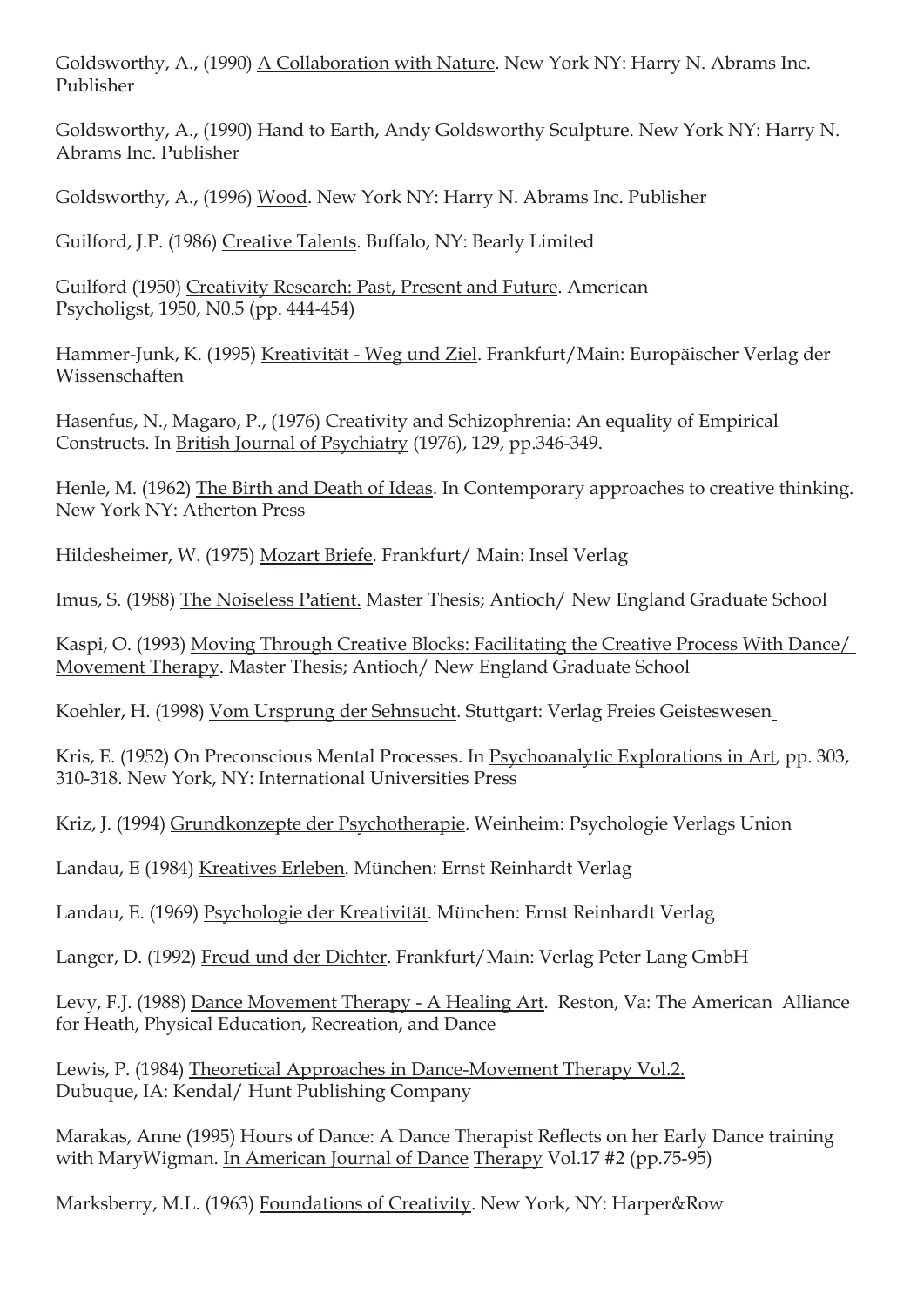Maslow, A. (1958) Creativity in Self-Actualizing People. Lecture delivered at Creativity Symposium, Michigan State University, East Lasing, Michigan

May, R. (1975) The Courage to Create. New York, NY: W.W. Norton & Company

Mednick, S.A. (1962) The Associative Basis of the Creative Process. Psychological Review, 69 (pp.220-23)

Morrison, J. (1995) DSM - 4 Made Easy. New York, NY: The Guilford Press

Pimmer,H. (1994) Kreativitätsforschung und J.P.Guilford. Frankfurt/Main: Deutsche Hochschulschriften

Müller, H. (1992) Mary Wigman. Leben und Werk der grossen Tänzerin. Berlin: Quadriga Verlag

Prentky R.A. (1980) Creativity and Psychopathology. New York NY: Paeger Pubishers

Prentky, R.A. (1989) Creativity and Psychopathology. Gamboling at the Seat of Madness. In Glover, J., Ronning, R., Reynolds, C. & Cecil, R. (eds.), Handbook of Creativity (pp. 243-269) New York NY: Plenum Press

Rhodes, M. (1987) An Analysis of Creativity . In S.G.Isaksen (Ed.), Frontiers of Creativity Research (pp.216-222). Buffalo, NY: Bearly Limited

Rogers, C. R. (1959) Toward a theory of Creativity. In Creativity and its cultivation. (pp. 69-82) edited by H.H.Andersen, New York, NY: Harper & Brothers

Roskin Berger, M. (1956) Bodily Experience and Expressionof Emotion. In A Collection of Writings:Toward a Body of Knowledge. American Dance Therapy Association (1989) pp.152 -185

Rothenberg A. (1971) The Process of Janusian Thinking in Creativity. Archives of General Psychiatry, 1971, Vol.24, (pp.195-205)

Rothenberg, A. (1979) Creative Contradictions. Psychology Today, Vol.6, (pp.55-63)

Rothenberg&Hausman (1976) The Creativity Question. Durham, NC: Duke

Schachtel, E.G. (1959) Metamorphosis: On the Development of Affect, Perception and Social Psychology. New York, NY:Basic Books

Sandel, S., Chaiklin, S. & Lohn, A., (Eds.) (1993) Foundations of Dance/Movement Therapy: The Life and Work of Marian Chace. Columbia, MD: The Marian Chace Memorial Fund of the American Dance Therapy Assciation

Schellenbaum, P. (1987) Abschied von der Selbstzerstörung. Stuttgart: Kreuz Verlag

Schmais, C. (1985) Healing Processes in Group Dance Therapy. American Journal of Dance Therapy, 1985, Vol.8 (pp.17-36)

Schmais, C. (1985) Group development and Group Formation in Dance Therapy. The Arts in Psychotherapy, Vol.8 (2) Ankho International, Inc. (pp.103-107)

Siegel, E. V. (1986) Tanztherapie. Stuttgart: Klett-Cotta